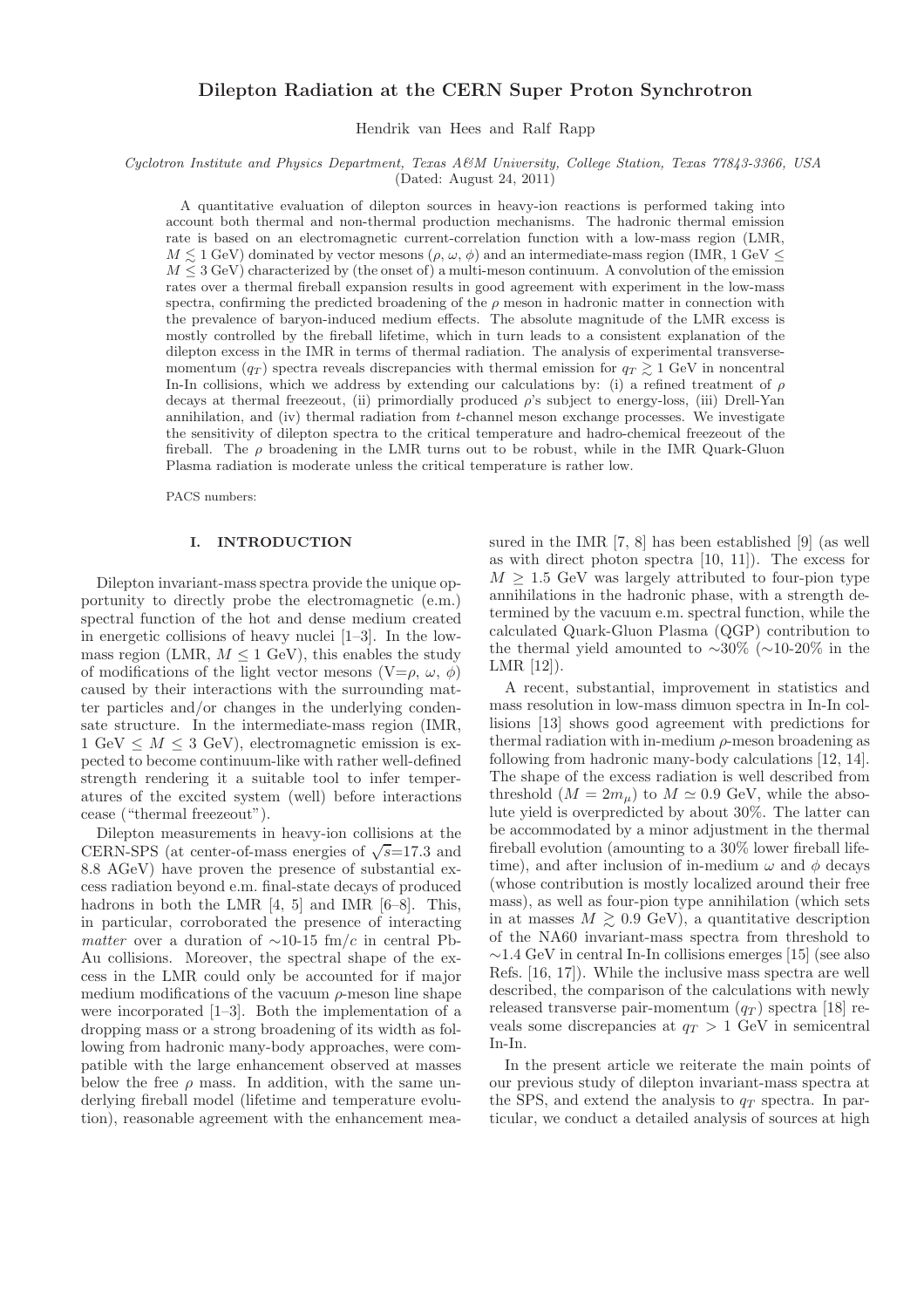$q_T$ , in terms of (i) an improved treatment of  $\rho$  decays at thermal freezeout (which are subject to maximal blue shift due to transverse flow), (ii) a component of primordial (hard-produced)  $\rho$  mesons subject to energy loss when traversing the medium (using high- $p_T$  pion spectra as a guideline), (iii) Drell-Yan (DY) annihilation in primordial N-N collisions which we extrapolate to small mass by imposing constraints from real photon production, and (iv) meson t-channel exchange contributions to the thermal production rate which are not included in the many-body vector-meson spectral functions (but which have been found to be a significant source at high  $q_T$  in real photon production  $[11]$ <sup>1</sup>. Another interesting issue which has received little attention thus far is how uncertainties in the critical temperature and hadrochemical evolution of the fireball affect dilepton spectra. For hadro-chemical freezeout we investigate the sensitivity to temperatures in the range  $T_{ch} \simeq 160{\text -}175 \text{ MeV}$ , representative for top SPS energy according to recent thermal model analyses [\[21,](#page-28-1) [22\]](#page-28-2). In connection with updates of lattice-QCD results indicating a critical temperature up to  $T_c \simeq 190{\text -}200$  MeV [\[23\]](#page-28-3), this, in particular, opens the possibility of a chemically equilibrated hot and dense hadronic phase for, say,  $T = 160-190$  MeV, which we also consider. We furthermore conduct a quantitative study of effective slope parameters of the NA60  $q_T$  spectra, where the investigations of the fireball chemistry are supplemented with variations of the transverse flow velocity. Finally, we revisit the consequences of our fireball refinements on our previous evaluations [\[24\]](#page-28-4) of dielectron spectra as measured by CERES/NA45 in semicentral Pb-Au collisions [\[4\]](#page-27-2), as well as recent data in central Pb-Au [\[25\]](#page-28-5).

Our article is organized as follows: in Sec. [II](#page-1-0) we recall the main ingredients of our approach to calculate thermal emission rates, based on the e.m. spectral function in the vacuum (Sec. [II A\)](#page-1-1), followed by discussing medium effects on hadronic emission at low mass (due to in-medium  $\rho$ ,  $\omega$  and  $\phi$  spectral functions; Sec. [II B\)](#page-2-0) and at intermedi-ate mass (due to finite-T chiral mixing; Sec. [II C\)](#page-6-0); a new element not included in previous spectral-function calculations are t-channel meson-exchange reactions which therefore are elaborated in more detail in Sec. [II D,](#page-6-1) while we will be brief on partonic emission from a Quark-Gluon Plasma (Sec. [II E\)](#page-9-0). In Sec. [III](#page-9-1) we evaluate nonthermal dilepton sources:  $\rho$ -meson decays at thermal freezeout (whose decay kinematics differ from thermal radiation; Sec. [III A\)](#page-9-2), an estimate of primordial  $\rho$ 's at large  $q_T$ (which do not thermalize; Sec. [III B\)](#page-10-0), and Drell-Yan annihilation (with an extrapolation to low mass; Sec. [III C\)](#page-11-0). In Sec. [IV](#page-12-0) we recollect the ingredients to our thermal fireball model for the space-time evolution of the medium in heavy-ion collisions, including variations in hadrochemical freezeout and critical temperature. In Sec. [V](#page-13-0) we implement all dilepton sources into the fireball to compute dimuon invariant-mass (Sec. [V A\)](#page-13-1) and transversemomentum spectra (Sec. [V B\)](#page-15-0) in comparison to NA60 data; the effect of hadrochemistry and  $T_c$  on NA60 spectra is worked out in Sec. [V C,](#page-19-0) followed by a slope analysis of  $q_T$  spectra (Sec. VD) in the context of which we also investigate different radial flow scenarios; the improvements in the fireball and dilepton source description as deduced from the NA60 data are confronted with pre-vious and new CERES/NA45 data in Sec. VE. Sec. [VI](#page-26-0) contains a summary and conclusions.

# <span id="page-1-0"></span>II. THERMAL DILEPTON RADIATION

## <span id="page-1-1"></span>A. Emission Rate and Electromagnetic Spectral Function

In thermal equilibrium the rate of dilepton emission per four-volume and four-momentum can be related to the hadronic e.m. spectral function as [\[26](#page-28-8)]

<span id="page-1-2"></span>
$$
\frac{dN_{ll}}{d^4x d^4q} = -\frac{\alpha^2}{3\pi^3} \frac{L(M^2)}{M^2} \text{Im}\,\Pi_{em,\mu}^{\mu}(M,q;\mu_B,T) \times f^B(q_0;T) ,
$$
\n(1)

which in this article we will refer to as thermal dileptons (or thermal radiation). The retarded e.m. currentcurrent correlator is given by

<span id="page-1-4"></span>
$$
\Pi_{em}^{\mu\nu}(q) = i \int d^4x e^{iq_\sigma x^\sigma} \Theta(x^0) \langle [\mathbf{J}_{em}^{\mu}(x), \mathbf{J}_{em}^{\nu}(0)] \rangle , \quad (2)
$$

where  $\alpha = e^2/(4\pi) = 1/137$  denotes the fine structure constant,  $M^2 = q_0^2 - q^2$  the dilepton invariant mass squared with energy  $q_0$  and three-momentum q, and  $f^B(q_0;T)$ the thermal Bose distribution function  $(T:$  temperature,  $\mu_B$ : baryon chemical potential). The final-state lepton phase space factor,

<span id="page-1-3"></span>
$$
L(M) = \left(1 + \frac{2m_l^2}{M^2}\right)\sqrt{1 - \frac{4m_l^2}{M^2}} ,\t\t(3)
$$

depends on the lepton mass,  $m_l=0.511(105.6)$  MeV for electrons (muons;  $l = e, \mu$ ), but quickly approaches one above threshold,  $M = 2m_l$  (e.g.,  $L(M = 0.3 \text{ GeV}) = 0.89$ ) for dimuons).

In the vacuum, the e.m. spectral function,  $\text{Im }\Pi_{em}(M)$ , is well known from  $e^+e^-$  annihilation into hadrons. It is characterized by the light vector resonances  $\rho(770)$ ,  $\omega(782)$  and  $\phi(1020)$  at low mass (vector dominance model (VDM)) and a perturbative quark-antiquark continuum

 $1$  Note that contributions (ii)-(iv) have little bearing on the inclusive invariant-mass spectra which are predominantly populated by low-momentum sources with  $q_T \lesssim 1$  GeV. Therefore, the inclusion of these contributions does not upset our earlier description of inclusive M spectra in terms of thermal radiation and freezeout  $\rho$ 's. Initial results of these studies have been reported in Refs. [\[19](#page-28-6), [20](#page-28-7)].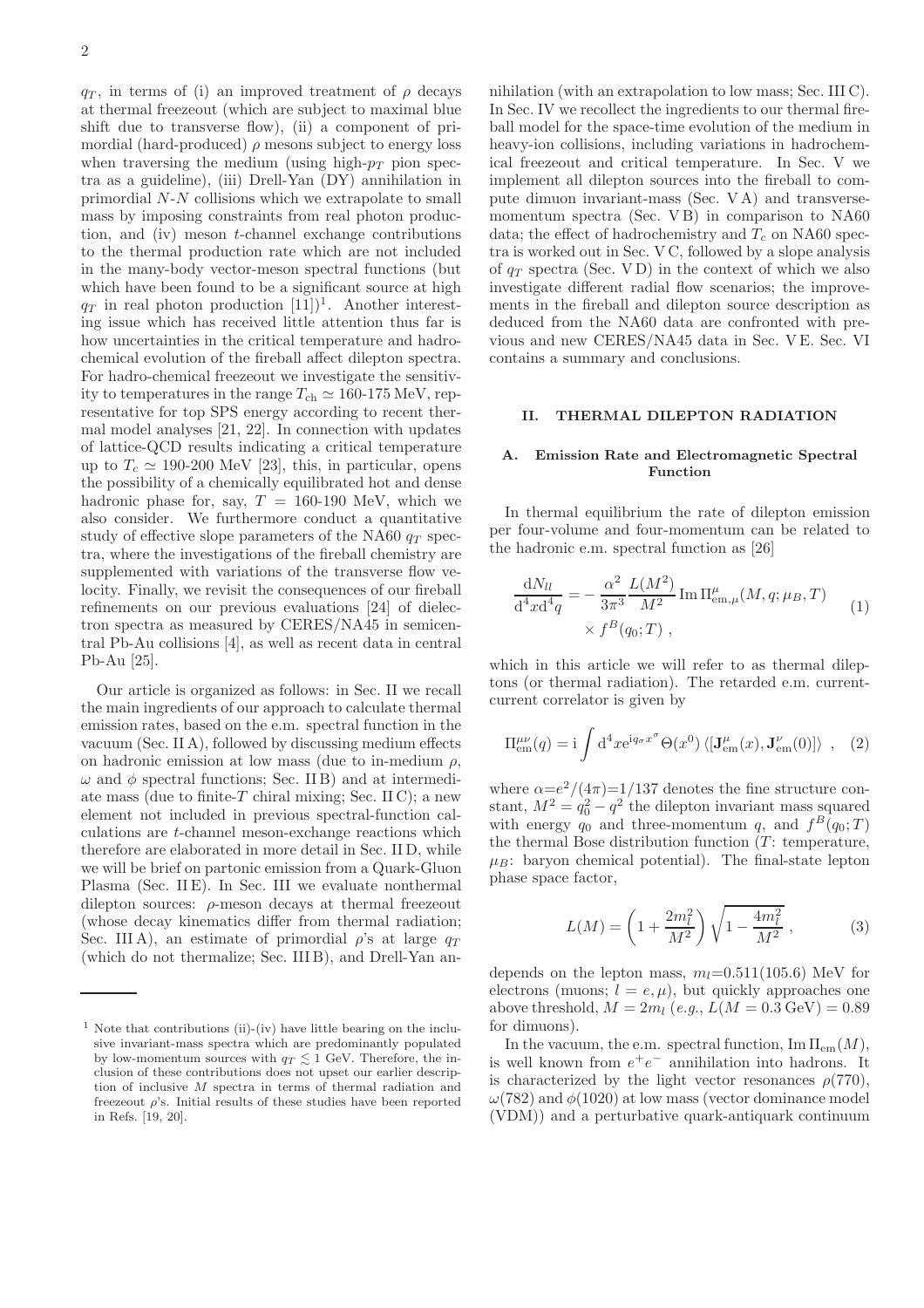at higher mass,

<span id="page-2-2"></span>Im 
$$
\Pi_{em} = \begin{cases} \sum_{V=\rho,\omega,\phi} \left(\frac{m_V^2}{g_V}\right)^2 \text{Im } D_V, M \lesssim M_{\text{dual}} \\ -\frac{N_c M^2}{12\pi} \left(1 + \frac{\alpha_s}{\pi} + \dots\right) \sum_i (e_i)^2, M \gtrsim M_{\text{dual}} \end{cases}
$$
 (4)

 $(N_c = 3:$  number of colors,  $\alpha_s$ : strong coupling constant,  $e_i$ : the electric quark charge in units of the electron charge, and  $i$  is running over up, down and strange quark flavors for  $M < 3$  GeV).  $M_{\text{dual}} \simeq 1.5$  GeV signifies a "duality" scale above which the total cross section for  $e^+e^- \rightarrow$  hadrons (and thus the strength of  $\text{Im}\,\Pi_{\text{em}}$ ) essentially behaves perturbatively with little impact from subsequent hadronization. Since the hadronic final state in  $e^+e^-$  annihilation approximately resembles a thermal medium (except for strangeness), time-reversal invariance of strong and electromagnetic interactions implies that, to leading order in temperature, the equilibrium dilepton emission rate of hadronic matter is determined by the free e.m. correlator,  $\Pi_{em}^{vac}$ , cf. also Refs. [\[9,](#page-27-7) [27\]](#page-28-9).

In the hadronic basis, the e.m. spectral function is dominated by the isovector  $(\rho)$  channel while the isoscalar channels are suppressed. The SU(3)-flavor quark model, e.g., predicts a weighting of 9:1:2 for the e.m. couplings of  $\rho$ ,  $\omega$  and  $\phi$ , respectively. These values are roughly in line with the electromagnetic decay widths  $\Gamma_{V \to ee} = \frac{4\pi\alpha^2}{3} m_V / g_V^2 = 7.0, 0.60$  and 1.27 keV for  $\rho, \omega$  and  $\phi$ , respectively (the empirical values of the  $\phi$ width should be corrected for phase space by the ratio  $m_{\omega}/m_{\phi}=0.77$ ).

The vector-isovector channel furthermore provides the most direct link to chiral symmetry: under chiral rotations, the  $\rho$  channel transforms into the axialvectorisovector  $(a_1)$  one. Thus, the  $a_1$  is commonly identified as the chiral partner of the  $\rho$ <sup>2</sup>. The pertinent spectral functions in free space have been accurately measured in hadronic  $\tau$  decays [\[29](#page-28-10), [30](#page-28-11)], cf. Fig. [1,](#page-2-1) and evaluated in terms of chiral order parameters  $(f_{\pi},$  four-quark condensates) using Weinberg sum rules [\[31,](#page-28-12) [32\]](#page-28-13). To leading order in temperature (*i.e.*, for a hot pion gas), the mutual in-medium modifications of vector and axialvector channels can be inferred from chiral symmetry alone, as will be discussed in Sec. [II C](#page-6-0) below.

The main objective for the remainder of this Section is a realistic evaluation of the in-medium e.m. spectral function. In the LMR, we assume that vector dominance remains valid in the medium. Our calculations of the V-meson spectral functions,  $A_V = -2 \text{Im} D_V$ , utilize effective hadronic Lagrangians, where the interaction vertices and coupling constants are constrained





<span id="page-2-1"></span>FIG. 1: (Color online) Free isovector-vector (upper panel) and -axialvector (lower panel) spectral functions as measured in hadronic  $\tau$ -decays [\[29](#page-28-10)], compared to fits with three- and four-pion contributions (the two-pion piece follows from the previously calculated  $\rho$  propagator [\[33](#page-28-15)]).

by gauge and chiral symmetry, as well as empirical decay and scattering data. Medium effects are calculated within hadronic many-body theory *without* introducing explicit medium dependencies of the bare parameters in the Lagrangian (which require information beyond the effective hadronic theory). A careful comparison of our predictions for dilepton spectra in heavy-ion collisions with experiment can then serve as a basis for identifying medium effects that go beyond the hadronic many-body framework.

### <span id="page-2-0"></span>B. Hadronic Emission at Low Mass: In-Medium Vector Mesons

Since the prevalent role in the LMR of the e.m. correlator is played by the  $\rho$  meson, the latter has been the main focus for studying in-medium effects in thermal dilepton production. However, with the current precision of the NA60 dilepton data on the 10-20% level, thermal emission from  $\omega$  and  $\phi$  decays becomes relevant. Their contributions are an inevitable consequence of the formation of a thermal medium, and we therefore incorporate

<sup>2</sup> An alternative has recently been suggested in Ref. [\[28](#page-28-14)] in terms of the "Vector Manifestation" (VM) of chiral symmetry, where the chiral partner of the (longitudinal)  $\rho$  is identified with the pion.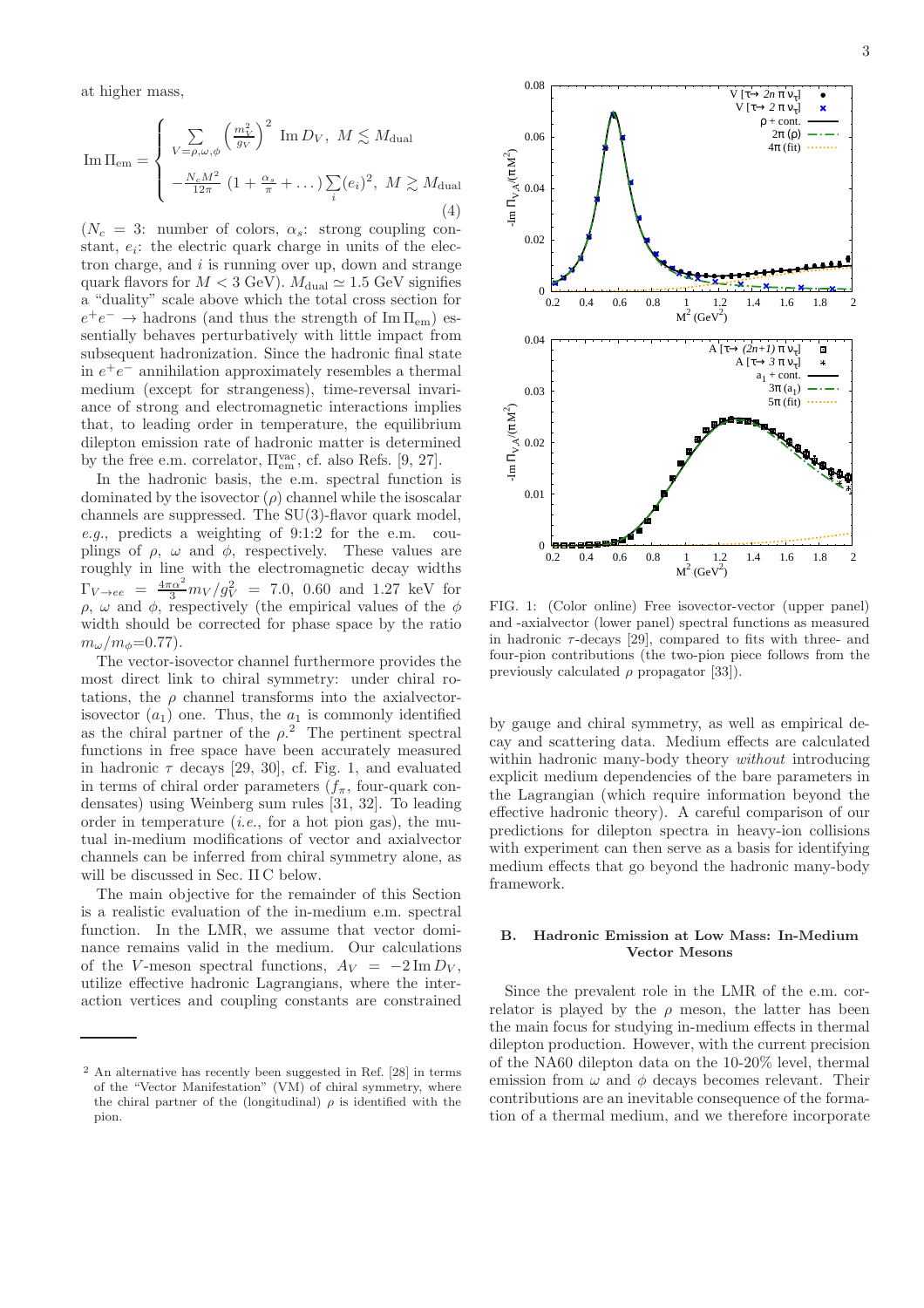them along with pertinent medium modifications.

Within the VDM the in-medium e.m. correlator in the LMR remains directly proportional to the vector-meson spectral functions as in Eq.  $(4)$ . The key objective is then to calculate the vector-meson selfenergies at finite temperature and baryon density  $(\rho_B)$ ,  $\Sigma_V$ , figuring into the propagator as

$$
D_V = \frac{1}{M^2 - (m_V^{(0)})^2 - \Sigma_{VP} - \Sigma_{VM} - \Sigma_{VB}}.
$$
 (5)

Here,  $m_V^{(0)}$  $V_V^{(0)}$  denotes the bare mass, and the selfenergy contributions are classified into three types: (i) medium modifications of the pseudoscalar meson cloud,  $\Sigma_{VP}$  $(P = \pi\pi, 3\pi \text{ or } K\overline{K} \text{ for } V = \rho, \omega \text{ or } \phi, \text{ respectively},$ and direct interactions of  $V$  with (ii) mesons and (iii) baryons from the surrounding heat bath,  $\Sigma_{VM}$  and  $\Sigma_{VB}$ . One should also note that without the implementation of a phase transition into a realistic hadronic model (which has not been achieved thus far), many-body calculations are to be considered as an extrapolation beyond a certain temperature and/or density. We estimate that, under SPS conditions, our approach should be reliable up to temperatures of about  $T \simeq 150$  MeV, where the total hadron density amounts to about  $\rho_h \simeq 2\rho_0$  (with a net-baryon density of about  $0.7\varrho_0$ , while it has increased to about  $5\rho_0$  at the expected phase boundary at  $T_c \simeq 175$  MeV. In the following we briefly recall the construction of, and constraints on, the underlying effective Lagrangians.

### <span id="page-3-0"></span>1. ρ Meson

The first step in the calculation of a realistic  $\rho$  propagator is a proper description of its coupling to the pion cloud in vacuum (giving rise to its two-pion decay width,  $\Gamma_{\rho\pi\pi}(m_{\rho}) \simeq 150 \text{ MeV}$ . A suitable chiral effective Lagrangian can be obtained by, e.g., introducing the vector fields as local gauge fields into the chiral pion Lagrangians and implementing the photon field via vector dominance [\[34,](#page-28-16) [35\]](#page-28-17),

$$
\mathcal{L}_{\pi\rho\gamma} = g_{\rho}\vec{\rho}_{\mu} \cdot (\vec{\pi} \times \partial^{\mu}\vec{\pi})
$$
  
\n
$$
- \frac{1}{2}g_{\rho}^{2} [\vec{\rho}_{\mu} \cdot \vec{\rho}^{\mu}\vec{\pi}^{2} - \vec{\rho}^{\mu} \cdot \vec{\pi}\vec{\rho}_{\mu} \cdot \vec{\pi}]
$$
  
\n
$$
+ \frac{em_{\rho}^{2}}{g_{\rho}}A_{\mu}\rho_{3}^{\mu}.
$$
 (6)

The pertinent two-pion and one-pion-tadpole diagrams specify the  $\rho$ 's pion cloud in the vacuum with a transverse selfenergy (using a proper regularization procedure). The coupling constant,  $g_{\rho}$ , a cutoff parameter,  $\Lambda_{\rho}$  (to render the pion loops finite), and the bare  $\rho$ -mass,  $m_{\rho}^{(0)}$ , can be readily adjusted to reproduce P-wave  $\pi$ - $\pi$  scattering phase shifts and the pion e.m. formfactor in free space [\[33](#page-28-15)]. This model also predicts the two-pion part of the  $\tau$ -decay data well, cf. Fig. [1.](#page-2-1)

Based on the above model in the vacuum, we adopt the in-medium  $\rho$  propagator from the hadronic manybody approach developed in Refs. [\[24](#page-28-4), [33,](#page-28-15) [36](#page-28-18)], to which we refer the reader for more details. Modifications of the pion cloud are induced by an in-medium  $\pi$  propagator which is dressed with standard  $NN^{-1}$  and  $\Delta N^{-1}$ excitations in nuclear matter, supplemented with appropriate vertex corrections to maintain a conserved vector current. While the calculations of nuclear pion-cloud modifications are often restricted to the case of vanishing  $\rho$  three-momentum ("back-to-back" kinematics), we here employ the extension to finite three-momentum worked out in Ref. [\[33\]](#page-28-15). This is particularly important in that it enables (i) to constrain the corresponding medium effects by nuclear photo-absorption data [\[37](#page-28-19)] and  $\pi N \rightarrow \rho N$ scattering, and (ii) a meaningful application to dilepton transverse momentum spectra. At finite temperature, where a (large) fraction of nucleons is thermally excited into baryons, only the nucleon density should be employed. To account for (i)  $\pi BN^{-1}$  excitations into higher resonances and (ii)  $\pi B_2 B_1^{-1}$  excitations  $(B_1 \neq N)$ , and "effective" nucleon density  $\varrho_N^{\text{eff}} \equiv \varrho_N + 0.5 \varrho_B (B \neq N)$ has been used in the pion propagators [\[24\]](#page-28-4) (we estimate the uncertainty implied by this prescription to be about  $\pm 10\%$ ). In addition, effects of antibaryons are added by multiplying  $\varrho_N^{\text{eff}}$  with a factor  $(1 + \bar{p}/p)$  where  $\bar{p}/p$  denotes the measured antiproton-to-proton ratio (this is a small correction at SPS energies but becomes essential at RHIC [\[38](#page-28-20)]). The modifications of the pion cloud induced by a pion gas have been found to be rather small in various analyses [\[39](#page-28-21)[–43\]](#page-28-22). A large part of the piongas effect is already provided by the Bose enhancement factor,  $[1 + f^{\pi}(\omega_1) + f^{\pi}(\omega_2)]$  [\[41\]](#page-28-23), while low-energy  $\pi$ - $\pi$ interactions are suppressed by chiral symmetry. The former is included in the present calculations, but the latter are neglected (being much weaker than baryon-induced effects).

Direct interactions of the (bare)  $\rho$  with baryons and mesons have been approximated by resonance interactions (pion-exchange interactions, including spacelike pions, are implicit in the nuclear modifications of the pioncloud part). For  $\rho + N \rightarrow B$  (*i.e.*,  $\rho BN^{-1}$  excitations), this includes both S-wave scattering into negativeparity baryons and P-wave scattering into positiveparity baryons, with  $B = N(1520)$ ,  $\Delta(1620)$ ,  $\Delta(1700)$ and N,  $\Delta(1232)$ ,  $N(1440)$ ,  $N(1720)$ ,  $\Delta(1905)$ ,  $N(2000)$ , respectively. An estimate of the involved couplings and cutoff parameters can be obtained by reproducing the empirical  $B \to \rho N, \gamma N$  decay widths, but more reliable constraints follow from comprehensive scattering data. For the present model, in addition to hadronic decay branchings, cold nuclear matter effects induced in both the pion cloud and via resonant  $\rho$ -N interactions have been checked against total photoabsorption cross sections on the nucleon and nuclei [\[37](#page-28-19)], as well as  $\pi N \to \rho N$ scattering data [\[1](#page-27-0), [44\]](#page-28-24). Whereas  $\gamma N$  and  $\rho N$  scattering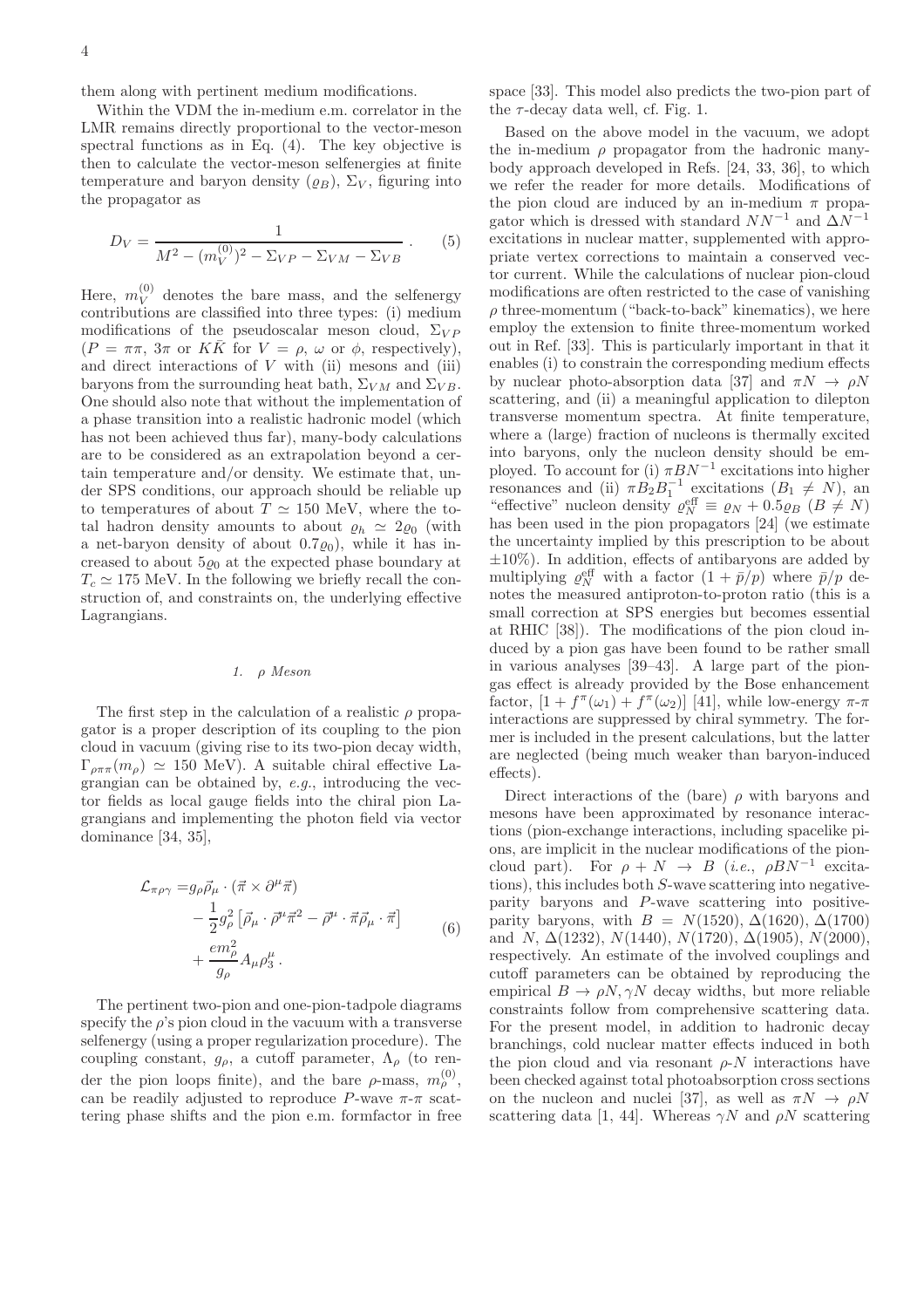relates to the low-density limit of the  $\rho$ -spectral function,  $\gamma A$  data constrain Im  $D_{\rho}(M \to 0, q)$  close to nuclear saturation density,  $\varrho_0 = 0.16$  fm<sup>-3</sup>. For the finitetemperature case, excitations on hyperons of the type  $\rho Y_2 \dot{Y}_1^{-1}$  are incorporated for  $Y_1 = \Lambda(1115)$ ,  $\Sigma(1192)$  and  $Y_2$  resonances with quantum numbers equivalent to the nonstrange sector and appreciable empirical decay widths into  $\rho$ 's and/or photons.  $\rho B_2 B_1^{-1}$  excitations on thermally excited nonstrange baryons  $(e.g., \Delta(1930)\Delta^{-1})$  are included but turned out to be small.

In the meson gas, direct  $\rho$ -*M* interactions on thermal mesons  $(M = \pi, K, \rho)$  have been scrutinized in Ref. [\[45](#page-28-25)], again based on s-channel resonance dominance,  $\rho M \rightarrow R$ , and with pertinent Lagrangians satisfying basic requirements of vector-current conservation and chiral symmetry. As in the case of excited baryons, the couplings and cutoffs have been estimated from combined hadronic and radiative decay widths. The most important contributions to the  $\rho$  propagator arise from axialvector mesons,  $R = a_1(1260)$  (chiral partner of the  $\rho$ ),  $h_1(1170)$  and  $K_1(1270)$ , as well as the  $\omega(782)$ .

Another valuable consistency check for the in-medium properties of hadrons are QCD sum rules. The latter relate a dispersion integral over a spectral function to an operator product expansion (OPE) for the correlation function at spacelike four-momenta,  $q_{\mu}q^{\mu} < 0$ . The nonperturbative coefficients of the OPE involve quark and gluon condensates whose in-medium modifications reflect upon (an energy integral over) the spectral function. Generically, a reduction of the condensates leads to a softening of the spectral function, i.e., a shift of strength to lower mass. However, as has been elaborated in Ref. [\[46\]](#page-28-26) for the case of cold nuclear matter, the additional low-mass strength in the in-medium  $\rho$  spectral function can be due to both a reduced mass or a broadening of the width, or a combination thereof. The pertinent "allowed band" for width and mass values at normal nuclear matter density has been quantified in Ref. [\[46\]](#page-28-26). For the  $\rho$  spectral function employed here [\[24](#page-28-4)], one finds a mass and width of  $(m_\rho, \Gamma_\rho)|_{\rho_0} \simeq (820, 450)$  MeV at nuclear saturation density and vanishing three-momentum. These values turn out to be consistent with the band derived in Ref. [\[46\]](#page-28-26) (cf. middle panel of Fig. 2 in there), but more extensive (i.e., different densities and temperatures) and quantitative comparisons are certainly desirable (e.g., the low-mass strength (shoulder) in the  $\rho$  spectral function which is induced by "Pisobar"  $(\pi \Delta N^{-1})$ and "Rhosobar"  $(\rho BN^{-1})$  excitations, cannot be represented in Breit-Wigner form as underlying Ref. [\[46\]](#page-28-26)). However, at this point, there is no indication for changes in the bare parameters in the Lagrangian, i.e., at nuclear saturation density hadronic many-body effects saturate the reduction of quark and gluon condensates as required by QCD sum rules.

The ρ-spectral functions under fireball conditions representing the evolution of the hadronic phase at full SPS energy  $(\sqrt{s} = 17.3 \text{ AGeV})$  are displayed in the upper panel of Fig. [2.](#page-4-0) The resonance strongly broadens with lit-



<span id="page-4-0"></span>FIG. 2: (Color online) In-medium spectral functions of  $\rho$ (upper panel),  $\omega$  (middle panel) and  $\phi$  (lower panel) under conditions representative for the time evolution of heavyion collisions at full SPS energy:  $(\mu_N, \mu_\pi, \mu_K, T)$  [MeV] =  $(232, 0, 0, 175), (331, 39, 62, 150), (449, 79, 136, 120)$  and vacuum for the dotted, short-dashed, long-dashed and solid lines, respectively.

tle, if any, mass shift, essentially leading to its "melting" close to the expected phase boundary. These features are a rather generic consequence of a multilevel excitation spectrum in which real parts occur with altering signs while imaginary parts are negative definite and strictly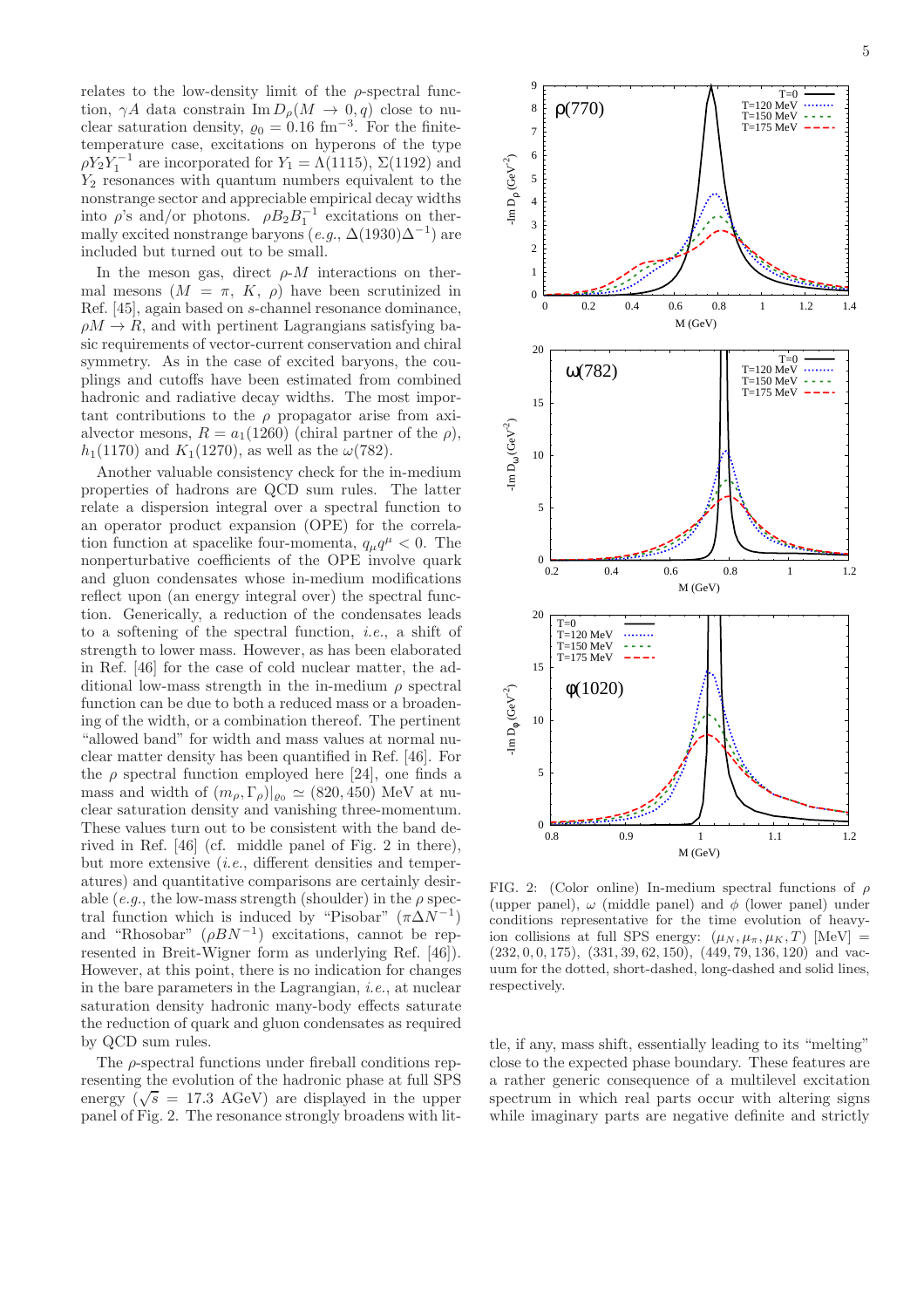add up. Also note the development of a pronounced lowenergy strength around  $M = 0.4$  GeV which leads to a very large enhancement over the vacuum spectral function (and will be augmented by thermal Bose factors in the dilepton rate). At lower temperatures, the presence of meson-chemical potentials (for  $\pi$ , K,  $\eta$ ) implies higher meson and baryon densities than in chemical equilibrium at a given temperature, entailing stronger medium effects. The build-up of the chemical potentials (necessary to preserve the experimentally observed hadron ratios throughout the hadronic cooling) therefore facilitates the observation of in-medium effects in the dilepton spectra. A strong broadening of the  $\rho$  in hot and dense matter has also been reported in other calculations at finite T and  $\rho_B$  [\[47,](#page-28-27) [48\]](#page-28-28).

The in-medium  $\rho$ -spectral function has been rather extensively employed to calculate dilepton spectra in heavyion collisions. At full SPS energy it has been implemented into fireball models [\[24](#page-28-4), [36\]](#page-28-18), transport simulations [\[49\]](#page-28-29) and hydrodynamic evolutions [\[50\]](#page-28-30), with fair success (and consistency) in describing CERES/NA45 data in central and semicentral Pb-Au collisions [\[4\]](#page-27-2). When averaged over a typical space-time evolution, the in-medium  $\rho$  width at SPS amounts to  $\Gamma_{\rho}^{\text{med}} \simeq 350$ -400 MeV, almost three times its vacuum value, implying  $\Gamma_o(T_c) \simeq m_o$  when extrapolated to the expected QCDphase boundary. Despite an experimental pion-to-baryon ratio of  $\sim 5:1$ , medium effects induced by baryons have been identified as essential at SPS energies early on [\[36\]](#page-28-18). This has led to the prediction of an even larger excess at lower beam energies, which was tentatively confirmed in a 40 AGeV Pb+Au run of CERES/NA45 [\[5\]](#page-27-3) (albeit with rather large errors). The lightlike limit of the  $\rho$ spectral function has been applied to calculate thermal photon spectra [\[11](#page-27-9)], supplemented with meson-exchange reactions which are not included in  $\text{Im } D_{\rho}$  (these become significant at momenta above 1 GeV and will be discussed in Sec. [II D](#page-6-1) below). After convolution over the same fireball model as used for dileptons, the direct-photon excess observed by WA98 in central Pb-Pb reactions at SPS [\[10\]](#page-27-8), as well as by PHENIX in central Au-Au collisions at RHIC [\[51\]](#page-28-31), can be reasonably well accounted for (with additional primordial and QGP photon sources, the latter being subdominant at SPS). The in-medium  $\rho$ -spectral function following from hadronic many-body theory [\[24](#page-28-4)] has thus passed a rather wide range of both theoretical and phenomenological tests, in both cold nuclear as well as hot hadronic matter.

### 2. ω Meson

Medium effects on the  $\omega$  have received less attention so far, especially in the context of ultrarelativistic heavy-ion collisions (URHICs) where its dilepton decays are dominated by free decays after thermal freezeout (commonly referred to as a "cocktail" contribution). We here adopt the same approach as for the  $\rho$ , following Ref. [\[38\]](#page-28-20). In

the vacuum, the hadronic  $\omega$  width,  $\Gamma_{\omega \to 3\pi}$ , is composed to approximately equal parts of a direct  $\omega \to 3\pi$  and a  $\omega \to \rho \pi$  coupling, represented by anomalous terms in the interaction Lagrangian,

<span id="page-5-1"></span>
$$
\mathcal{L}_{\omega\rho\pi} = G_{\omega\rho\pi} \,\epsilon_{\mu\nu\sigma\tau} \,\omega^{\mu} \,\partial^{\nu} \vec{\rho}^{\sigma} \cdot \partial^{\tau} \vec{\pi}\,,\tag{7}
$$

$$
\mathcal{L}_{\omega 3\pi} = G_{\omega 3\pi} \epsilon_{\mu\nu\sigma\tau} \,\omega^{\mu} \left( \partial^{\nu}\vec{\pi} \times \partial^{\sigma}\vec{\pi} \right) \cdot \partial^{\tau}\vec{\pi} \,. \tag{8}
$$

With a hadronic formfactor cutoff-parameter,  $\Lambda_{\omega\rho\pi}$  = 1 GeV, and using the VDM [\[45\]](#page-28-25), one finds for the radiative decay width  $\Gamma_{\omega \to \pi \gamma} = 0.72$  MeV which approximately agrees with the updated experimental value of  $0.76 \pm 0.03$  MeV [\[52](#page-28-32)].

In cold nuclear matter, the renormalization of the  $\pi$ - $\rho$ cloud has been found to be rather sensitive to the medium effects on the  $\rho$  [\[38,](#page-28-20) [48,](#page-28-28) [53,](#page-28-33) [54\]](#page-28-34), which is due to the fact that the  $\omega \to \pi \rho (\to \pi \pi \pi)$  decay proceeds via the low-mass tail of the  $\rho$ -spectral function below its nominal mass of 770 MeV. In Ref. [\[53\]](#page-28-33) 80% of the estimated in-medium broadening at nuclear saturation density is attributed to the in-medium  $\rho$  spectral function (taken from Ref. [\[33\]](#page-28-15)), resulting in  $\Gamma_{\omega P}(\varrho_0) \simeq 60$  MeV. Likewise, a large contribution to second order in the nuclear density,  $\mathcal{O}(\varrho_N^2)$ , to  $\Gamma_{\omega P}(\varrho_N)$  arises due to the simultaneous dressing of both  $\pi$  and  $\rho$  [\[54\]](#page-28-34). Following Ref. [\[38](#page-28-20)], we restrict ourselves to the impact of the in-medium  $\rho$  by folding the phase space in the  $\omega \to \pi \rho$ -decay width over the spectral function evaluated in the previous section,

<span id="page-5-0"></span>
$$
\Gamma_{\omega \to \rho \pi}(s) = \frac{2G_{\omega \rho \pi}^2}{8\pi} \int_0^{M_{\text{max}}} \frac{M \, \mathrm{d}M}{\pi} A_{\rho}(M) 2q_{\text{cm}}^3 \tag{9}
$$
\n
$$
\times \left[1 + f^{\pi}(\omega_{\pi}) + f^{\rho}(E_{\rho})\right] F_{\omega \rho \pi}(q_{\text{cm}})^2 \,,
$$

where  $M_{\text{max}} = \sqrt{s} - m_{\pi}$ ,  $\omega_{\pi}^2 = m_{\pi}^2 + q_{\text{cm}}^2$ ,  $E_{\rho}^2 = M^2 + q_{\text{cm}}^2$ , and  $q_{\text{cm}}$  is the three-momentum of  $\pi$  and  $\rho$  in the rest frame of the  $\omega$ . In addition we account for cold-nuclear matter effects due to the two most important direct  $\omega$ -N excitations,  $\omega N(1520)N^{-1}$  and  $\omega N(1650)N^{-1}$ , as identified in Ref. [\[55](#page-28-35)] in a coupled-channel analysis of empirical vector-meson nucleon scattering amplitudes. Recent measurements of  $\pi^0 \gamma$ -invariant mass spectra in photoninduced production off hydrogen and Nb targets have revealed a low-mass shoulder [\[56\]](#page-28-36) that has been interpreted as reduced  $\omega$  mass in nuclear matter. However, this interpretation is not free of controversy and may also be explained by a large increase of the  $\omega$  width to about 90 MeV [\[57\]](#page-28-37). The latter is compatible with the  $\omega$  propagator employed in the present paper.

Finite-temperature effects on the  $\omega$  propagator include Bose-enhancement factors in the  $\pi$ - $\rho$  cloud, the inmedium  $\rho$  propagator in Eq. [\(9\)](#page-5-0), a schematic estimate of the inelastic  $\pi \omega \to \pi \pi$  width based on Ref. [\[58](#page-28-38)], and a full calculation of the thermal  $\omega + \pi \rightarrow b_1(1235)$  loop [\[38\]](#page-28-20).

The predicted average  $\omega$  width in the hadronic phase of URHICs is  $\Gamma^{\text{med}}_{\omega} \simeq 100 \text{ MeV}$  [\[12\]](#page-27-10), cf. middle panel of Fig. [2,](#page-4-0) quite consistent with the results of Ref. [\[59\]](#page-28-39). This has the interesting consequence [\[38\]](#page-28-20) that if dilepton spectra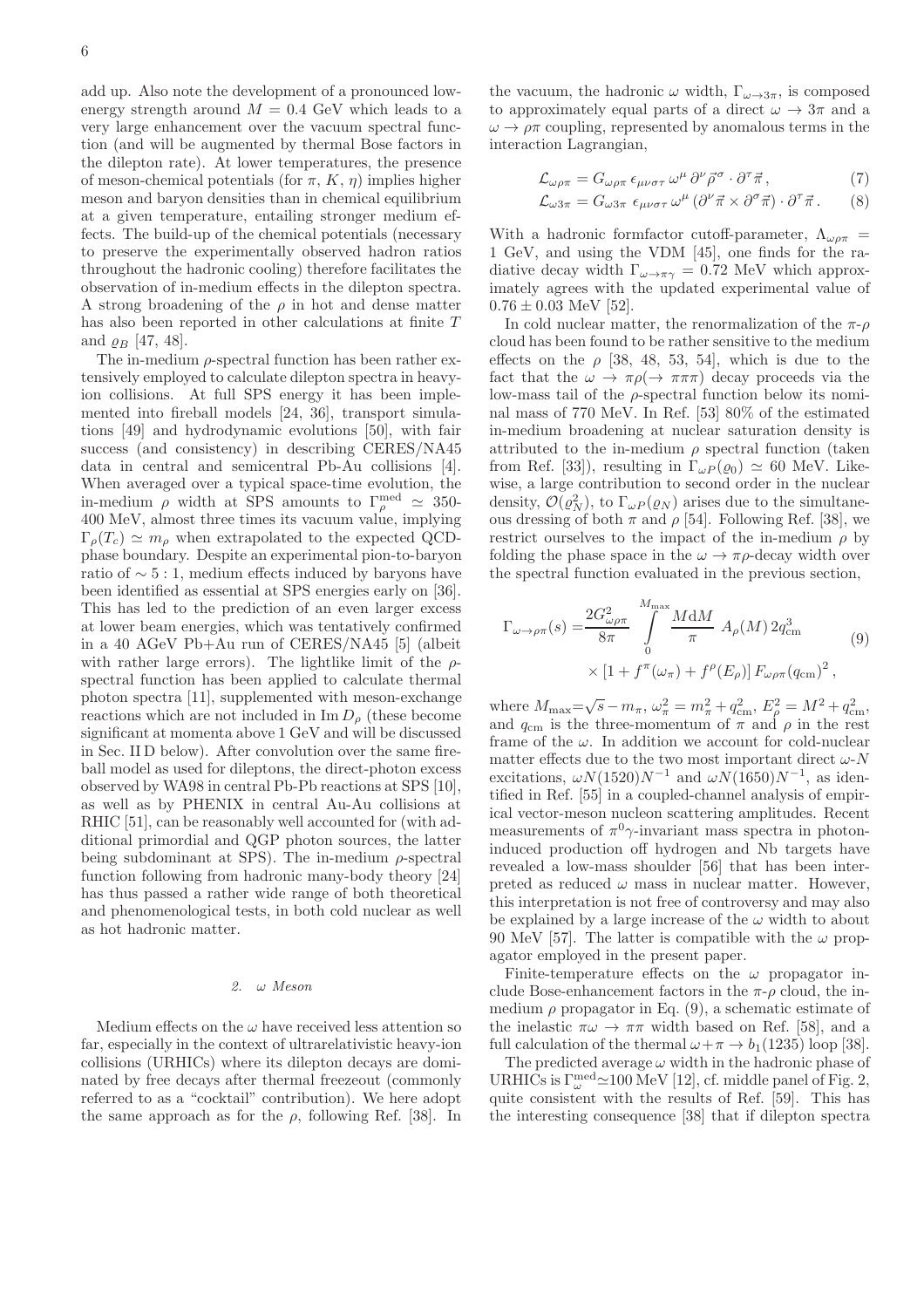in HICs show a structure of ~100 MeV width in the  $\rho$ -/ $\omega$ mass region, it would be an unambiguous signature of the in-medium  $\omega$  spectral function since it is narrower than the lower limit given by a free  $\rho$  contribution,  $\Gamma_{\omega}^{\text{med}}$  <  $\Gamma_{\rho}^{\text{vac}} \simeq 150 \text{ MeV}.$ 

3. φ Meson

For the  $\phi$ , collision rates in a meson gas have been estimated to amount to a broadening by  $\sim 20$  MeV at  $T = 150$  MeV [\[60\]](#page-28-40). The dressing of the kaon cloud is presumably the main effect for  $\phi$  modifications in nuclear matter, increasing its width by  $\sim 25$  MeV at satura-tion density [\[61\]](#page-28-41). Recent data on  $\phi$  absorption in nuclear photoproduction suggest substantially larger values [\[62\]](#page-28-42). Since a quantitative, empirically constrained treatment of the  $\phi$  in hot and dense matter is not available at present, we will consider the  $\phi$  width as a parameter. Following Ref. [\[15](#page-27-13)] we augment the microscopic calculations of Ref. [\[38](#page-28-20)] by a factor of 4 to roughly agree with the phenomenological values extracted from nuclear photo-production [\[62\]](#page-28-42). The corresponding  $\phi$  spectral functions under SPS conditions are displayed in the lower panel of Fig. [2.](#page-4-0) The average width over the fireball evolution amounts to  $\Gamma_{\phi}^{\text{med}} \simeq 80 \text{ MeV}.$ 

#### <span id="page-6-0"></span>C. Hadronic Emission at Intermediate Mass: Multi-Pion Annihilation

Above the  $\phi$  mass, the hadronic structure of the (vacuum) e.m. correlator becomes more involved being characterized by overlapping broad resonances which combine into continuum-like multi-meson states (most notably isovector four-pion states), recall Fig. [1.](#page-2-1) To estimate medium effects in this regime, we take recourse to model-independent predictions following from a lowtemperature expansion evaluated using chiral-reduction techniques for the corresponding matrix elements involving thermal pions. This method has been first worked out in Ref. [\[63\]](#page-28-43) in the chiral limit  $(m_\pi = 0)$  and leads to the chiral mixing formula for the isovector part of vector and axialvector correlators,

$$
\Pi_V(q) = (1 - \varepsilon) \Pi_V^{\text{vac}}(q) + \varepsilon \Pi_A^{\text{vac}}(q),
$$
  
\n
$$
\Pi_A(q) = \varepsilon \Pi_V^{\text{vac}}(q) + (1 - \varepsilon) \Pi_A^{\text{vac}}(q).
$$
\n(10)

<span id="page-6-2"></span>The mixing coefficient  $\varepsilon$  is determined by pion tadpole diagrams via a loop integral

$$
\varepsilon = \frac{2}{f_{\pi}^2} \int \frac{d^3k}{(2\pi)^3 \omega_k^{\pi}} f^{\pi}(\omega_k^{\pi}; T) \tag{11}
$$

 $(\omega_k^{\pi}\colon$  on-shell pion energy,  $f_{\pi} = 93$  MeV: pion decay constant). For  $\varepsilon \to 1/2$ , V and A correlators degenerate signaling chiral-symmetry restoration (at  $T_c^{\text{mix}} \approx 160 \text{ MeV}$ ). Note that the admixture of the axialvector part in the

 $M = 1.15$  GeV region (which corresponds to the  $a_1$  resonance) fills in the "dip" structure of the vector corre-lator (recall Fig. [1\)](#page-2-1); for  $\varepsilon \to 1/2$  both spectral functions merge into the perturbative-QCD continuum for  $M \geq 1$  GeV which has been interpreted [\[1\]](#page-27-0) as a lowering of the quark-hadron duality scale,  $M_{\text{dual}}$ , cf. Eq. [\(4\)](#page-2-2). The simple form of Eq. [\(10\)](#page-6-2) only holds in the soft-pion limit, i.e., when neglecting the pion four-momenta in  $\Pi_{V,A}$ . More elaborate treatments [\[64,](#page-28-44) [65\]](#page-28-45) will broaden and somewhat reduce the enhancement in the  $M \simeq 1$ -1.5 GeV region [\[66](#page-28-46)]. We here implement the mixing effect on the (isovector) four-pion part utilizing Eq. [\(10\)](#page-6-2) with a mixing parameter  $\hat{\varepsilon} = \frac{1}{2}\varepsilon(T,\mu_{\pi})/\varepsilon(T_c,0)$  with finite pion mass ( $m_{\pi} = 139.6$  MeV), critical temperature,  $T_c$ , and pion chemical potentials  $(\mu_{\pi} > 0)$  implemented as an overall fugacity factor,  $z_{\pi} = e^{\mu_{\pi}/T}$ , in Boltzmann approximation ( $\mu_{\pi}$  varies according to the thermal fireball evolution discussed in Sec. [IV](#page-12-0) below). The two-pion piece, as well as the three-pion piece corresponding to  $a_1$  decay,  $a_1 \rightarrow \pi + \rho$ , have been removed as they are included via the  $\rho$ -spectral function as discussed above. A detailed analysis of the derivation of Eq. [\(10\)](#page-6-2) in the presence of a finite pion-chemical potential leads to the following expression for the mixing effect on the vectorisovector current correlation function:

$$
\Pi_V(q) = (1 - \hat{\varepsilon}) z_\pi^4 \Pi_{V,4\pi}^{\text{vac}} + \frac{\hat{\varepsilon}}{2} z_\pi^3 \Pi_{A,3\pi}^{\text{vac}} + \frac{\hat{\varepsilon}}{2} (z_\pi^4 + z_\pi^5) \Pi_{A,5\pi}^{\text{vac}} . \tag{12}
$$

#### <span id="page-6-1"></span>D. Hadronic Emission at High Momentum: Meson t-Channel Exchange

As discussed in the Introduction, a current discrepancy in the theoretical description of the NA60 data concerns the dilepton yield at high transverse pair-momentum,  $q_T > 1$  GeV, for masses  $M \leq 1$  GeV. It is therefore important to scrutinize the vector-meson spectral function calculations for high momentum sources. The latter are typically associated with t-channel meson exchanges, rather than s-channel resonances whose decay products are suppressed at momenta far off the resonance. In the spectral-function approach, t-channel exchange processes are encoded in medium modifications of the pseudoscalar meson cloud. As elaborated in Sec. [II B 1,](#page-3-0) the pion-cloud modifications of the  $\rho$  explicitly include interactions with baryons, but not with thermal mesons. Consequently, t-channel meson exchanges are present for  $\rho B$  interactions, but not for  $\rho \pi$ . E.g., the experimental  $\pi N \to \rho N$ cross section is properly reproduced at large  $\sqrt{s}$  where tchannel  $\pi$  exchange dominates. Indeed, it has been found in Ref. [\[11](#page-27-9)] in the context of thermal photon production that t-channel exchanges in  $\rho + \pi \rightarrow \pi + \gamma$  outshine the contributions from the  $\rho$ -spectral function at momenta above  $\sim$ 1 GeV for  $T = 200$  MeV (at smaller temperatures the importance of t-channel exchanges is reduced). Most notably,  $\omega$  exchange emerged as the single most important hadronic high- $q_T$  thermal photon source.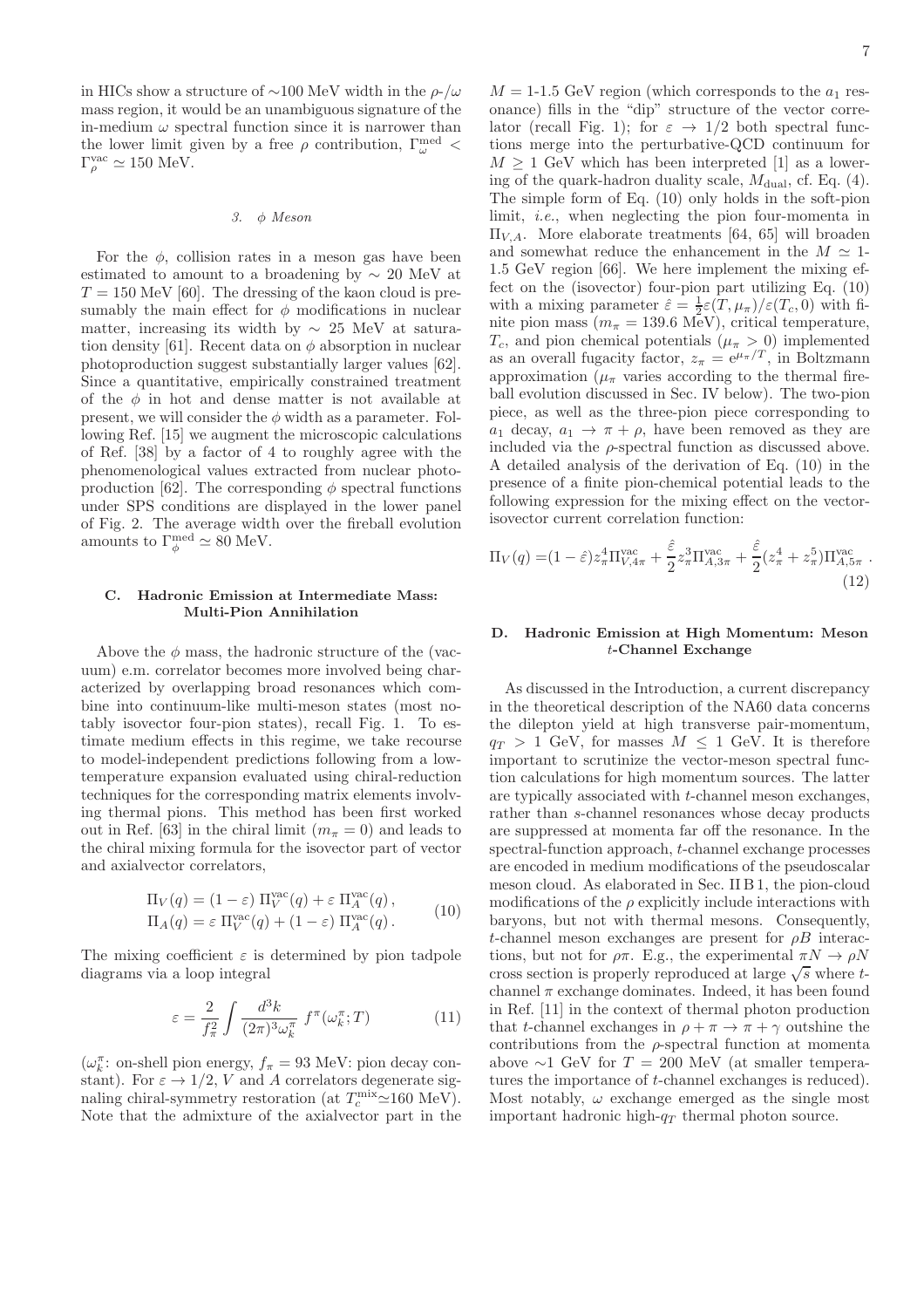

<span id="page-7-0"></span>FIG. 3: The Feynman diagram corresponding to the annihilation of a  $\rho$  meson via  $\omega$ -meson exchange in the t channel.

To estimate the relevance of t-channel exchanges in  $\pi \rho$ scattering for thermal dileptons, we adopt the same sim-

plified treatment as in Ref. [\[11\]](#page-27-9), properly extended to a finite invariant mass of the virtual photon (lepton pair): rather than implementing the pertinent diagram into the  $\rho$  selfenergy, we employ the standard kinetic theory expression for the thermal production rate

<span id="page-7-2"></span>
$$
\frac{dN_{\pi\rho \to \pi ll}^{(\text{t-ch})}}{d^4 x d^4 q} = \int \frac{d^3 p_1}{2 \omega_{p_1}^{\rho} (2\pi)^3} \int \frac{d^3 p_2}{2 \omega_{p_2}^{\pi} (2\pi)^3} \int \frac{d^3 p_3}{2 \omega_{p_3}^{\pi} (2\pi)^3} \times (2\pi)^4 \delta^{(4)}(p_1 + p_2 - p_3 - q) \sum |\mathcal{M}_{\pi\rho \to \pi ll}|^2 \times [1 + z_{\pi} f^B(\omega_{p_3}^{\pi}; T)] \frac{z_{\pi}^3 f^B(\omega_{p_1}^{\rho}; T) f^B(\omega_{p_2}^{\pi}; T)}{4(2\pi)^6} \tag{13}
$$

,

which allows to calculate the contribution for  $\pi + \rho \rightarrow$  $\pi + l^+ + l^-$  in terms of the corresponding matrix element,  $\mathcal{M}_{\pi\rho\to\pi ll}$ , in Born approximation. The latter substantially facilitates the task of maintaining gauge invariance. For the  $\rho\omega\pi$  vertex, the anomalous-coupling Lagrangian, Eq. [\(7\)](#page-5-1), is used to calculate the matrix element,

<span id="page-7-1"></span>
$$
\sum |\mathcal{M}_{\omega t}|^2 = \frac{4\pi^2 \alpha g_{\rho\omega\pi}^4 C^2}{M^2} (m_{\rho}^{(0)})^4 |D_{\rho}(M)|^2 \frac{1}{|t - m_{\omega}^2|^2} L(M) \Theta(M - 2m_l)
$$
  
\$\times \left\{ (M^2 - m\_{\pi}^2)^2 (m\_{\pi}^2 - m\_{\rho}^2)^2 - 2t [m\_{\pi}^2 (M^2 - m\_{\rho}^2)^2 + (M^2 - m\_{\pi}^2)(m\_{\rho}^2 - m\_{\pi}^2)s] + t^2 [(M^2 + 2m\_{\pi}^2 + m\_{\rho}^2)^2 - 2(M^2 + 2m\_{\pi}^2 + m\_{\rho}^2)s + 2s^2] - 2t^3 (M^2 + 2m\_{\pi}^2 + m\_{\rho}^2 - s) + t^4 \right\}, \tag{14}

Г

corresponding to the Feynman diagram depicted in Fig. [3;](#page-7-0) M denotes the invariant mass of the lepton pair;  $s = (p_1+p_2)^{\mu} (p_1+p_2)_{\mu}$  and  $t = k^{\mu} k_{\mu}$  are the usual Mandelstam variables with  $k^{\mu} = (p_3 - p_1)^{\mu}$  the exchanged four-momentum. The  $\rho$ - $\gamma$  vertex has been written in the form [\[45](#page-28-25)]

$$
\mathcal{L}_{\rho\gamma} = -Cm_{\rho}^{2}A_{\mu}\rho^{\mu} \tag{15}
$$

where  $C = e/g_\rho = 0.052$ . Medium effects on the  $\rho$  meson are implemented by using the full in-medium propagator,  $D_{\rho}(M)$ , for the intermediate  $\rho$  meson which couples to the photon (upper  $\rho$  line in Fig. [3,](#page-7-0) with  $M^2 = q^2$ ) and by folding Eq. [\(14\)](#page-7-1) over the in-medium spectral function for the incoming  $\rho$  (lower  $\rho$  line in Fig. [3,](#page-7-0) with  $m_{\rho}^2 = p_1^2$  and a weight  $-2m<sub>o</sub>/\pi$  Im  $D<sub>o</sub>(m<sub>o</sub>)$ . To avoid double counting with the  $\omega$  s-channel graph already included in the inmedium  $\rho$ -selfenergy, the integral in Eq. [\(13\)](#page-7-2) is restricted to spacelike  $\omega$ -exchange momenta, *i.e.*,  $t < 0$ . The coupling constant,  $g_{\rho\omega\pi} = 25.8 \text{ GeV}^{-1}$ , has been fixed in [\[45](#page-28-25)] by a simultaneous fit to the hadronic and radiative  $\omega$  decays including a hadronic dipole-form factor,

$$
F(t) = \left(\frac{2\Lambda^2}{2\Lambda^2 - t}\right)^2,\tag{16}
$$

with  $\Lambda = 1$  GeV. To maintain gauge invariance in a sim-

plified way as in Ref. [\[11](#page-27-9)], we pull the formfactor outside the integral and introduce an average momentum transfer,  $\bar{t}$  (adapted to the finite mass of the virtual photon), according to

$$
\frac{F^4(\bar{t})}{(m_\omega^2 - \bar{t})^2} = \frac{1}{2} \int_{-1}^1 dx \frac{F^4[t(x)]}{[m_\omega^2 - t(x)]^2},\tag{17}
$$

$$
t(x) = M^2 + m_{\pi}^2 - 2(M^2 + q^2 - qpx). \tag{18}
$$

The amplitude, Eq. [\(14\)](#page-7-1), is then multiplied by  $F^4(\bar{t})$ . Eq. [\(13\)](#page-7-2) furthermore accounts for pion fugacity factors,  $z_{\pi}$  due to finite pion chemical potentials, implemented in Boltzmann approximation (e.g., for the incoming  $\pi$  and  $\rho$ this amounts to a total fugacity of  $z_{\pi}^3$ ). In Fig. [4](#page-8-0) we summarize our results for the  $\omega$  t-channel emission rate, integrated over three-momentum, for conditions along our default trajectory for In(158 AGeV)+In collisions at SPS (including finite  $\mu_{\pi}$ ). The upper panel illustrates that the implementation of the in-medium  $\rho$  propagator (which was not done in Ref. [\[11\]](#page-27-9)) leads to a notable reduction in the emission rate, which is mostly due to the reduction in the intermediate  $\rho$  propagator,  $|D_{\rho}(M)|^2$ . We have verified that medium effects on the  $\omega$  propagator are negligible (in the spacelike regime finite-width effects are insignificant as long as  $\Gamma_{\omega} \ll m_{\omega}$ ). In the middle panel,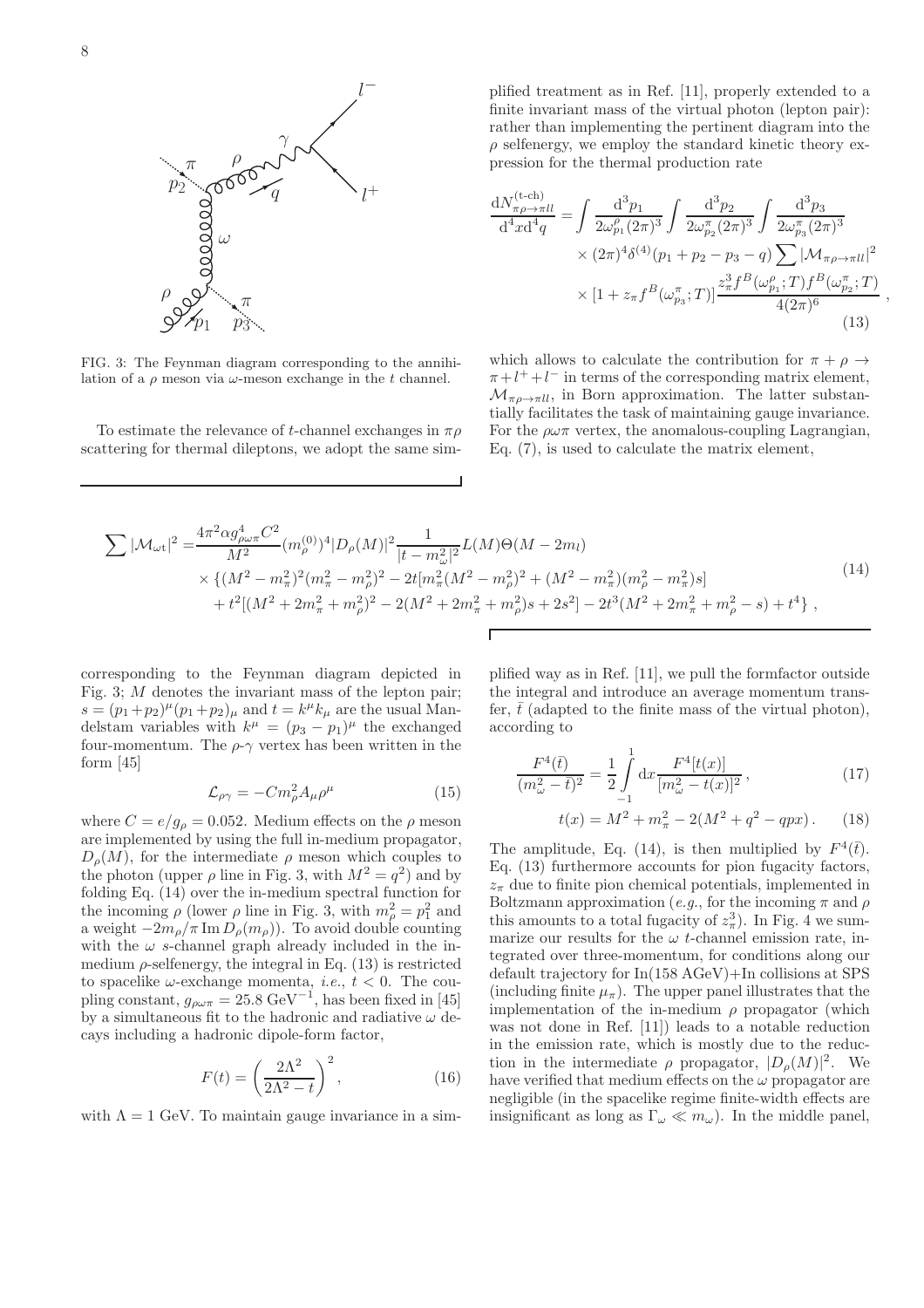

<span id="page-8-0"></span>FIG. 4: Three-momentum integrated thermal emission rates from  $\omega$  t-channel exchange in the  $\pi \rho \to \pi e^+ e^-$  reaction. Upper panel: comparison of the rates when using either the free or the in-medium  $\rho$  propagators in both the matrix element and the incoming  $\rho$ -mass distribution. Middle panel: comparison of the in-medium  $\omega$  t-channel rates with thermal rates from the full in-medium  $\rho$  spectral function. Lower panel: same as middle panel, but restricting the momentum integration to  $q > 1$  GeV. All curves for T=150 MeV and 120 MeV include pertinent pion fugacities at  $\mu_{\pi} = 39 \text{ MeV}$  and 79 MeV, respectively.

the comparison of the in-medium  $\omega$  t-channel rates to the ones from the full in-medium  $\rho$  spectral function [\[24\]](#page-28-4).



<span id="page-8-1"></span>FIG. 5: Mass-integrated dilepton rates as a function of threemomentum for  $\omega$  t-channel exchange in  $\pi \rho \to \pi e^+ e^-$  (computed with in-medium  $\rho$  propagators) and the leading contribution from the full in-medium- $\rho$  spectral function. As in Fig. [4,](#page-8-0) the results for  $T=150$  MeV include pion fugacity factors.

based on Eq. [\(1\)](#page-1-2), confirms that the former contribution is indeed small in magnitude. However, if one applies a three-momentum cut of  $q > 1$  GeV (lower panel), the relative magnitude of the t-channel contribution increases, as anticipated at the beginning of this section. But even in this case the relative strength of the  $\omega$  t-channel exchange is rather moderate. The increasing contribution at higher momentum can be more directly seen when integrating the rate, Eq. [\(13\)](#page-7-2), over invariant mass bins and plotting it versus  $q$ , cf. Fig. [5.](#page-8-1)

As indicated above, in our calculations of dilepton spectra in Sec. [V,](#page-13-0) we will implement the  $\omega t$ -channel emission rate, Eq. [\(13\)](#page-7-2), by an incoherent addition to the main contribution, Eq. [\(1\)](#page-1-2). This neglects interference terms in the pertinent selfenergy contribution in the (denominator of the)  $\rho$  spectral function, which is justified due to the relative smallness of the  $\omega$  t-channel part. To simulate the presence of other t-channel processes (e.g.,  $\pi$  and  $a_1$  exchange), guided by the photon rate calculations of Ref. [\[11\]](#page-27-9), we will multiply the  $\omega$  t-channel contribution by a factor of 2 in our calculation of dilepton spectra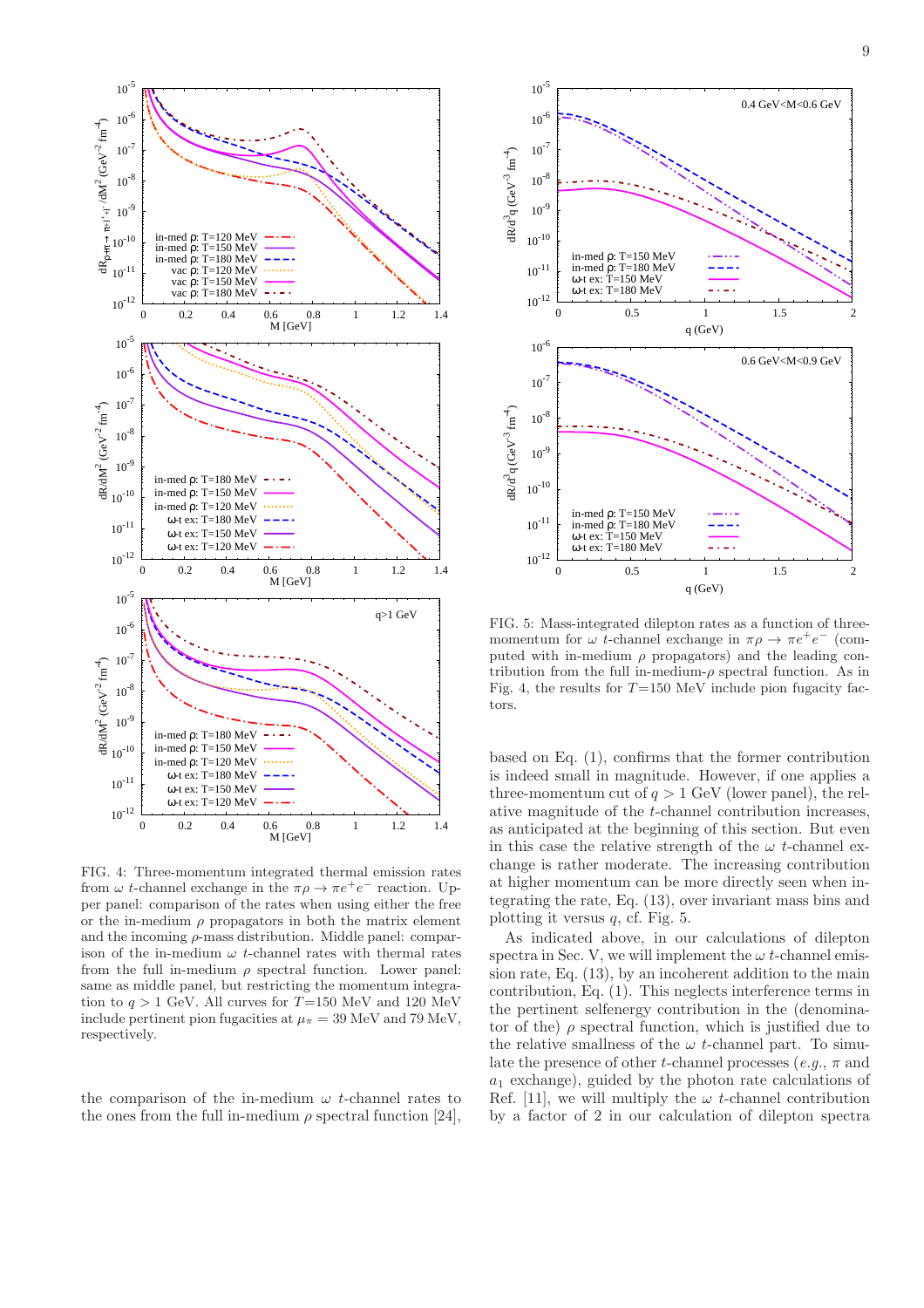below.

## <span id="page-9-0"></span>E. Partonic Emission: Quark-Antiquark Annihilation

Emission from the QGP is calculated using the hardthermal-loop improved rate for  $q\bar{q}$  annihilation [\[67\]](#page-28-47), including an extrapolation to finite three-momentum. It turns out [\[68](#page-28-48)] that this rate has the conceptually attractive feature that it closely coincides with the rate in hadronic matter when both are extrapolated to the expected phase-transition region. This is suggestive for a kind of quark-hadron duality [\[24\]](#page-28-4) and has the additional benefit that the emission from the expanding fireball can be anticipated to become rather insensitive to details of how the phase transition is implemented (e.g., to the values for the critical temperature or "latent heat"). This point will be studied explicitly in Sec. [V C](#page-19-0) below.

Recent (experimental and theoretical) developments suggest that the QGP features significant nonperturbative effects for temperatures up to  $\sim$ 1.5-2 $T_c$ , e.g., the survival of (hadronic) resonances and/or bound states, even in the light-quark sector. Possible consequences for the dilepton emission rate have been estimated in Ref. [\[69\]](#page-28-49). Depending on the width of these states, a maximal enhancement of up to a factor of ∼ 2 over the perturbative  $QGP$  emission rate at intermediate masses *(i.e.,* in the mass range of 1.5-2 GeV) is conceivable. We will not further pursue this possibility in the present paper.

### <span id="page-9-1"></span>III. DILEPTON SOURCES OTHER THAN THERMAL RADIATION

In this section we address dilepton sources other than radiation from a thermal source as given by Eq.  $(1)$ , *i.e.*,  $\rho$  decays after thermal freezeout, decays of primordially produced  $\rho$  mesons which escape the fireball, and primordial Drell-Yan annihilation. For simplicity, we generically refer to these sources as "non-thermal", even though the freezeout decays, e.g., are represented by thermal "blast-wave" spectra commonly used to characterize light hadron spectra in heavy-ion collisions.

#### <span id="page-9-2"></span>A. ρ Mesons at Thermal Freezeout

Dilepton decays of long-lived hadrons (most notably Dalitz decays of  $\eta$  and  $\omega$ , as well as exclusive  $l^+l^-$  decays of  $\omega$  and  $\phi$ ) can be rather well separated from the freezeout of the interacting fireball in heavy-ion collisions, which has given rise to the notion of the "hadronic decay cocktail" contribution to dilepton spectra, computed using the free spectral shape of the decaying mesons. For the  $\rho$  meson, due to its short lifetime, such a separation is not well defined. Therefore, when adding thermal radiation to the cocktail, the  $\rho$  is commonly removed from

the latter and implemented into the thermal yield. In previous works [\[15,](#page-27-13) [24,](#page-28-4) [36\]](#page-28-18) this was done by running the fireball an extra  $\sim$ 1 fm/c using the in-medium  $\rho$  spectral function. It turns out [\[19,](#page-28-6) [20\]](#page-28-7), however, that this description of  $\rho$  decays at thermal freezeout carries an extra factor of  $1/\gamma$  relative to a standard blast-wave spectrum of hadrons at thermal freezeout, where  $\gamma = q_0/M$ is the usual Lorentz factor. Roughly speaking, the inmedium radiation given by Eq. [\(1\)](#page-1-2) is proportional to the electromagnetic decay width times the fireball lifetime,  $(\Gamma_{ll}/\gamma)\tau_{\text{FB}}$ , while decays after freezeout are proportional to the branching ratio of electromagnetic to total lifetime,  $\Gamma_{ll}/\Gamma_{\rho}^{fo}$ , where the  $\gamma$  factor cancels (as usual, we define  $\Gamma_X$  as the partial decay width in the rest system of the particle). The remainder of this section will give a more detailed discussion of this.

To account for the correct time dilation effects in the calculation of dilepton decays of  $\rho$ -mesons after thermal freezeout, we use the standard Cooper-Frye description [\[70](#page-28-50)],

$$
dN = q_{\mu} d\sigma^{\mu} \frac{d^3 q}{(2\pi)^3 q^0} f_B \left(\frac{q_{\nu} u^{\nu}}{T}\right), \qquad (19)
$$

for the phase-space distribution of an on-shell particle  $(q_\mu q^\mu = m^2)$  at thermal freezeout; T and  $u^\nu = \gamma(1, \beta_\perp)$ denote the local temperature and four velocity (flow) of the fluid cells of the medium, and  $d\sigma^{\mu}$  is the hypersurface normal vector defined by an appropriate freezeout condition. In accordance with the homogeneous fireball model described in Sec. [IV,](#page-12-0) thermal freezeout at a constant time  $t = x^0$  in the laboratory frame is assumed, *i.e.*,  $(d\sigma^{\mu}) \equiv (d^{3}x, 0, 0, 0)$ . The in-medium  $\rho$  spectral function at freezeout is introduced via the substitution

$$
\frac{d^3q}{q_0} \to d^4q \ 2\delta^+(q_\mu q^\mu - m^2) \to d^4q \frac{A_\rho}{\pi} \ , \qquad (20)
$$

where  $A_{\rho} = -2/3 \operatorname{Im}(D_{\rho})^{\mu}_{\mu}$  (as before) includes the average over the three polarizations via the Lorentz trace which runs over the physical  $(i.e.,$  four-momentum transverse) components of the propagator. To properly treat the low-mass tails of the spectral function, one would have to resolve the individual resonance decays figuring into the  $\rho$  selfenergy. To simplify our task, we circumvent this problem by employing the vacuum form of the  $\rho$  selfenergy augmented with a width corresponding to the full-width-half-maximum of the in-medium spectral function at thermal freezeout (Γ<sup>fo</sup>  $\simeq 260$  MeV). The distribution of  $\rho$  mesons at thermal freezeout then reads

$$
\frac{\mathrm{d}N_{\rho}^{\text{fo}}}{\mathrm{d}^3 x \mathrm{d}^4 p} = p^0 \frac{3A_{\rho}}{8\pi^4} f^B \left(\frac{p_{\nu} u^{\nu}}{T}\right) . \tag{21}
$$

In accordance with the averaging procedure over the freezeout duration, we evaluate the transverse fourvelocity for the freezeout  $\rho$  at a time  $\Delta \tau_\rho^{\text{fo}}/2 \simeq 0.5 \text{ fm/c}$ after the thermal emission,  $Eq.(1)$  $Eq.(1)$ , has shut off. The dilepton rate follows by folding with the appropriate partial decay width. Within our vector-meson dominance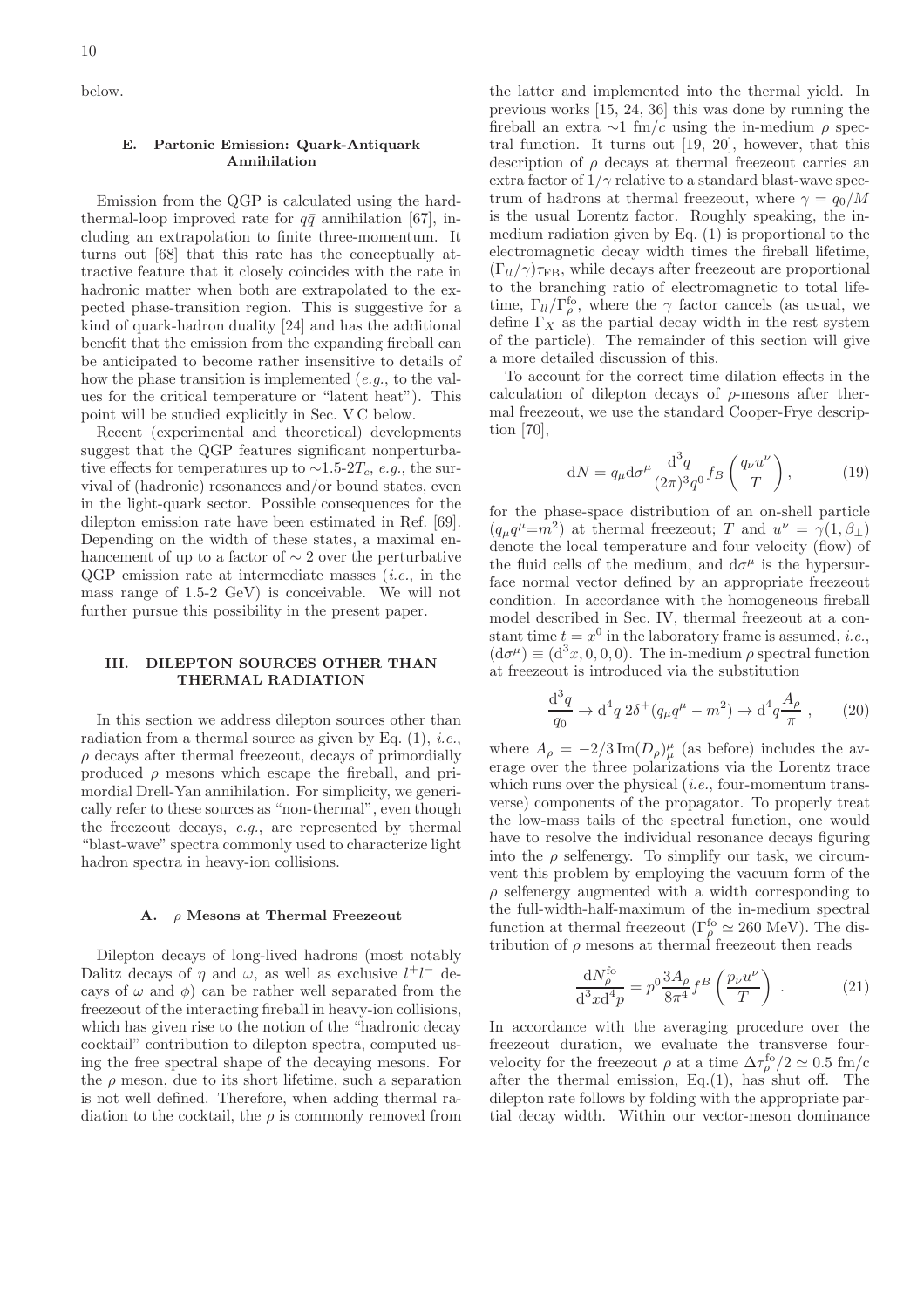model this is given by the matrix element for the process  $\rho \to \gamma^* \to l^+ + l^-$ , and after integration over  $t \in (t_{\text{fo}}, \infty)$ this results in

<span id="page-10-1"></span>
$$
\frac{\mathrm{d}N_{ll}^{(\text{fo})}}{\mathrm{d}^3 x \mathrm{d}^4 q} = \frac{q^0}{M} \frac{\alpha^2 m_\rho^4}{g_\rho^2 M^2} \frac{A_\rho}{2\pi^3} L(M) f^B \left(\frac{p_\nu u^\nu}{T}\right) \frac{1}{\Gamma_\rho^{\text{fo}}} \n= \frac{q_0}{M} \frac{1}{\Gamma_\rho^{\text{fo}}} \left(\frac{\mathrm{d}N_{ll}}{\mathrm{d}^4 x \mathrm{d}^4 q}\right)_{t=t_{\text{fo}}},
$$
\n(22)

where  $L$  is the dilepton-phase space factor [\(3\)](#page-1-3). The second line of Eq. [\(22\)](#page-10-1) shows that the momentum dependence of the dilepton distribution from  $\rho$  decays after thermal freeze-out deviates from the rate from a  $\sqrt{M^2 + q^2}/M$ . The physical origin of this difference is thermal source [\(1\)](#page-1-2) by a Lorentz factor  $\gamma \equiv q_0/M$  = the time dilation of the total lifetime of a freeze-out  $\rho$ meson with three-momentum  $q$  which is absent in the formula for radiation from a thermal source, because its  $\rho$ -meson abundance at each instant of time is fixed by the temperature and pion-chemical potential of the medium (as required by detailed balance of  $\rho$  formation and decay), and thus the total number of thermal dileptons is determined by the lifetime of the fireball. Note, however, that the thermal rate is proportional to  $\Gamma_{ll}$  with an associated time dilation factor  $1/\gamma$ . The freezeout- $\rho$  dilepton spectra are thus equivalent to standard blast-wave descriptions of stable hadrons [\[85\]](#page-28-51).

Our default assumption for the radial profile of the flow field is a linear dependence on the radius according to

<span id="page-10-3"></span>
$$
\beta_{\perp}(r,t) = \beta_{\perp}^{s} \frac{r}{R(t)},\tag{23}
$$

where  $R(t) = r_0 + a_{\perp}t^2/2$  is the radius of the fire-cylinder,  $\beta_{\perp}^s = a_{\perp} t$  its surface speed, and  $r \leq R(t)$  the radial coordinate of the fluid cell related to the volume element  $d^3x = 2\pi r dr dz$  (since we neither address azimuthal asymmetries nor peripheral collisions in this work, we approximate the cross sectional area of the fire cylinder as a circle).

#### <span id="page-10-0"></span>B. Primordial  $\rho$  Mesons

Another source of non-thermal dileptons is the decay of  $\rho$  mesons which originate from primordial hardscattering processes and traverse the interaction zone without equilibrating. We evaluate this contribution within a schematic jet-quenching model [\[20](#page-28-7)], as follows.

First, we construct the  $q_T$  spectrum of primordial  $\rho$ mesons assuming a power law,

<span id="page-10-2"></span>
$$
\frac{1}{qr}\frac{dN_{\text{prim}}}{dq_T} = \frac{A}{\left(1 + Bq_T^2\right)^a} \,,\tag{24}
$$

with parameters estimated from  $p-p$  scattering data [\[71\]](#page-28-52),  $B = 0.525 \text{GeV}^{-2}$  and  $a = 5.5$ . The total number of primordial  $\rho$ 's in A-A collision is determined based on the empirical freezeout systematics of light hadron production, *i.e.*, we calculate the expected total number of  $\rho$ mesons in In-In at  $T_c = 175$  MeV and match the norm of the primordial spectrum, Eq. [\(24\)](#page-10-2), to it. At the same time, we have to take care of the correct scaling properties of the spectrum at high momentum: while the (total) yield at low  $q_T$  is proportional to the number of participant nucleons, the high- $q_T$  yield should scale with the number of primordial N-N collisions. We implement this transition by a continuous linear switching between the two regimes over the range  $1 \text{ GeV} < q_T < 3 \text{ GeV}$ .

Second, we implement a Cronin effect for A-A collisions by a "Gaussian smearing" of Eq. [\(24\)](#page-10-2),

$$
\frac{\mathrm{d}N_{\text{prim}}^{\text{ccon}}}{\mathrm{d}^2 q_T} = \int \frac{\mathrm{d}^2 k_T}{\pi \Delta k_T^2} \frac{\mathrm{d}N_{\text{prim}}}{\mathrm{d}^2 k_T} \exp\left[-\frac{(q_T - k_T)^2}{\Delta k_T^2}\right], \quad (25)
$$

with a conservative estimate of  $\Delta k_T^2 = 0.2 \text{ GeV}^2$  as ex-tracted in Ref. [\[11\]](#page-27-9) based on direct photon spectra in  $p-A$ reactions.

Third, we calculate a suppression factor representing the probability for primordial  $\rho$  mesons to escape the medium without rescattering, using Monte Carlo techniques. In line with our fireball model, we start from a spatially homogeneous distribution in the transverse plane at the QGP formation time. The escape probability for a  $\rho$  with momentum q is then calculated as

$$
P = \exp\left(-\int \mathrm{d}t \; \sigma_{\rho}^{\text{abs}}(t) \; \varrho(t)\right),\tag{26}
$$

where the absorption cross section

$$
\sigma_{\rho}^{\text{abs}}(t) = \begin{cases} \sigma_{\text{ph}} = 0.4 \text{ mb} & \text{for } t < q_0/m_{\rho} \tau_{\text{f}} \\ \sigma_{\text{had}} = 5 \text{ mb} & \text{for } t > q_0/m_{\rho} \tau_{\text{f}} \end{cases} \tag{27}
$$

depends on the  $\rho$ -meson formation time in its rest frame. which is assumed to be  $\tau_f=1$  fm, augmented by Lorentz time dilation in the fireball frame;  $\sigma_{ph}$  and  $\sigma_{had}$  denote the pre-hadronic and hadronic absorption cross sections of the  $\rho$ , respectively, and  $\rho(t)$  the corresponding particle density of the fireball medium (partonic or hadronic; if the  $\rho$  meson has not formed by the time the system has hadronized, we use constituent quark scaling to infer the partonic density as  $\rho_{\rm p} = 3\rho_{\rm had}$ , and vice versa).

A rough check of our construction may be obtained by comparing the  $\rho$  spectra to measured pion spectra in A-A collisions at the SPS. Since pion spectra contain both a hard (primordial) and a soft (thermal  $+$  flow) component, a comparison with our  $\rho$  spectra should contain both the primordial part constructed in this section and the thermal freezeout contribution described in the previous section, [III A.](#page-9-2) We do this comparison in terms of the nuclear modification factor,  $R_{AA}$ , defined as the ratio of the spectrum in A-A collisions over the collision-number scaled spectrum in  $p-p$ . The upper panel of Fig. [6](#page-11-1) shows that the jet-quenching + freezeout- $\rho$  model results in fair agreement with a recent compilation of  $R_{AA}$  for pions in S-Au and Pb-Pb systems from various experiments at full SPS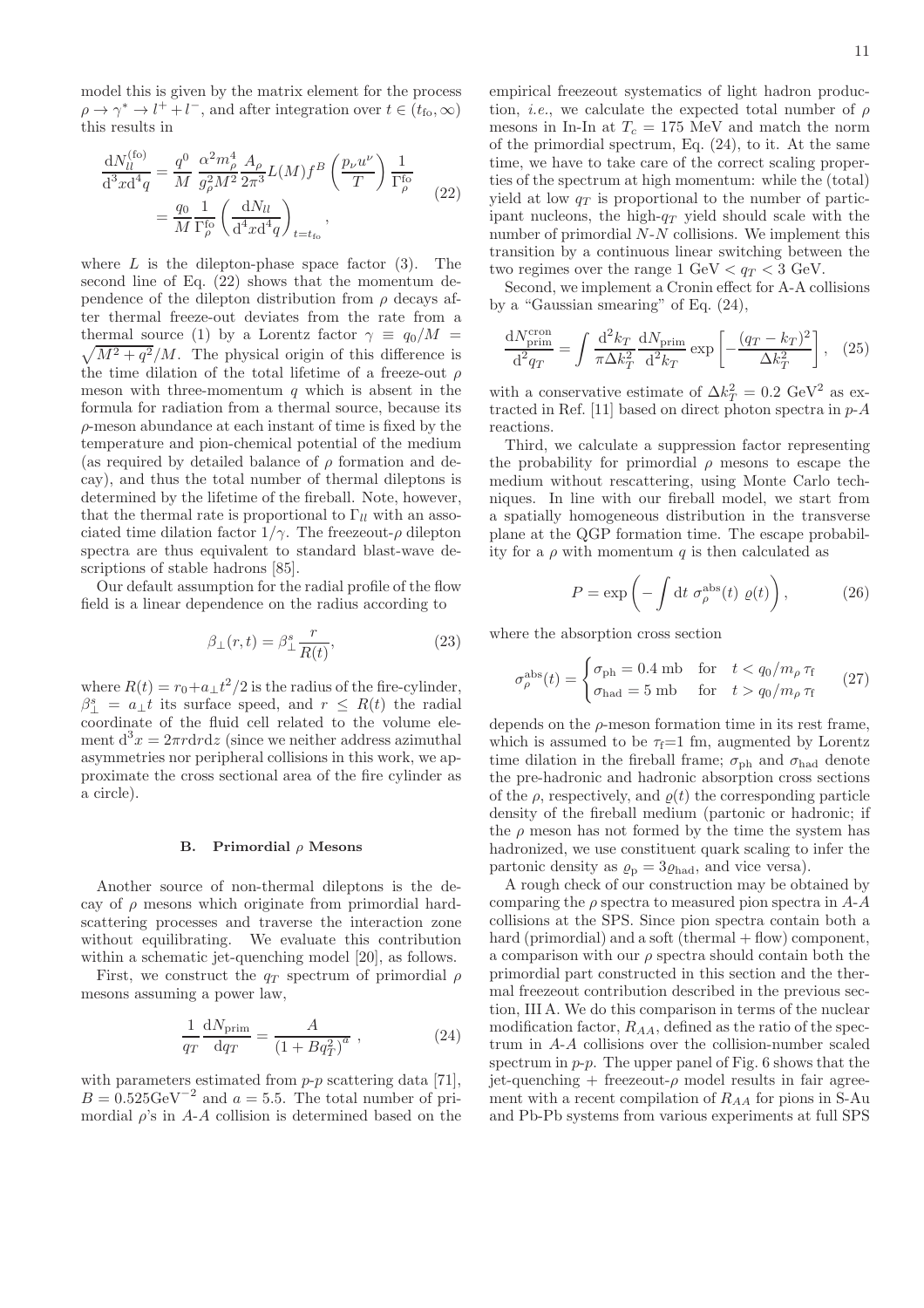

<span id="page-11-1"></span>FIG. 6: (Color online) Nuclear modification factor for transverse momentum spectra of  $\rho$  (upper panel) and  $\pi$  mesons (lower panel) from primordial (hard) production plus thermal freezeout, compared to a compilation of data for  $R_{AA}$  of pions at full SPS energy [\[72](#page-28-53)] for central collisions with the standard equation of state (EoS-A, full line) and an EoS with  $T_{ch} = 160$  MeV (EoS-B+C as discussed in Sec. [IV,](#page-12-0) dashed line). The primordial  $\rho$  spectra include effects of initial Cronin smearing and jet-quenching in the expanding fireball, while the thermal freezeout  $\rho$ 's are taken from Sec. [III A](#page-9-2) (same for the pions, but without finite-width effects).

energy [\[72](#page-28-53)]. As a check of this procedure, as well as of the fireball model, we plot in the lower panel of Fig. [6](#page-11-1) the calculated pion  $R_{AA}$  for central In-In at SPS (as a sum of the jet-quenching plus thermal-freezeout components) for central In-In at SPS; the agreement with data is reasonable (note that resonance decays are not included, which are mostly concentrated at low  $q_T$ ).

#### <span id="page-11-0"></span>C. Drell-Yan Annihilation and Correlated Charm Decays

In the high-mass region (HMR,  $M > 3$  GeV), dilepton spectra in nuclear collisions are expected to be dominated by the Drell-Yan  $(DY)$  process, *i.e.*, primordial annihilation of quarks and antiquarks within the incoming nucleons. To leading order, this process does not

depend on the strong coupling constant (it is purely electromagnetic,  $\mathcal{O}(\alpha_s^0 \alpha_{em}^2)$  and can therefore be rather reliably evaluated, provided one has a good knowledge of the parton-distribution functions (PDFs) within the nucleon. In a central collision  $(b = 0)$  of two equal nuclei with mass number A, the invariant-mass spectrum of Drell-Yan pairs per unit rapidity is given by

<span id="page-11-2"></span>
$$
\left. \frac{\mathrm{d}N_{\rm DY}^{AA}}{\mathrm{d}M \mathrm{d}y} \right|_{b=0} = \frac{3}{4\pi R_0^2} A^{4/3} \frac{\mathrm{d}\sigma_{\rm DY}^{NN}}{\mathrm{d}M \mathrm{d}y} \tag{28}
$$

in terms of the standard DY cross section in an elementary nucleon-nucleon  $(N-N)$  collision,

<span id="page-11-3"></span>
$$
\frac{d\sigma_{DY}^{NN}}{dMdy} = K \frac{8\pi\alpha}{9sM} \sum_{q=u,d,s} e_q^2 [q(x_1)\bar{q}(x_2) + \bar{q}(x_1)q(x_2)] .
$$
\n(29)

Here,  $q(x_{1,2})$  and  $\bar{q}(x_{1,2})$  denote the (collinear) quark and anti-quark distribution functions, respectively (neglecting nuclear effects). Their arguments are related to the center-of-mass (cms) rapidity,  $y$ , and the invariant mass of the lepton pair as  $x_{1,2} = xe^{\pm y}$  with  $x = M/\sqrt{s}$ , where  $\sqrt{s}$  is the cms energy of the N-N collision. The root-mean-squared radius parameter in Eq. [\(28\)](#page-11-2),  $R_0 \simeq$ 1.05 fm, arises from a folding over a Gaussian thickness function; for simplicity, we will adopt Eq. [\(28\)](#page-11-2) also for non-central collisions with an accordingly reduced number of participants, A. For the parton distribution functions we employ the leading-order parameterization from Ref. [\[73\]](#page-28-54) (GRV94LO), which incorporate isospin asymmetries in the sea-quark distributions which significantly reduce the need for additional isospin corrections for nuclei with  $N \neq Z$  (e.g., less than 5% for Pb-Pb collisions), which will be neglected here [\[74\]](#page-28-55). In Eq. [\(29\)](#page-11-3) higherorder corrections in  $\alpha_s$  are encoded in an empirical K factor, which turns out to be  $K \simeq 1.5$  to reproduce DY production in p-A collisions [\[74\]](#page-28-55).

In addition to generating a  $K$  factor, higher-order effects manifest themselves in a nonzero pair- $q_T$  of the DY dileptons. To obtain a realistic  $q_T$  spectrum, we follow the procedure adopted by the NA50 collaboration [\[7,](#page-27-6) [8\]](#page-27-5): based on a comprehensive analysis of p-A and A-A collisions at the SPS it has been found that the IMR and HMR dilepton spectra can be fairly well described by assuming a Gaussian shape for the DY spectrum,

$$
\frac{\mathrm{d}N_{\rm DY}}{\mathrm{d}M \mathrm{d}y \mathrm{d}q_T^2} = \frac{\mathrm{d}N_{\rm DY}}{\mathrm{d}M \mathrm{d}y} \frac{\exp(-q_T^2/2\sigma_{qr}^2)}{2\sigma_{qr}^2} \tag{30}
$$

with  $\sigma_{q_T} \simeq 0.8 - 1$  GeV. In Ref. [\[9\]](#page-27-7), a value of  $\sigma_{q_T} \simeq$  $0.8~\mathrm{GeV}$  has resulted in reasonable agreement with the NA50  $q_T$  spectra for IMR dimuons in central Pb-Pb; for  $\sigma_{q_T} \simeq 0.9$  GeV, which increases the spectrum at  $q_T =$ 2 GeV by 50%, the agreement with NA50 would still be acceptable. Here, we adopt  $\sigma_{q_T} \simeq 0.8$  GeV providing a conservative estimate of the DY contribution.

The extrapolation of the DY spectrum to the regions where both mass and momentum are small (say, below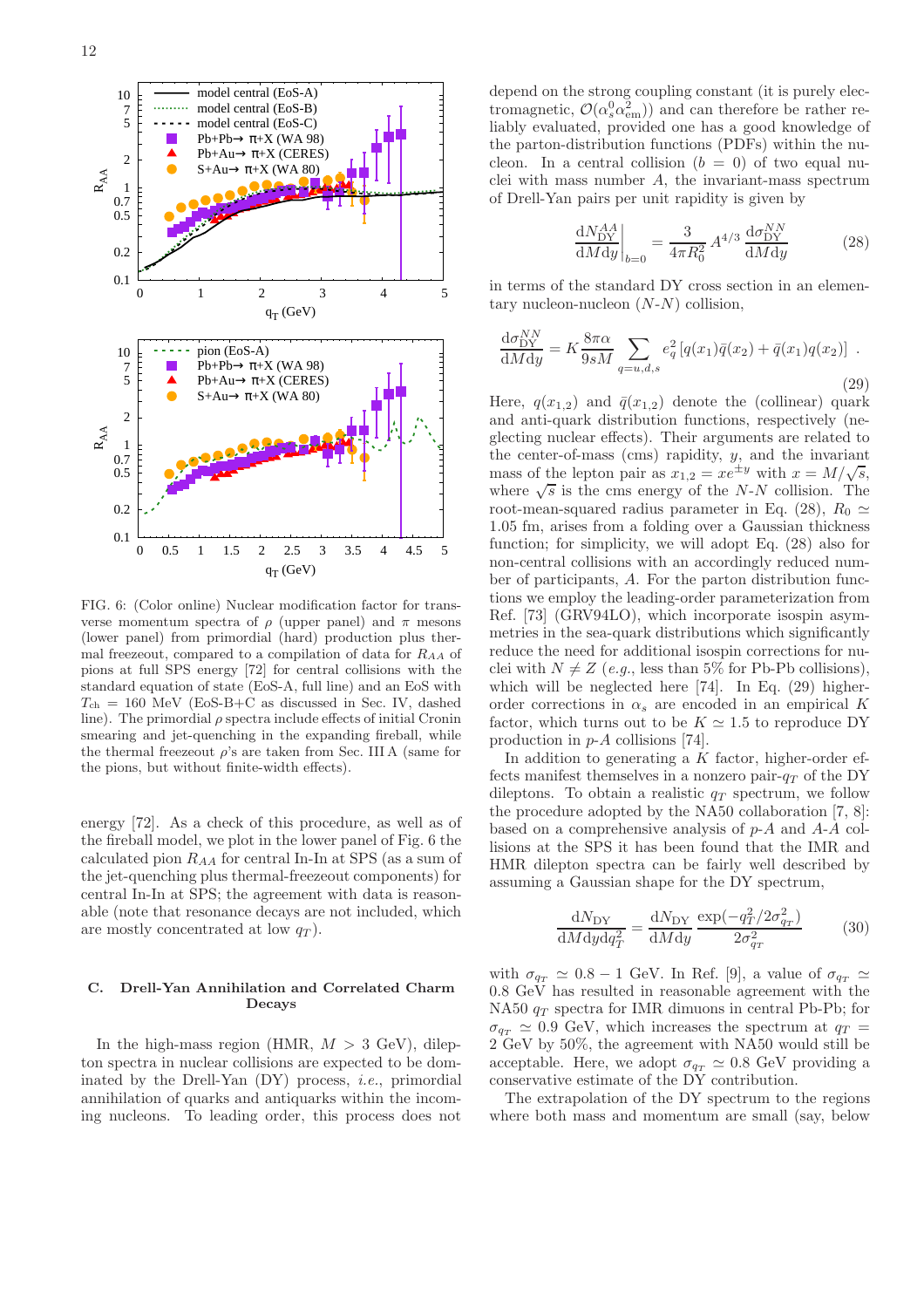$M, q_T \simeq 1.5$  GeV) is problematic, but fortunately its contribution in this regime is small compared to, e.g., thermal emission in A-A collisions. There is, however, an additional constraint provided by the photon point  $(M \rightarrow 0)$  which allows to extrapolate the DY spectra to low mass, at least for reasonably large momenta,  $q_T > 1$  GeV (which is the regime were the DY yield is noticeable). Formally, the photon-production rate follows from the dilepton one by taking the limit  $M \to 0$ . More specifically, this is encoded in the relation

$$
q_0 \frac{\mathrm{d}R_{\gamma}}{\mathrm{d}^3 q} = -\frac{\alpha}{2\pi^2} \operatorname{Im} \Pi^{\mu}_{\text{em},\mu}(M=0,q) f^B(q_0;T) \qquad (31)
$$

with the same e.m. current-current correlation function,  $\Pi_{em}^{\mu\nu}$  of Eq. [\(2\)](#page-1-4), as in the dilepton rate, Eq. [\(1\)](#page-1-2). For  $q \gg M$ , the M-dependence of  $\Pi_{em}$  is weak, and the difference between  $q_0 \frac{dN_{ll}}{dMd^3q}$  and  $q_0 \frac{dR_{\gamma}}{d^3q}$  $rac{d^{2}a}{dt^{3}q}$  amounts to a factor of  $\frac{2\alpha}{3\pi M}$ . Thus we can evaluate the DY  $q_T$  spectrum at a mass  $M_{cut}$  and extrapolate it down in mass to the photon point using the factor  $M_{cut}/M$ . For  $M_{cut}=0.8-1$  GeV, in connection with  $\sigma_{q_T} \simeq 0.8$  GeV, reasonable agreement with the primordial photon spectrum of Ref. [\[11\]](#page-27-9) is found.

In addition, there could be "pre-equilibrium" contri-butions from secondary Drell-Yan processes [\[74](#page-28-55)]  $(e.g.,)$  $\pi N \rightarrow \mu \mu X$  involving primordially produced pions), which turn out to be rather sensitive to the pion formation time. E.g., for  $\tau_{\text{form}}^{\pi} = 1$  fm/c, the enhancement over primordial Drell-Yan annihilation in central S-U was found to be  $\sim 10\%$  at  $M = 2$  GeV. In a thermal emission description, which we employ here after a rather early thermalization time of  $\tau_0 = 1$  fm/c, it is difficult to separate pre-equilibrium radiation from thermal emission (e.g., secondary Drell-Yan in  $\pi$ -N interactions might overlap with thermal  $q-\bar{q}$  annihilation). A rough estimate of pre-equilibrium effects may be obtained by varying the thermalization time; decreasing, e.g.,  $\tau_0$  to  $0.8 \text{ fm}/c$  (which is close to the overlap time of the 2 colliding nuclei at SPS energies) increases the QGP contribution at  $q_T = 2$  GeV by ~50%, which is less than 10% of the Drell-Yan contibution at all masses considered.

For the dilepton contribution from correlated decays of  $D$  and  $\overline{D}$  mesons we use the experimental result from p-p collisions extrapolated to In-In, as provided by the NA60 collaboration [\[13\]](#page-27-11). As a note of caution, we remark that recent measurements at the Relativistic Heavy-Ion Collider (RHIC) report substantial modifications of heavy-quark spectra in Au-Au collisions, relative to  $p-p$  (as inferred from a suppression and elliptic flow of "non-photonic" single-electron spectra associated with semileptonic decays of open-charm (and -bottom) hadrons) [\[75](#page-28-56), [76\]](#page-28-57). Such (possibly nonperturbative [\[77\]](#page-28-58)) medium modifications of the charm momentum spectra presumably translate into a softening of the invariantmass spectra of  $l^+l^-$  pairs as well. At the SPS, the shorter QGP lifetime is likely to lead to smaller effects, but an explicit measurement of the (delayed) charm decays has been presented recently [\[78\]](#page-28-59).

## <span id="page-12-0"></span>IV. THERMAL FIREBALL EVOLUTION

Our description of the space-time evolution of central and semicentral A-A collisions is approximated by an expanding thermal fireball characterized by a time dependent cylindrical volume as [\[24](#page-28-4)],

<span id="page-12-1"></span>
$$
V_{\rm FB}(t) = \pi \left( r_{\perp,0} + \frac{1}{2} a_{\perp} t^2 \right)^2 \left( z_0 + v_{z,0} t + \frac{1}{2} a_z t^2 \right), \tag{32}
$$

where we neglect effects due to a finite ellipticity. The initial transverse radius  $r_{\perp,0}$  is determined by the centrality of the collision (e.g.,  $r_{\perp,0} = 5.15(4.6)$  fm for central (semicentral) In-In collisions). The initial longitudinal size,  $z_0$ , is equivalent to the formation time,  $\tau_0$ , of the thermal medium, which we fix at the standard value of  $\tau_0 = 1$  fm/c (translating into  $z_0 \simeq \tau_0 \Delta y = 1.8$  fm, where  $\Delta y = 1.8$  represents the rapidity width of a thermal fireball). For the longitudinal expansion we employ a moderate acceleration,  $a_z = 0.045c^2$ /fm, together with an initial velocity of  $v_{z,0} = 0.6c$  (reminiscent to Ref. [\[24\]](#page-28-4)), but the dilepton invariant-mass spectra are essentially unaffected if we use  $(v_{z,0}, a_z) = (c, 0)$  as in Ref. [\[15](#page-27-13)]. The most important parameter is the transverse acceleration. More recent applications of the fireball model, both in the dilepton [\[15](#page-27-13)] and charm diffusion [\[77](#page-28-58)] context, have used larger values than in previous work [\[24,](#page-28-4) [38](#page-28-20)], in the range  $a_{\perp} = 0.08 - 0.1c^2$ /fm. Here, we employ  $a_{\perp} = 0.085c^2$ /fm as in Ref. [\[20\]](#page-28-7).

The time evolution of the temperature is determined assuming entropy conservation. At a given collision energy, the hadro-chemistry of the fireball is characterized by thermal-model fits to the observed hadron ratios. In our default scenario we assume the chemical freezeout temperature to coincide with the critical temperature for QGP formation, at  $T_{ch} = T_c = 175$  MeV. For central and semicentral In(158A GeV)+In collisions we fix the entropy per (net) baryon at  $s/\rho_B^{\text{net}} = 27$ , which, using a hadronic resonance gas (HG) equation of state (EoS), translates into an associated baryon chemical potential of  $\mu_B^{\text{ch}} = 232$  MeV, well within the uncertainties of recent thermal model fits at SPS [\[21,](#page-28-1) [22\]](#page-28-2) (all other chemical potentials being zero). The subsequent hadronic trajectory in the phase diagram is then constructed at fixed  $s/\rho_B^{\text{net}} = 27$  (isentropic expansion) with the additional constraints of pion, kaon,  $\eta$  and antibaryon number conservation, requiring the build-up of corresponding chemical potentials. For a given number of nucleon participants  $(i.e.,$  collision centrality), the fireball entropy amounts to  $S = 2630(1890)$  for central (semicentral) In-In collisions, translating into a charged particle multiplicity of  $dN_{ch}/dy \simeq 195(140) \simeq N_{part}$  (for a chemical freezeout temperature of  $T_{ch} = 160$  MeV, as considered below, the multiplicities increase by less than 5%). Using the relation between the total entropy and volume,  $S = s(t) \cdot V(t)$ , the entropy density,  $s(t)$ , can be used to determine the time evolution of temperature and baryon density (along the hadronic trajectory) using the HG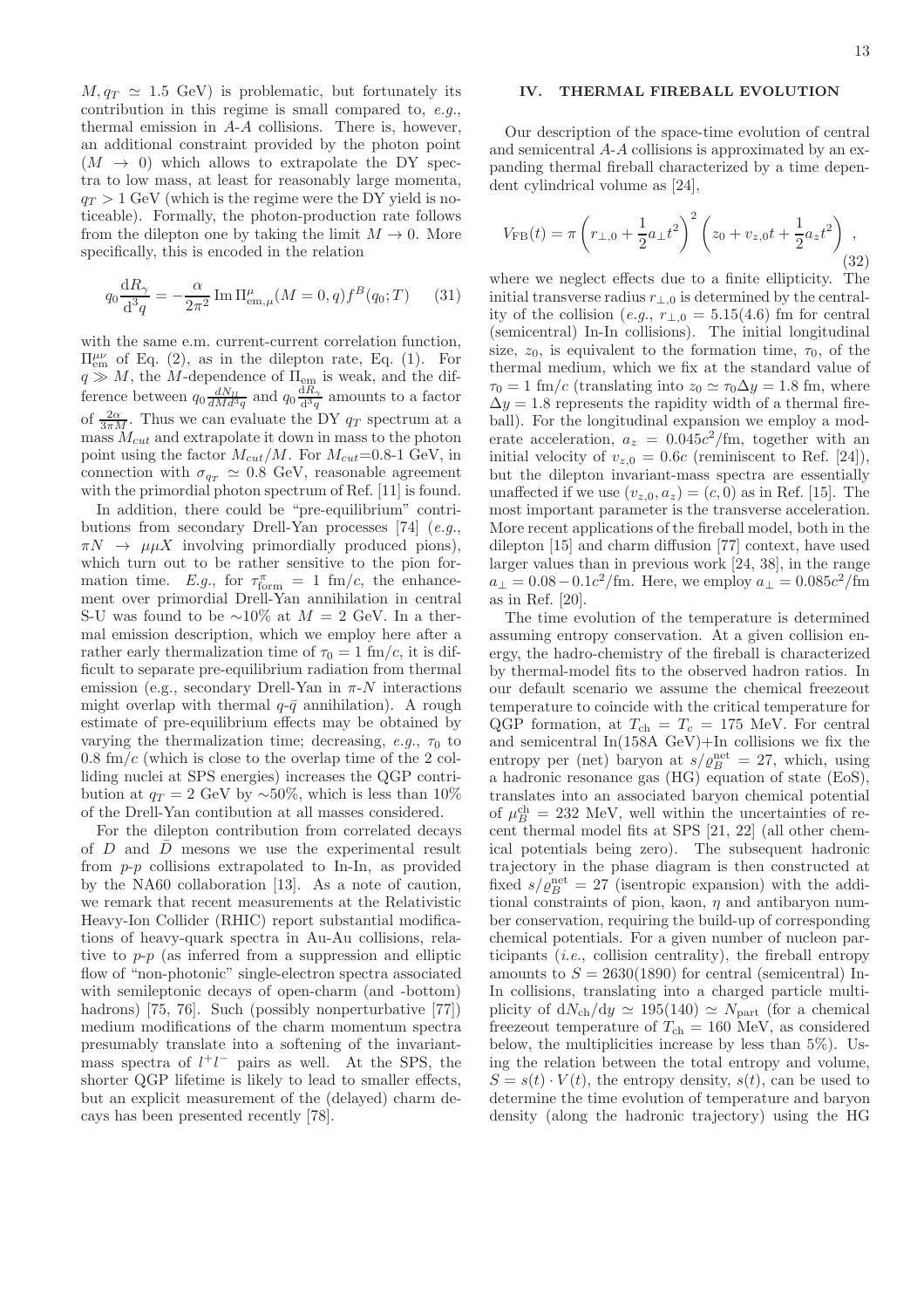EoS, and similarly for the QGP phase using a quasiparticle EoS. The volume partition in the HG-QGP mixed phase is calculated from the standard mixed-phase construction, where the fraction of matter in the hadronic phase is given by

$$
f_{\rm HG}(t) = \frac{s_c^{\rm QGP} - s(t)}{s_c^{\rm QGP} - s_c^{\rm HG}} , \qquad (33)
$$

where  $s_c^{\text{HG},\text{QGP}}$  denote the critical entropy densities at  $T_c$ . With a formation time of  $\tau_0 = 1$  fm/c, the evolution for central (semicentral) In-In starts in the QGP at  $T_0 =$ 197(190) MeV, passes through a mixed phase at  $T<sup>ch</sup>$  =  $T_c = 175$  MeV, and terminates at thermal freezeout at around  $T_{\text{fo}} \simeq 120{\text -}135 \text{ MeV}.$ 

The main uncertainties associated with the fireball evolution are the transverse acceleration as well as the overall lifetime (which is somewhat correlated to the longitudinal expansion). It turns out that the latter is rather sensitive to the absolute magnitude of the experimentally observed dilepton excess radiation, resulting in  $\tau_{\text{fo}} \simeq 6 \text{ fm}/c$ for central In-In collisions. The remaining uncertainty consists of the interplay between longitudinal and transverse expansion. As mentioned above, the variations considered in our previous works [\[15](#page-27-13), [20\]](#page-28-7),  $a_{\perp} = 0.08$ - $0.085 c^2/\text{fm}$  and  $(v_z^0, a_z) = (c, 0)$ - $(0.6c, 0.045 c^2/\text{fm})$ , have negligible impact on the invariant mass spectra, while the longitudinal-acceleration scenario, which we will focus on here, allows for a slightly larger transverse expansion which appears to be favored by the rather hard  $q_T$  spectra. In principle, more accurate information on the final state of the expansion can be obtained once hadronic spectra for In-In are available (our pion spectra are actually in reasonable agreement with S-Au data, recall lower panel of Fig. [6\)](#page-11-1). For central Pb-Pb collisions at SPS energies, the typical results for transverse surface velocity and thermal freezeout temperature are  $(\beta_{\perp}^{s}/c, T_{\text{fo}}[\text{MeV}]) = (0.65 \pm 0.1, 120 \pm 10)$  [\[79](#page-28-60)[–82\]](#page-28-61), which is quite comparable to the values used here for In-In. We emphasize that all contributions to the dilepton spectrum (QGP,  $\rho$ ,  $\omega$ ,  $\phi$ , and four-pion) are tied to the *same* evolution, thus fixing their relative weights.

Finally, to illustrate the uncertainties associated with the underlying equation of state we will investigate three combinations of critical and chemical freezeout temperatures roughly covering the current theoretical and experimental ranges:

- (A) Our default scenario, employed in most of our calculations thus far, consisting of identical  $T_c$  and  $T_{ch}$  at an "intermediate" value of 175 MeV; thermal freezeout is fixed at  $(\mu_{\pi}^{\text{fo}}, T_{\text{fo}}) = (79, 120) \text{ MeV}$ (semicentral In-In).
- (B) A scenario with a relatively small and identical critical and chemical freezeout temperature at  $(\mu_B^{\text{ch}}, T_{\text{ch}}) = (240, 160)$  MeV, compatible with recent thermal model fits in Refs. [\[21](#page-28-1), [22\]](#page-28-2). For dilepton spectra the most important consequences

of this scenario are a significantly extended QGP phase which will increase its thermal emission contribution and reduce the hadronic one, in particular at intermediate masses. In addition, due to smaller pion chemical potentials in the subsequent hadronic phase, the freezeout temperature (at fixed fireball lifetime) will be larger than with EoS-A, at  $(\mu_{\pi}^{\text{fo}}, T_{\text{fo}}) = (37, 136) \text{ MeV}.$ 

(C) A scenario with a large critical temperature  $T_c =$ 190 MeV (as suggested by recent lattice QCD computations [\[23\]](#page-28-3), which maximizes (minimizes) the space-time volume occupied by the hadronic (QGP) phase. Since chemical freezeout at such a temperature is questionable, we allow for a chemically equilibrated hadronic phase until chemicalfreeze out sets in under the same conditions as in EOS-B, at  $(\mu_B^{\text{ch}}, T_{\text{ch}}) = (240, 160) \text{ MeV}.$ 

# <span id="page-13-0"></span>V. COMPARISON TO DILEPTON SPECTRA AT SPS

We now turn to a systematic analysis of experimental dilepton spectra as measured at the SPS by the NA60 and CERES/NA45 collaborations in In-In and Pb-Au collisions, respectively. Based on the various ingredients developed in the previous sections, we first address the NA60 invariant-mass and transverse-momentum spectra, followed by a consistency check with earlier and updated CERES data.

## <span id="page-13-1"></span>A. Invariant Mass Spectra

Thermal  $\mu^+\mu^-$  invariant-mass spectra for A-A collisions are computed by integrating the emission rate, Eq.  $(1)$ , over the fireball evolution (as well as threemomentum),

<span id="page-13-2"></span>
$$
\frac{\mathrm{d}N_{ll}}{\mathrm{d}M} = \frac{M}{\Delta y} \int_{0}^{t_{\text{fo}}} \mathrm{d}t \, V_{\text{FB}}(t) \int \frac{d^3q}{q_0} \, \frac{\mathrm{d}N_{ll}}{\mathrm{d}^4 x \, \mathrm{d}^4 q} z_p^n \mathrm{Acc}(M, q_T, y) \,,\tag{34}
$$

where Acc denotes the detector acceptance which has been carefully tuned to NA60 simulations [\[83](#page-28-62)]. The fugacity factor,  $z_P^n = e^{n\mu_P/T}$ , arises due to chemical offequilibrium in the hadronic phase for  $T < T<sub>ch</sub>$ ; it depends on the thermal emission source under considera-tion, cf. Eq. [\(4\)](#page-2-2): for the  $\rho$ ,  $\omega$  and four-pion contributions one has  $z_{\pi}^n$  with  $n = 2, 3, 4$ , respectively, while for the  $\phi$  one has  $z_K^2 \cdot \gamma_s^2$ , where  $\gamma_s \simeq 0.75$  accounts for strangeness undersaturation for medium-size nuclear collision systems at the SPS [\[84](#page-28-63)]. In addition, appropriate fugacities figure into the various in-medium selfenergy contributions.

Initial comparisons [\[13\]](#page-27-11) of NA60 data to theoretical predictions [\[14](#page-27-12)] have focused on the contribution from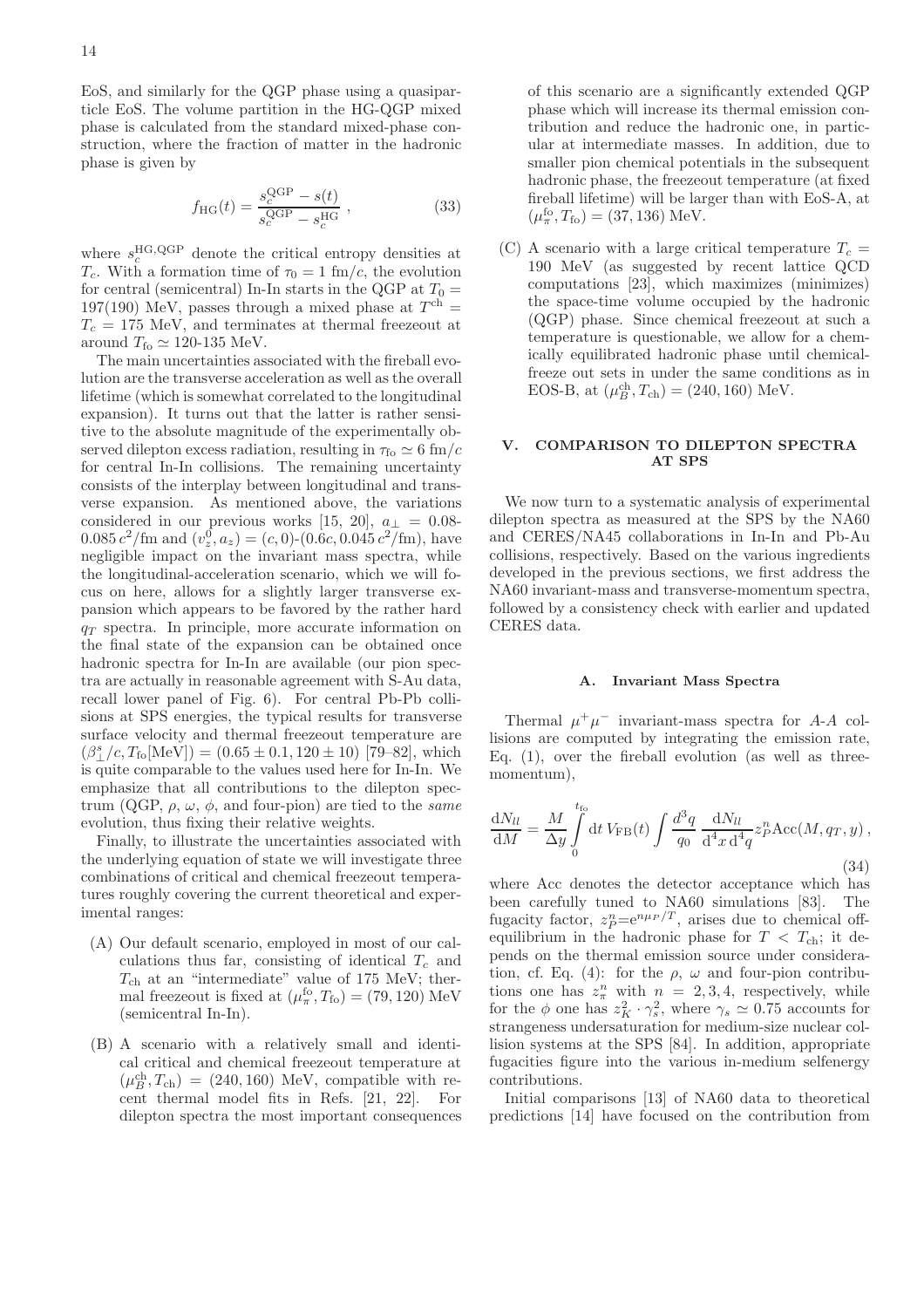

<span id="page-14-0"></span>FIG. 7: (Color online) NA60 excess dimuon spectra [\[13\]](#page-27-11) in semicentral (upper panel) and central (lower panel) In-In collisions at SPS compared to theoretical calculations using an in-medium e.m. spectral function. The individual contributions arise from in-medium  $\rho$ -mesons [\[24\]](#page-28-4) (dash-dotted red line),  $4\pi$  annihilation with chiral V-A mixing (dashed blue line), QGP plus correlated open charm decays (dotted orange line) and Drell-Yan annihilation (solid turquoise line); the upper dashed brown line is the sum of the above, while the solid purple line additionally includes in-medium  $\omega$  and  $\phi$  decays as well as freezeout plus primordial  $\rho s$  (solid black line). In the semi-central data, the uncertainty due to the  $\eta$  cocktail subtraction is indicated by the open and filled data points (the former are based on an estimated  $\eta$  yield at high  $q_T$  while the latter represent an upper limit on the  $\eta$  by subtracting the dimuon spectrum to zero at threshold).

the  $\rho$  meson which dominates in the LMR. The shape of the in-medium  $\rho$ -spectral function describes the experimental spectra well, but the absolute yields have been overestimated by  $\sim 30\%$ . This discrepancy has been resolved [\[15](#page-27-13)] by increasing the transverse fireball expansion  $(a<sub>⊥</sub>)$ , reducing the fireball lifetime to about 6-7 fm/c, cf. Sec. [IV](#page-12-0) above. In addition, the larger transverse expansion leads to harder emission spectra in  $q<sub>T</sub>$ , which will be helpful in understanding the  $q_T$  spectra, as discussed in the following sections.

Fig. [7](#page-14-0) summarizes our results for the mass spectra in semicentral and central In(158 AGeV)-In collisions, com-



<span id="page-14-1"></span>FIG. 8: (Color online) Upper panel: NA60 data [\[13\]](#page-27-11) compared to thermal dimuon spectra using (i) in-medium  $\rho$  $ω$ - and  $φ$ -mesons without baryon effects (+QGP+charm+inmedium four-pion; solid purple line), and (ii) free  $\rho$ (+QGP+charm+free four-pion; dashed green line). Lower panel: NA60 data [\[13\]](#page-27-11) in the IMR compared to thermal dimuon spectra with different implementations of the fourpion contribution, using either its vacuum form (lower dashed line) or including chiral mixing (upper dashed line), and corresponding total spectra (lower and upper solid line, respectively).

puted for the EoS-A scenario ( $T_c = T_{ch} = 175$  MeV). The modifications relative to our previous work [\[15\]](#page-27-13) are: (i) the freezeout  $\rho$  has been separated from the in-medium  $\rho$ contribution, (ii) primordial  $\rho$  and (iii) Drell-Yan contributions have been added. As a result of the separation (i), the thermal emission lifetime is now slightly smaller,  $6.5(6.2)$  fm/c for central (semicentral) collisions. The inclusive mass spectra (and pertinent conclusions) are essentially identical to those in Ref. [\[15](#page-27-13)], i.e., the predicted in-medium effects on  $\rho$  spectral function lead to good agreement with the data in the LMR, while the same fireball evolution also reproduces the observed excess in the IMR well. The largest source here is four-pion annihilation, together with smaller contributions from opencharm decays and OGP emission. In-medium  $\phi$  decays are noticeable but not very significant relative to the un-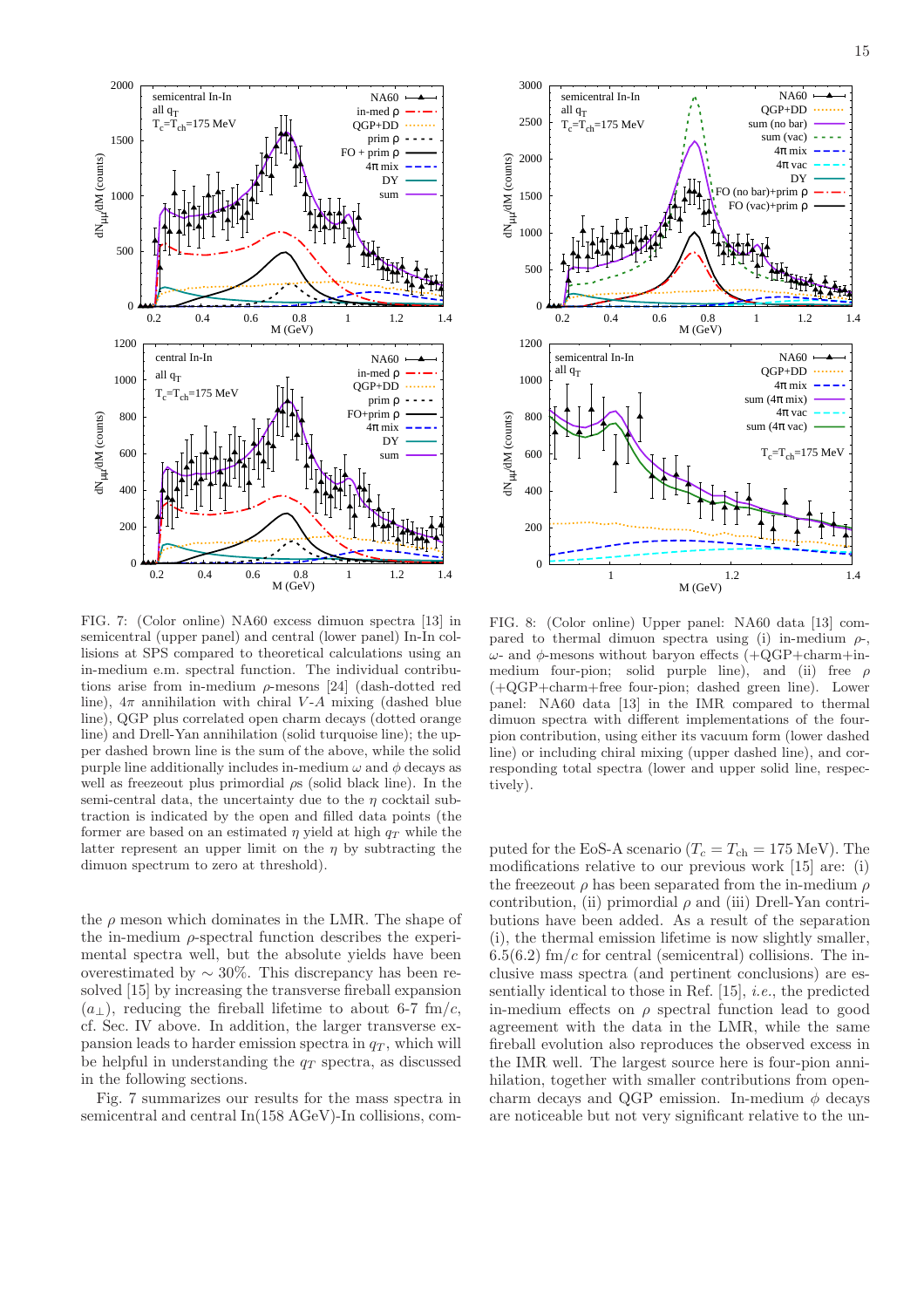

<span id="page-15-1"></span>FIG. 9: (Color online) Dimuon invariant mass spectra in two different bins of transverse pair momentum,  $q_T$  [\[13](#page-27-11)]. Upper panel:  $q_T \leq 0.5$  GeV; lower panel:  $q_T \geq 1.0$  GeV.

certainty in the data.

The sensitivity to the medium effects in the e.m. correlator is further illustrated in Fig. [8.](#page-14-1) The upper panel demonstrates that a free  $\rho$  spectral function is ruled out, but also one which only includes modifications due to a meson gas clearly does not reproduce the data, due to both a too narrow peak and a lack of enhancement below the free  $\rho$  mass, especially when approaching the dimuon threshold. In the lower panel one sees that the effect of chiral mixing on the  $4\pi$  contribution amounts to up to a factor of  $\sim$ 2 enhancement in the  $a_1$  resonance region, but the effect on the total is rather moderate. Thus, no strong case on the chiral mixing can be made at present. The prevalence of the four-pion contribution in the IMR is reminiscent to the hydrodynamic calculations in Ref. [\[16](#page-27-14)] where hadronic rates calculated in the chiral reduction formalism have been employed. On the contrary, in the fireball calculations of Ref. [\[17](#page-27-15)] QGP emission dominates in the IMR. We elucidate on this discrepancy in Sec. [V C](#page-19-0) below.

In Figs. [9](#page-15-1) and [10](#page-15-2) we compare our theoretical calculations to NA60 M-spectra binned into regions of low  $(q_T < 0.5 \text{ GeV})$  and high  $(q_T > 1.0 \text{ GeV})$  transverse pair



<span id="page-15-2"></span>FIG. 10: (Color online) The same as Fig. [9](#page-15-1) but for central collisions.

momentum, for both semicentral and central collisions. Also in this representation the agreement is fair. There is possibly an indication of a slight over- (under-) estimate in the high- $q_T$  bin for (semi-) central collisions. To further scrutinize this issue we now turn to  $q_T$  spectra, binned in invariant mass.

#### <span id="page-15-0"></span>B. Transverse Momentum Spectra

In analogy to Eq.  $(34)$  for M spectra,  $q_T$  spectra are computed by integrating the dilepton rate, Eq. [\(1\)](#page-1-2), over the space-time evolution of the fireball and a suitable interval in invariant mass,  $[M_{\min}, M_{\max}]$ . However, since the available experimental spectra have been corrected for the detector acceptance, the Monte-Carlo simulation of the acceptance function (with radial and angular dependencies due to directed (radial flow) and random (thermal) motion of the virtual photon) is now replaced by explicit integrations over the radial coordinate, r, of the fireball, the azimuthal angle,  $\phi_q$ , of the virtual photon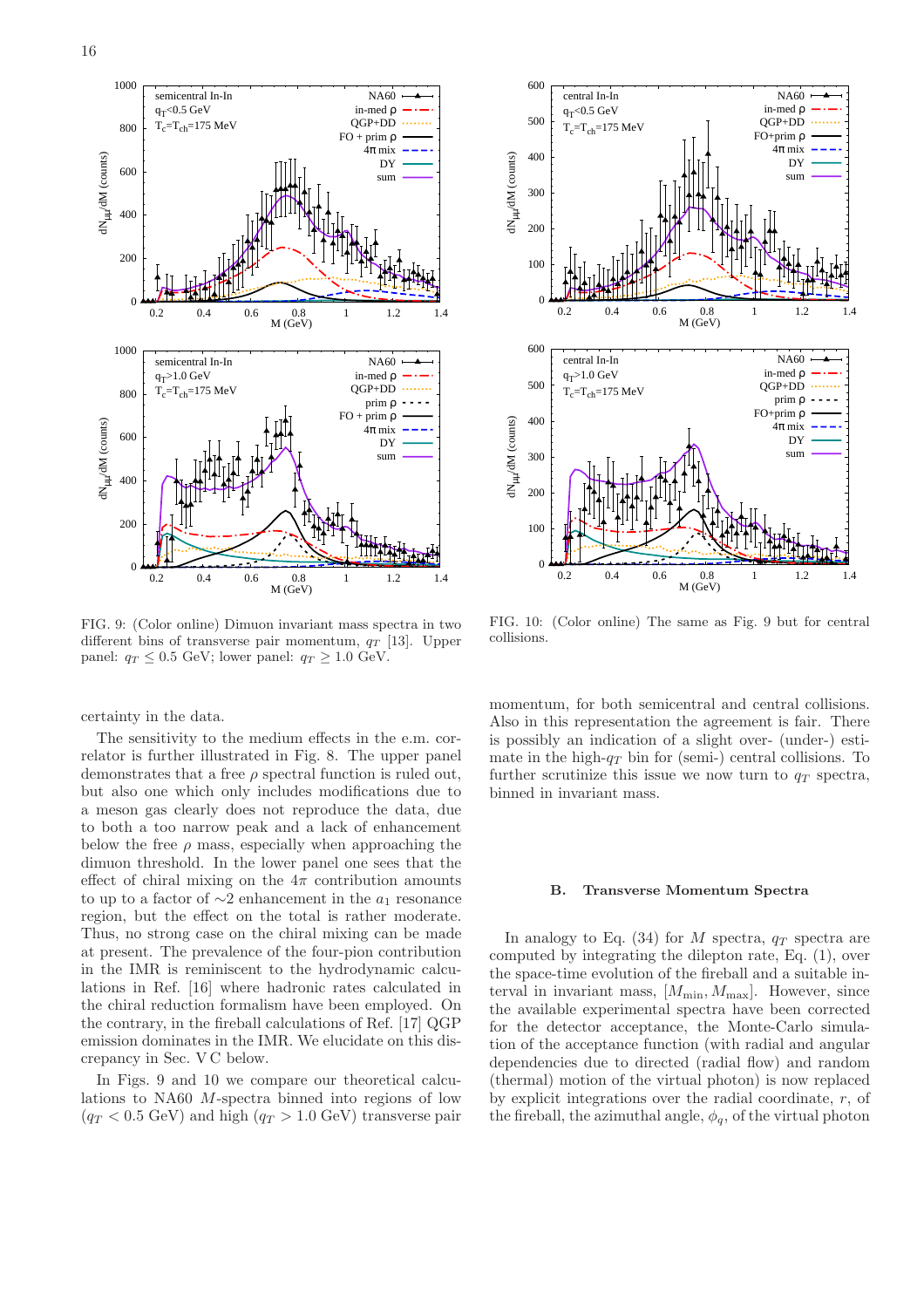<span id="page-16-0"></span>
$$
\frac{dN_{ll}}{q_T dq_T} = \int\limits_{0}^{t_{\text{fo}}} dt \int\limits_{0}^{R(t)} dr \int\limits_{M_{\text{min}}}^{M_{\text{max}}} dM \int\limits_{0}^{2\pi} d\phi_q \int\limits_{y_<}^{y>}
$$
\n
$$
\times M z_P^n \frac{dN_{ll}}{d^4 x d^4 q} \tag{35}
$$

As before,  $R(t)$  denotes the radius of the expanding fire-cylinder (corresponding to the first parenthesis in Eq.  $(32)$ ,  $z(t)$  its longitudinal length (second parenthesis in Eq.  $(32)$ ). Note that the rate, Eq.  $(1)$ , is calculated in the thermal rest frame while the integrations in Eq. [\(35\)](#page-16-0) are in the laboratory frame. The relation between the four-momentum,  $q^{\mu}$ , in the laboratory frame and the one in the local rest frame of the fluid cells,  $\bar{q}^{\mu}$ , is determined by a boost with the radial flow velocity, Eq. [\(23\)](#page-10-3). Due to rotational invariance the thermal rate, Eq. [\(1\)](#page-1-2), depends only on the magnitude of the threemomentum in the thermal rest frame and therefore one of the integrations over the spatial and momentum azimuthal angles in Eq. [\(35\)](#page-16-0) becomes trivial yielding a factor of  $2\pi$ . To gain qualitative insights into the behavior of dilepton  $q_T$  spectra from thermal sources, let us assume that the three-momentum dependence of the hadronic e.m. current correlator is weak (it would be absent in the absence of medium effects), so that for not too large invariant-mass intervals, the integrand in Eq. [\(35\)](#page-16-0) can be considered constant except for the Bose distribution. For  $M \gg T$ , it is possible to approximate the qualitative behavior of the  $q_T$  spectra in analytic form [\[85](#page-28-51), [86\]](#page-28-64). For a linear flow profile, Eq. [\(23\)](#page-10-3), and in Boltzmann approximation one has

$$
\frac{dN_{ll}}{q_T dq_T dM dt} = C \int_0^{R(t)} dr \int_0^{2\pi} d\phi \int_{-\infty}^{\infty} dy
$$

$$
\times r \exp\left(-\frac{q_0 - |\beta_\perp| q_T \cos \phi}{T \sqrt{1 - \beta_\perp^2}}\right),
$$
(36)

with C weakly  $q_T$  dependent. Substituting  $q_0$  =  $m_{\perp} \cosh y \ (m_T = \sqrt{M^2 + q_T^2})$  the integrals over y and  $\phi$ are given by modified Bessel functions. For the y-integral we can use their asymptotic form for  $m_T/T \geq M/T \gg 1$ :

<span id="page-16-1"></span>
$$
\frac{dN_{ll}}{q_T dq_T dM dt} = C \int_0^{R(t)} dr \, r \sqrt{\frac{2\pi T \sqrt{1 - \beta_\perp^2}}{m_T}} \times \exp\left(-\frac{m_T}{T \sqrt{1 - \beta_\perp^2}}\right) I_0 \left(\frac{|q_T||\beta_\perp|}{T \sqrt{1 - \beta_\perp^2}}\right). \tag{37}
$$

17

$$
\frac{dN_{ll}}{q_T dq_T dM dt} \underset{qr \ll M}{\approx} C \int_0^{R(t)} dr \, r \sqrt{\frac{2\pi T \sqrt{1 - \beta_\perp^2}}{m_T}}
$$
\n
$$
\times \exp\left(-\frac{m_T}{T \sqrt{1 - \beta_\perp^2}} + \frac{q_T^2 \beta_\perp^2}{4T^2(1 - \beta_\perp^2)}\right). \tag{38}
$$

totic form  $I_0(x) \cong_{x\to 0} 1 + x^2/4 \simeq \exp(x^2/4)$  to obtain

We have numerically verified that this expression can be further simplified by the following approximate treatment of the  $r$  integral: In the pre-factor of the exponential substitute  $\beta_{\perp}$  by its average over r,

$$
\langle \beta_{\perp} \rangle = \frac{2}{R^2} \int_0^R dr r \beta_{\perp}^s \frac{r}{R} = \frac{2}{3} \beta_{\perp}^s ; \qquad (39)
$$

use the  $r$  average of the argument in the exponential, which, together with the non-relativistic approximation  $q_T \approx_{q_T \ll M} = \sqrt{2M(m_T - M)}$ , results in

<span id="page-16-2"></span>
$$
\frac{dN_{ll}}{qrdq_T dM dt} \underset{q_T \ll M}{\approx} C \sqrt{2\pi T \sqrt{1 - \langle \beta_{\perp} \rangle_r^2}} \times \exp\left(-\frac{M^2(\beta_{\perp}^s)}{2T^2}\right) \qquad (40)
$$
\n
$$
\times \sqrt{\frac{1}{m_T}} \exp\left(-\frac{m_T}{T_{\text{eff}}}\right)
$$

<span id="page-16-3"></span>where

$$
T_{\text{eff}} = \frac{T}{1 - (M - T)(\beta_{\perp}^s)^2 / (4T)}
$$
  

$$
\underset{\beta_{\perp}^s \to 0}{\approx} T + \frac{M}{2} \langle \beta_{\perp}^2 \rangle_r, \qquad (41)
$$

and  $\langle \beta_{\perp}^2 \rangle_r = (\beta_{\perp}^s)^2/2$ . The form for  $\beta_{\perp}^s \ll 1$  is the known "pocket formula" for the parametric dependence of the effective slopes of hadronic  $q_T$  spectra on the fireball temperature, the particle mass and the surface-flow velocity [\[86](#page-28-64)]. We recall that in the ultrarelativistic limit,  $q_T \gg M$ , the dependence of the effective temperature on the radial velocity is given by the Doppler blue-shift expression for a thermalized gas of massless particles,

$$
T_{\text{eff}}(\beta_{\perp}) = T \sqrt{\frac{1 + \beta_{\perp}}{1 - \beta_{\perp}}}, \qquad (42)
$$

which follows from the large- $q_T$  limit of  $I_0$  in Eq. [\(37\)](#page-16-1) [\[86\]](#page-28-64) which also provides an additional factor  $1/\sqrt{q_T}$ . For our r-dependent flow profile the effective temperature is given by the blue-shift value for an average value  $\langle \beta_{\perp} \rangle_r = \xi \beta_{\perp}^s$ where  $\xi \in (0,1)$  is not easily determined by simple approximations of the radial integral. Numerical studies show that in the case of a linear radial-flow profile, Eq. [\(23\)](#page-10-3), and typical parameters in the region of the  $\rho$ peak  $(M = 0.75 \text{ GeV}, \beta_{\perp}^s \simeq 0.5), \xi \simeq 0.8{\text -}0.85 \text{ leads to a}$ good estimate for  $T_{\text{eff}}$  at high  $q_T$ .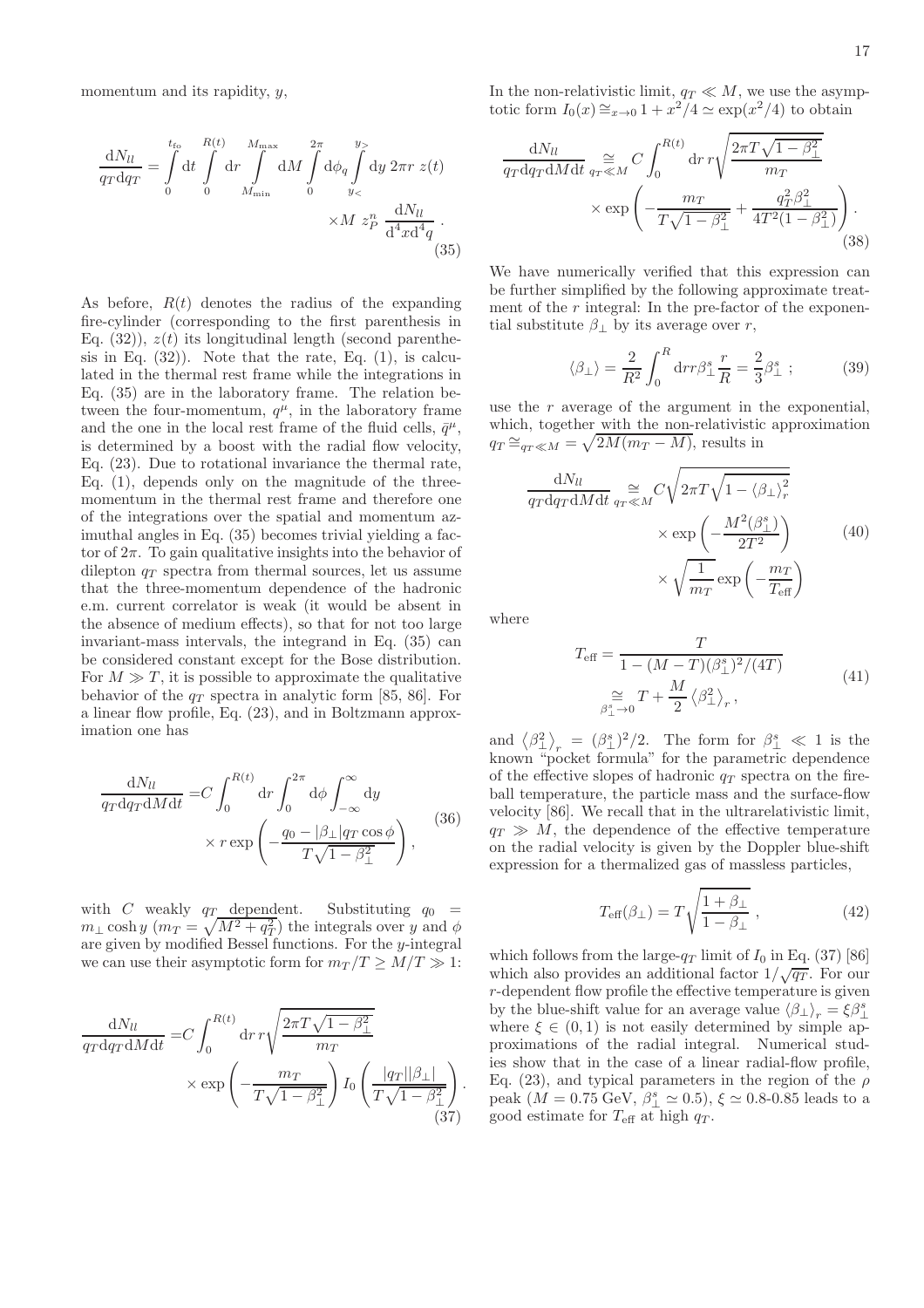It is important to note that for vector-meson decays after thermal freezeout, cf. Sec. [III A\)](#page-9-2), the  $q_T$  spectra are harder by an additional factor  $m_T/M$ , *i.e.*, applying the same approximations to Eq. [\(22\)](#page-10-1) as used to derive Eq. [\(40\)](#page-16-2), one obtains

<span id="page-17-0"></span>
$$
\frac{dN_{ll}^{(\text{fo})}}{q_T dq_T dM} \underset{q_T \ll M}{\approx} C \sqrt{2\pi T \sqrt{1 - \langle \beta_{\perp} \rangle_r^2}} \times \exp\left(-\frac{M^2 (\beta_{\perp}^s)^2}{2T^2}\right) \times \frac{\sqrt{m_T}}{M} \exp\left(-\frac{m_T}{T_{\text{eff}}}\right) \frac{1}{\Gamma_{\rho}^{(\text{fo})}}
$$
\n(43)

with  $T_{\text{eff}}$  again given by Eq. [\(41\)](#page-16-3).

The additional factor  $m_T/M$  in [\(43\)](#page-17-0) compared to [\(40\)](#page-16-2) originates from the additional factor  $q^0/M$  in the Cooper-Frye (CF) formula [\(22\)](#page-10-1) compared to the McLerran-Toimela (MT) emission formula [\(1\)](#page-1-2), as discussed in detail in Sec. [III A.](#page-9-2)

The above discussion of effective slopes in thermal emission spectra obviously does not apply to non-thermal dilepton sources, *i.e.*, decays of "primordial  $\rho$  mesons" (Sec. [III B\)](#page-10-0) and Drell-Yan annihilation (Sec [III C\)](#page-11-0). Both are characterized by a power-law behavior at high  $q_T$ , where their contribution becomes potentially important. Toward lower  $q_T$ , the primordial  $\rho$  contribution is much suppressed due to  $\rho$  absorption ("jet quenching"), while the Drell-Yan process is no longer well-defined. However, the Drell-Yan dileptons carry the hardest slope of all sources considered, which renders even a naive extrapolation of their spectra to low  $q_T$  very small (no more than a few percent for  $q_T \leq 1$  GeV in all mass bins below  $M = 1.4$  GeV). At  $q_T \simeq 2$  GeV, in turn, the Drell-Yan contribution is quite appreciable.

Figs. [11](#page-17-1) and [12](#page-18-0) summarize our calculations for semicentral and central In-In collisions, respectively, in three different mass bins in comparison to the NA60 data [\[18\]](#page-28-0). Open-charm decays have been removed from the experimental spectra and are consequently not included in the theory curves either. The parameters of our fireball evolution are as described in Sec. [IV](#page-12-0) within our default EoS-A scenario ( $T_c = T_{ch} = 175$  MeV). Since the overall normalization of the experimental spectra is not known at present, we have fixed it in each mass bin using the invariant mass spectra in the low- $q_T$  bin  $(0 \leq q_T \leq 0.5$  GeV). This easily translates into a 10-20% uncertainty in the absolute normalization. For the central collisions the agreement between theory and data is quite satisfactory in all mass bins. In the high-mass bin 1 GeV $\leq M \leq 1.4$  GeV, lower panel in Fig. [12\)](#page-18-0), this procedure appears to overestimate somewhat the  $q_T$  spectra at  $q_T \geq 1$  GeV, which, however, seems not to be reflected in the corresponding  $q_T$  bin in the mass spectra (lower panel in Fig. [10\)](#page-15-2). This could very well be due to the uncertainty in the underlying normalization procedure. Note again that the compared to Ref. [\[15\]](#page-27-13) additionally implemented hard components (primordial  $\rho$ 's and Drell-Yan) are insignificant at  $q_T < 1$  GeV, *i.e.*, for the total



<span id="page-17-1"></span>FIG. 11: (Color online) Dimuon transverse pair-momentum spectra in semicentral In(158 AGeV)-In collisions for three bins of invariant mass [\[18\]](#page-28-0). Upper panel:  $0.4 \text{ GeV} \leq M \leq$ 0.6 GeV; middle panel:  $0.6 \text{ GeV} \leq M \leq 0.9 \text{ GeV}$ ; lower panel: 1.0 GeV  $\leq M \leq 1.4$  GeV.

yield and the understanding of the spectral shape of the inclusive M-spectra. On the other hand, at higher  $q_T$ , these contributions are essential (even dominant) for a proper description of the spectra. In fact, in semicentral collisions, the experimental transverse momentum spectra in the two mass bins below (0.4 GeV $\leq q_T \leq 0.6$  GeV) and around  $(0.6 \text{ GeV} \leq a_T \leq 0.9 \text{ GeV})$  the free  $\rho$ -meson mass turn out to be underestimated (and too soft) for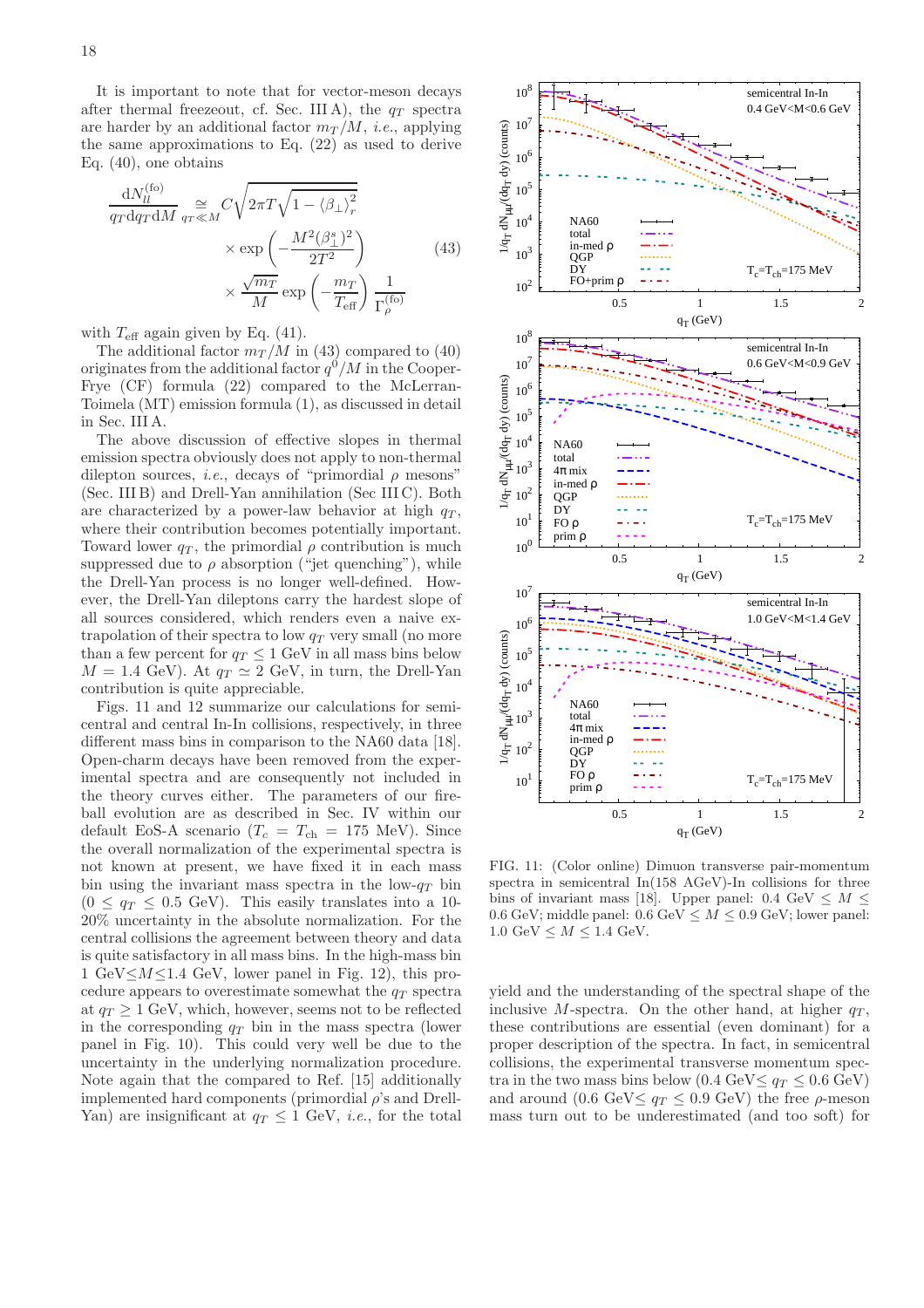

<span id="page-18-0"></span>FIG. 12: (Color online) Same as Fig. [11,](#page-17-1) but for central In(158 AGeV)-In.

 $q_T \gtrsim 1$  GeV. Especially in the low-mass bin, the discrepancy again appears to be larger than one could anticipate from the mass spectrum in the 0.4-0.6 GeV regime in the  $q_T \geq 1$  GeV bin (lower panel in Fig. [9\)](#page-15-1). The fact remains, however, that the theoretical  $q_T$  spectra in the low and intermediate mass bin are somewhat too soft. Even though the final transverse flow velocity of the fireball model is about 7% smaller for semicentral relative to central In-In collisions, this difference would not be able to account for the discrepancy (it amounts to a change in slope by about 10 MeV for the freeze-out  $\rho$ , and even



<span id="page-18-1"></span>FIG. 13: (Color online) Same as Fig. [11,](#page-17-1) but additionally including (factor 2 augmented) contributions from  $\omega t$ -channel exchange in  $\pi \rho \rightarrow \pi \mu \mu$ .

less for thermal radiation). The nuclear suppression factor,  $R_{AA}(q_T)$ , in Fig. [6](#page-11-1) (solid line) suggests that there might be room for a 30% increase of the primordial plus freezeout  $\rho$  contribution (possibly more if one could compare to the  $R_{AA}$  of  $\rho$  mesons; due to their larger mass a more pronounced flow effect could enhance their  $R_{AA}$ ). Whether this would suffice in the low-mass bin, is questionable.

Another possibility consists of meson t-channel exchange in elastic scattering of  $\rho$  mesons off pions in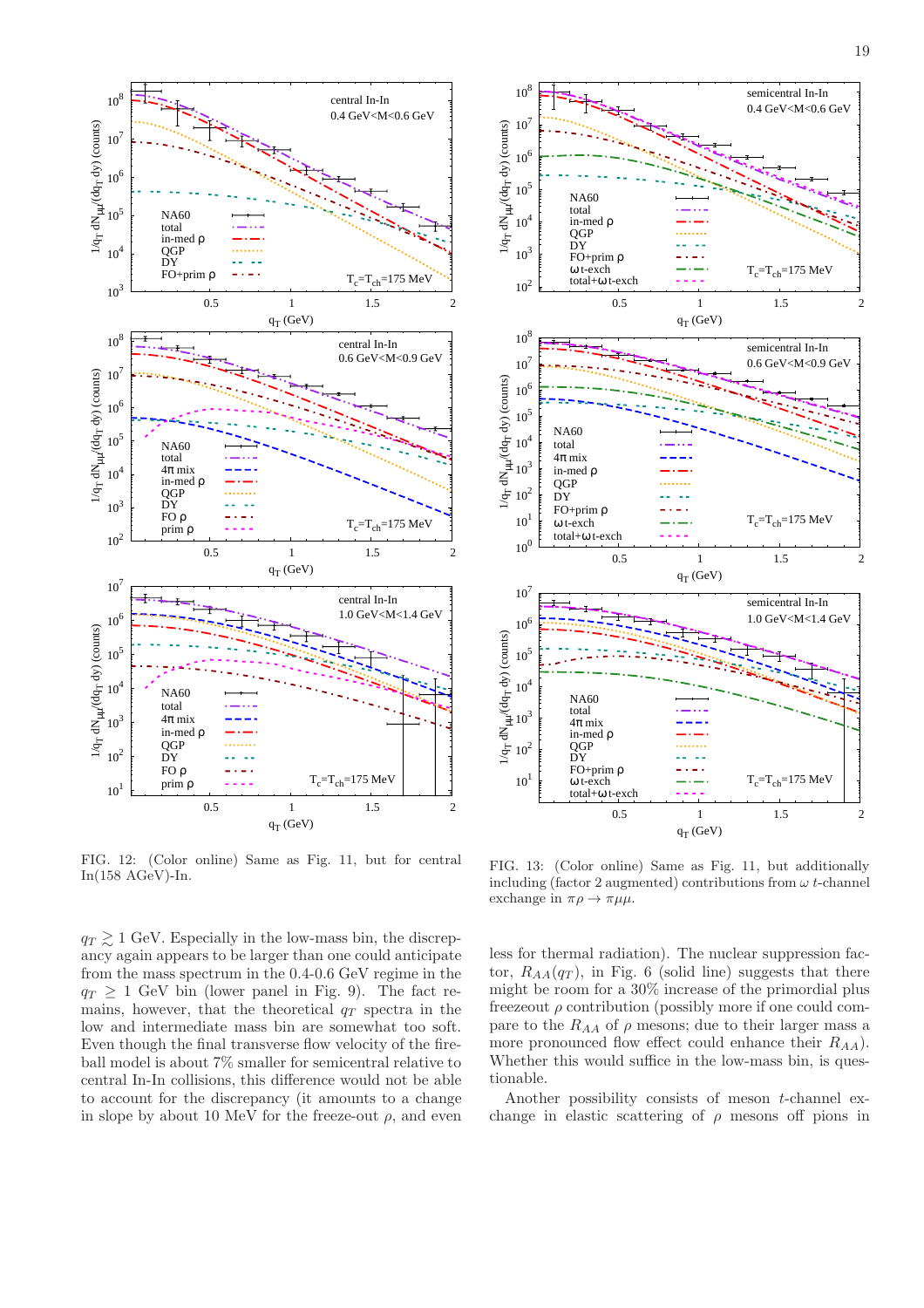the heat bath (with subsequent conversion into a lepton pair). These processes have been calculated previously for real photon production [\[11\]](#page-27-9) (which are given by the same diagrams except that the final-state photon is on-shell), where  $\omega$  exchange has been found to be the most important process at high  $q_T$ ; however, contributions from other exchange processes (e.g.,  $\pi$  and  $a_1$  exchange in  $\pi \rho \to \pi \gamma$ , or reactions involving strange mesons [\[11\]](#page-27-9)) are also appreciable. To roughly account for the latter, we augment the rates computed in Sec. [II D](#page-6-1) by a factor of two (in addition, we recall that  $\pi \rho$  initial states in the hadronic fireball emission carry a pion fugacity factor to the third power,  $z_{\pi}^3$ ). The convolution of these rates over the fireball evolution leads to a contribution to dilepton- $q_T$  spectra as shown by the lower dash-dotted line in each of the panels in Fig. [13;](#page-18-1) it indeed provides the hardest spectrum among all thermal sources (QGP, in-medium vector mesons and four-pion annihilation), in line with the rates displayed in Fig. [5.](#page-8-1) Consequently, the relative importance of the t-channel processes grows with  $q_T$  but remains rather moderate even at  $q_T \simeq 2$  GeV, up to 15% and 5% of the total theoretical yield in the  $M = 0.4$ -0.6 GeV and 0.6-0.9 GeV mass bins, respectively (negligible for  $M > 1$  GeV). Note that the slopes of the t-channel emission spectra resemble the data quite well, but our present estimate of their strength is insufficient to resolve the discrepancies at high  $q_T$ . However, their impact on the slope of the total spectra is not insignificant, as we will see in Sec. [V D](#page-22-0) below.

#### <span id="page-19-0"></span>C. Hadro-Chemical Freezeout and Critical Temperature

In all our calculations of thermal dilepton spectra thus far, the medium evolution was based on the notion that the critical  $(T_c)$  and chemical freezeout  $(T_{ch})$  temperature coincide, at  $T_c = T_{ch} = 175$  MeV. More recent theoretical (lattice QCD) and phenomenological (thermal model fits to hadron ratios) studies, however, allow for the possibilities that  $T_c$  could be significantly larger (190-200 MeV) and  $T_{ch}$  significantly smaller (150-160 MeV). While a smaller  $T_c \simeq 160$  MeV is still viable, a larger  $T_{ch}$ appears unlikely since in a high-density hadronic phase number-changing reactions affecting the chemistry are to be expected (in addition, thermal model fits start to become unstable at temperatures above ∼180 MeV due to uncertainties in the high-lying, high degeneracy hadron resonance spectrum). Therefore, in this section we study the sensitivity of the invariant-mass and  $q_T$  spectra to the hadro-chemistry of the fireball, keeping its geometry and flow parameterization as well as the total lifetime the same as before (including all normalizations, where applicable). As quoted in Sec [IV,](#page-12-0) in addition to our standard equation of state (EoS-A:  $T_c = T_{ch} = 175$  MeV), we investigate two alternative scenarios: EoS-B with  $T_c = T_{ch} = 160$  MeV and EoS-C with  $T_c = 190$  MeV,  $T_{ch} = 160$  MeV. In general, a lower chemical freezeout temperature (where all meson chemical potentials are by definition zero) entails a larger volume at chemical freezeout, and thus also smaller baryon chemical potentials (i.e., smaller baryon densities), as well as smaller meson chemical potentials in the subsequent evolution. This furthermore implies that, to obtain roughly the same overall dilepton yield, thermal freezeout occurs at a *larger* temperature (and smaller  $\mu_{\pi,K}$ ), which, in principle, leads to (somewhat) harder  $q_T$  spectra, both at thermal freezeout and for thermal emission throughout the hadronic evolution. In the remainder of this Section, we focus on semicentral collisions.

We start our investigation within the "EoS-B" scenario, *i.e.*,  $T_c = T_{ch} = 160$  MeV. The resulting M- and  $q_T$ -spectra are compiled in Figs. [14](#page-20-0) and [15,](#page-20-1) respectively. The smaller  $T_c$  implies a longer duration of both the QGP and mixed phase (the latent heat for EoS-B is larger than for EoS-A since entropy density for the QGP EoS drops slower with  $T$  than for the HG EoS), while the duration of the hadronic phase is accordingly reduced. As noted above, the thermal-freezeout temperature has increased to  $T_{\text{fo}} = 136$  MeV (compared to  $T_{\text{fo}} = 120$  MeV for EoS-A). As an immediate consequence, QGP radiation is significantly enhanced, while the hadronic yield is slightly reduced (both for in-medium  $\rho$  in the LMR and four-pion in the IMR). The overall quality in the description of the invariant-mass spectra is quite comparable to the EoS-A scenario. The somewhat harder spectra implied by the larger hadronic temperatures for EoS-B (most notably for the freezeout  $\rho$ ) lead to a slight increase of the dilepton yield in the  $\rho$  mass region in the  $q_T \geq 1$  GeV momentum bin (compare lower panels in Figs. [9](#page-15-1) and [14\)](#page-20-0). However, in the low- (0.4 GeV $\leq M \leq 0.6$  GeV) and intermediatemass (0.6 GeV $\leq M \leq 0.9$  GeV) bins of the  $q_T$  spectra, the improvement at high  $q_T$  is rather marginal, while in the higher mass  $(1.0 \text{ GeV} \leq M \leq 1.4 \text{ GeV})$  there is essentially no change compared to the EoS-A calculation (recall Fig. [11\)](#page-17-1), despite the fact that the QGP contribution is now larger than the four-pion one.

Turning to the EoS-C scenario (summarized in Figs. [16](#page-21-0) and [17\)](#page-21-1), the large value of  $T_c = 190$  MeV leads to a QGP and mixed phase which is shorter than for EoS-A, but there is now a "high-density" (chemically equilibrated) hadronic phase down to  $T_{ch} = 160$  MeV, followed by a subsequent chemical off-equilibrium evolution which is identical to EoS-B. Obviously, the QGP emission yield is the smallest of all three scenarios, while the hadronic yield (both in-medium  $\rho$ 's and four-pion annihilation) is the largest, possibly implying a slight overestimate in the  $\rho$ -mass region of the inclusive mass spectra (13\%) larger than for EoS-A, which could be readjusted by a slightly reduced lifetime). The high-density hadronic phase helps in the  $q_T$  spectra in the low- and intermediate-mass bin, for which, at high  $q_T$ , the discrepancy is the smallest for the three scenarios. In the highest mass bin, even the rather large ratio of four-pion annihilation over QGP emission does not upset the agreement with the  $q_T$  spectra, indicating that a large part of the four-pion emission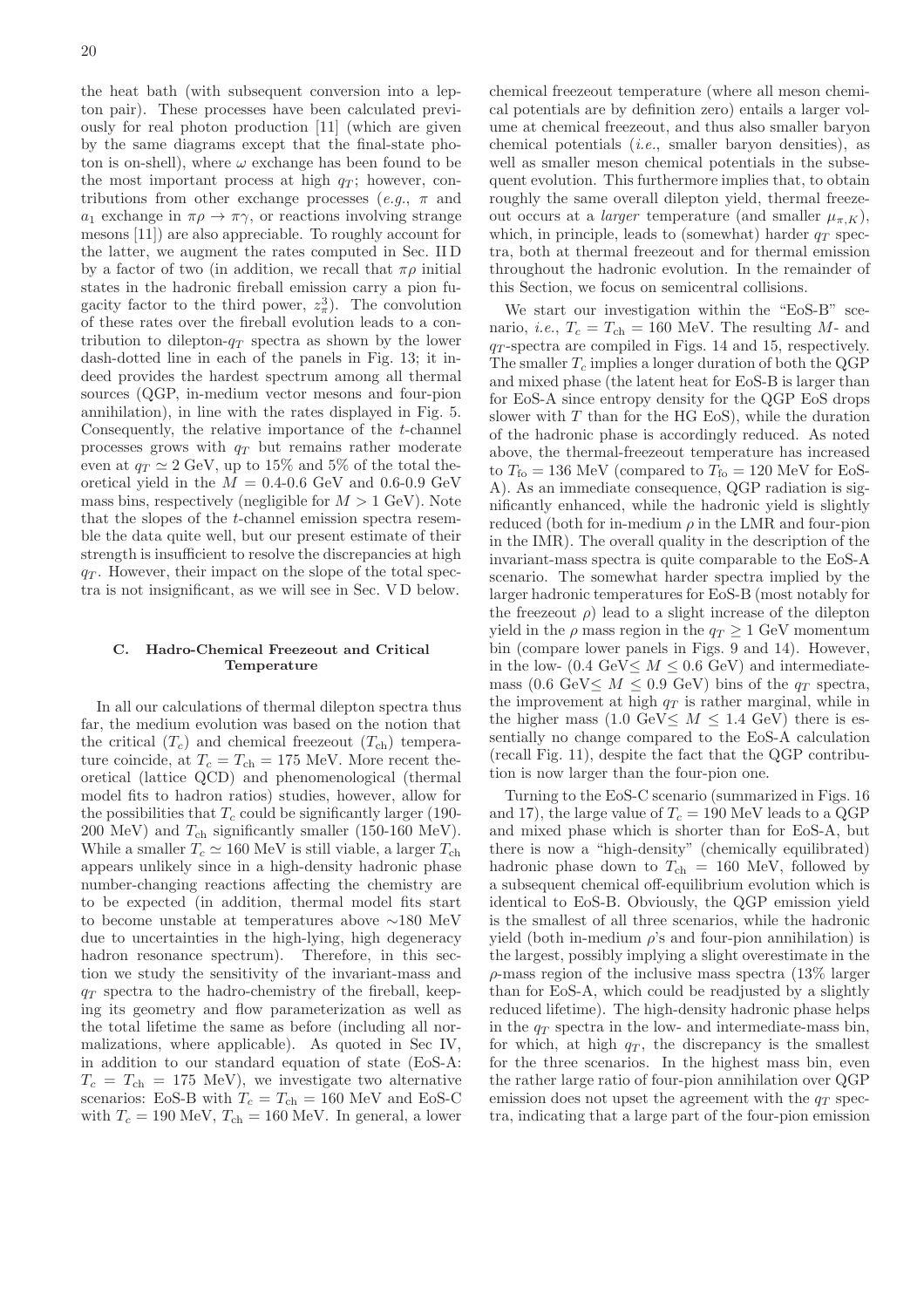

21



<span id="page-20-0"></span>FIG. 14: (Color online) The same as Fig. [9,](#page-15-1) but for a fireball with a critical temperature  $T_c = 160$  MeV and a chemicalfreezeout temperature  $T_{\rm ch} = 160$  MeV (EoS-B).

emanates from the high-density hadronic phase.

Since the question of four-pion vs. QGP emission in the IMR has drawn considerable attention in the recent literature [\[87\]](#page-28-65), we take a closer look at their interplay in our three scenarios in Fig. [18.](#page-22-1) The plot illustrates again that with EoS-B ( $T_c = T_{\text{ch}} = 160 \text{ MeV}$ ) the QGP contribution exceeds the in-medium four-pion annihilation over the entire IMR considered (note that the tails of the  $\rho$  spectral function are not included). The opposite trend applies to our default EoS-A scenario, and



<span id="page-20-1"></span>FIG. 15: (Color online) The same as Fig. [11,](#page-17-1) but for a fireball with a critical temperature  $T_c = 160$  MeV and a chemicalfreezeout temperature  $T_{ch} = 160 \text{ MeV (EoS-B)}.$ 

even more so for EoS-C. Especially the large difference between EoS-B and EoS-C clearly demonstrates that the major portion of the four-pion emission emanates from the high-density hadronic phase (EoS-B and EoS-C have an identical hadronic evolution below  $T_{ch} = 160 \text{ MeV}$ ; a similar argument applies to EoS-A, *i.e.*, four-pion emission does not primarily arise in the late stages (with large flow) despite an enhancement through large pion-fugacity factors. The basic reason for this can be understood by inspecting the temperature-mass differential emission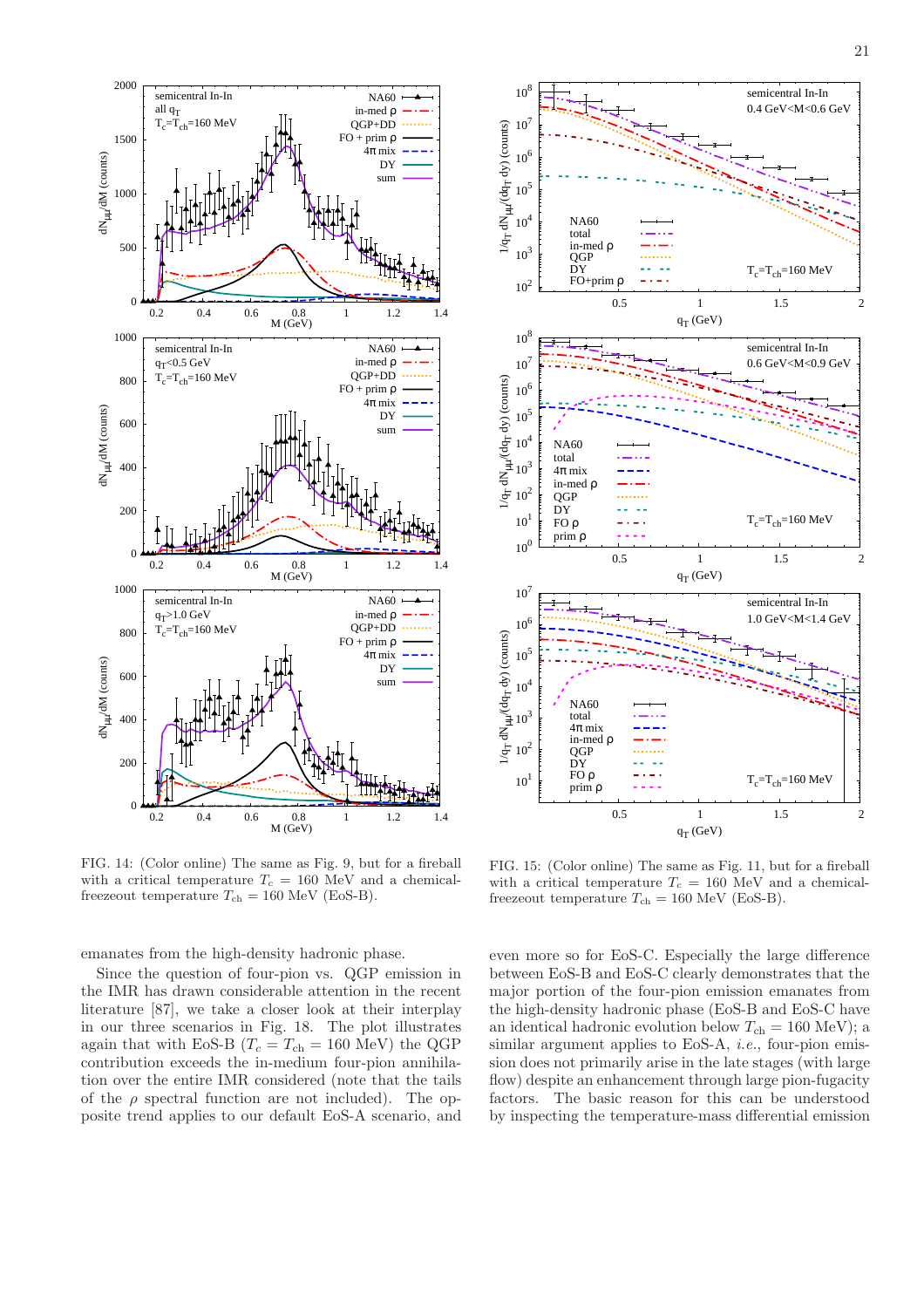

<span id="page-21-0"></span>FIG. 16: (Color online) The same as Fig. [9,](#page-15-1) but for a fireball with a critical temperature  $T_c = 190$  MeV and a chemicalfreezeout temperature  $T_{\text{ch}} = 160 \text{ MeV}$  (EoS-C).

yield which is roughly given by [\[14\]](#page-27-12)

$$
\frac{\mathrm{d}N_{ll}}{\mathrm{d}M\mathrm{d}T} \propto \mathrm{Im}\,\Pi_{\mathrm{em}}(M,T) \,\mathrm{e}^{-M/T} \;T^{-5.5} \;, \qquad (44)
$$

characterized by the standard thermal exponential factor and a power in temperature resulting from the threemomentum integral over the Boltzmann factor and, most importantly, the volume expansion. Assuming a weak temperature dependence of the e.m. spectral function (medium effects bias the emission toward higher  $T$ ), a



<span id="page-21-1"></span>FIG. 17: (Color online) The same as Fig. [11,](#page-17-1) but for a fireball with a critical temperature  $T_c = 190$  MeV and a chemicalfreezeout temperature  $T_{ch} = 160$  MeV (EoS-C).

differentiation over  $T$  identifies the temperature of maximum emission as  $T_{\text{max}} \simeq M/5.5$ . In the IMR of interest here, this means a  $T_{\text{max}}$  right around  $T_c$  (note that, at  $T_c$ , the hadronic phase has an extra "advantage" of a roughly twice larger volume compared to the QGP due to the latent heat), consistent with our fireball emission pattern.

We conclude this section by noting that "reasonable" variations in hadro-chemical freezeout and critical temperature have a very moderate impact on the invariant-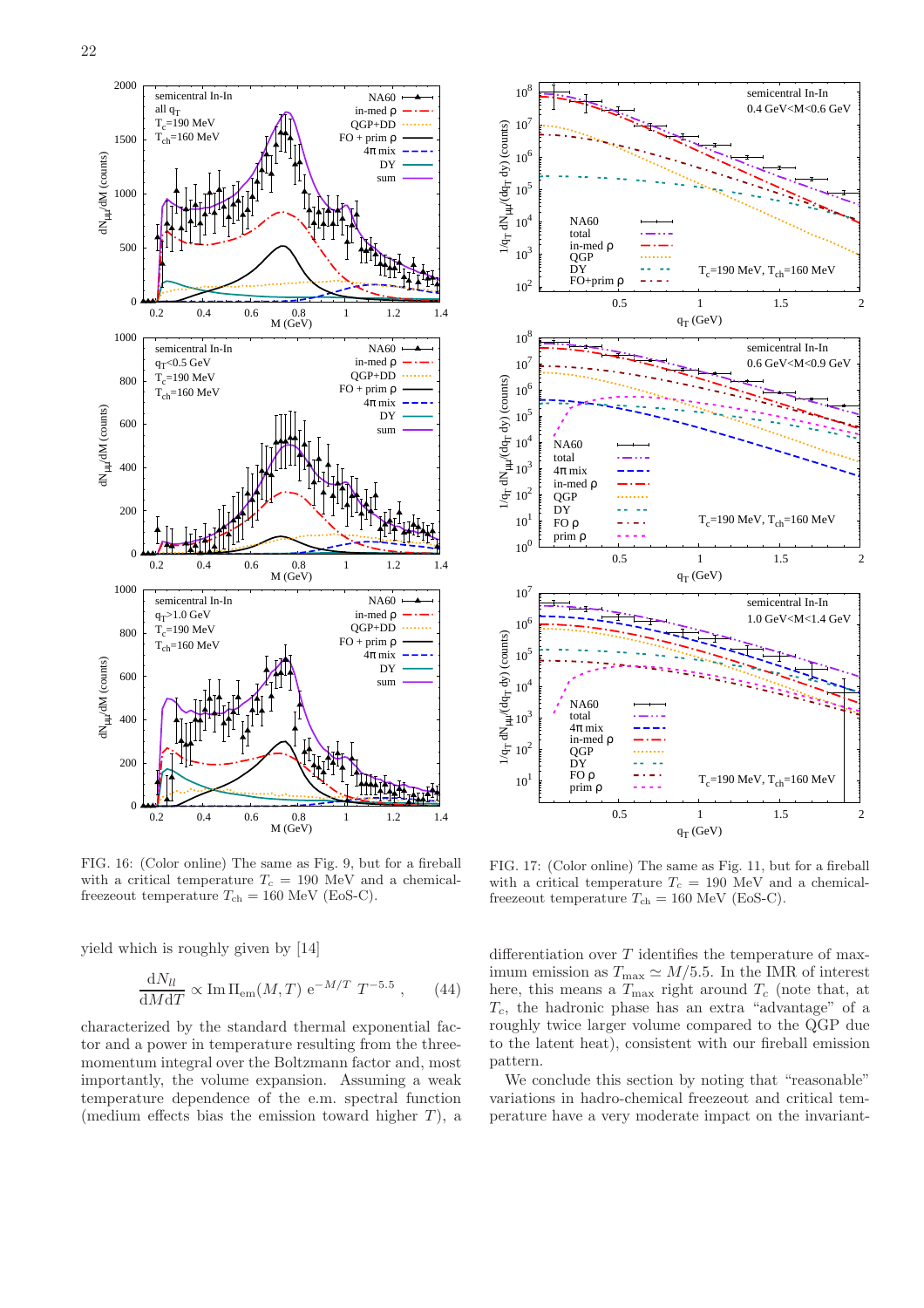

<span id="page-22-1"></span>FIG. 18: (Color online) Comparison of the QGP and four-pion contributions to the dilepton yield in the intermediate mass region for the three equations of state, as discussed in the text. The 2-pion part, which is significant up to  $M \simeq 1.1$  GeV, is not shown.

mass spectra as seen by NA60. On the one hand, this implies little sensitivity to the concrete values of  $T_c$  and  $T_{\rm ch}$ . On the other hand, it means that our results are very robust with respect to uncertainties in these quantities. The main reason for this robustness is the "quark-hadron duality" of the underlying (medium-modified) emission rates from the hadronic and QGP phase in the relevant temperature regime,  $T = 160-190$  MeV, in both LMR ( $\rho$ melting) and IMR (including chiral mixing). As such, it provides additional support to the medium modifications in the employed rates. In the IMR, this "duality" does not allow for a (maybe even academic) distinction between a high-density hadronic or partonic source. Partitions with either component dominant are viable in both mass and transverse momentum spectra. Concerning the high- $q_T$  region of the lower two mass bins, our calculations indicate a slight preference for EOS-B and EOS-C, due to their smaller  $T_{ch}$ , implying larger temperatures in the hadronic evolution.

#### <span id="page-22-0"></span>D. Slope analysis

To complete our analysis of the  $q_T$  spectra we perform in this section a quantitative analysis of effective slope parameters following the procedure adopted by the NA60 collaboration for the experimental data [\[18,](#page-28-0) [87](#page-28-65), [88](#page-28-66)]. The  $q_T$  spectra have been divided into several invariant-mass bins, in each of which the data have been fitted to the function

<span id="page-22-2"></span>
$$
\frac{1}{q_T}\frac{dN}{dq_T} = \frac{1}{m_T}\frac{dN}{dm_T} = C \exp\left(-\frac{m_T}{T_{\text{eff}}}\right) ,\qquad(45)
$$

where the fit range is typically taken as  $0.4 \text{ GeV} < q_T <$ 1.8 GeV, but the extracted slopes are rather insensitive to variations as long as the lower limit is above 0.4 GeV.



<span id="page-22-3"></span>FIG. 19: (Color online) Dependence of the effective-slope fits, Eq. [\(45\)](#page-22-2), to our theoretical  $q_T$  spectra without the Drell-Yan contribution (dots) on the fit range in  $q_T$  (as indicated in the legends) for the mass bin  $0.3 \text{ GeV} \leq M \leq 0.4 \text{ GeV}$ .

In addition, the experimental  $q_T$  spectra exhibit little dependence on centrality (except for peripheral collisions), and therefore the slope analysis has been performed for inclusive  $q_T$  spectra with  $dN_{ch}/dy > 30$ . In our theoretical analyses we focus on semicentral collisions.

We have tried to follow the same procedure (see also Ref. [\[89\]](#page-28-67), but as illustrated by the dash-dotted line in Fig. [19,](#page-22-3) a fit to our theoretical spectra (represented by the dots) in the above range  $(0.4 \text{ GeV} < q_T < 1.8 \text{ GeV})$ slightly underestimates the effective slopes toward higher  $q_T$ , especially in the lower mass bins. Part of the problem is the bias of the fit toward low  $q_T$  where the yield is the largest and thus dominates the total  $\chi^2$ . To better reproduce the theoretical spectral shape with the above function we have therefore chosen to (i) restrict the fit range to  $1 \text{ GeV} < q_T < 1.8 \text{ GeV}$ , and (ii) minimize the  $\chi^2$  for the logarithm of the spectra. The resulting fit (solid line in Fig. [19\)](#page-22-3) indeed agrees better with the theoretical spectra. This effect becomes more pronounced when the Drell-Yan component is included (which, in fact, might indicate that our extrapolation overestimates the DY yield at low mass).

Based on the slightly revised procedure, our slope analysis is carried out for the total sum of all calculated  $q_T$ spectra components in twelve  $\Delta M = 0.1$  GeV mass bins in the range  $0.2 \text{ GeV} < M < 1.4 \text{ GeV}$  (corresponding to the experimental ones) for semicentral In-In; by default, the Drell-Yan and meson t-channel contributions are not included, but studied in separate fits by adding them to the totals. As in the experimental analysis, correlated open-charm decays are removed altogether. Our systematic study addresses variations in the EoS as well as the possibility of another ∼15% increase in the transverse acceleration of the fireball expansion, *i.e.*,  $a_{\perp} = 0.1c^2$ /fm (which is, in fact, the value we have used in our calculations for heavy-flavor observables at RHIC [\[77](#page-28-58)], as extracted from the hydrodynamic model of Ref. [\[95\]](#page-29-0)). Specifically, we evaluate the following scenarios, as sum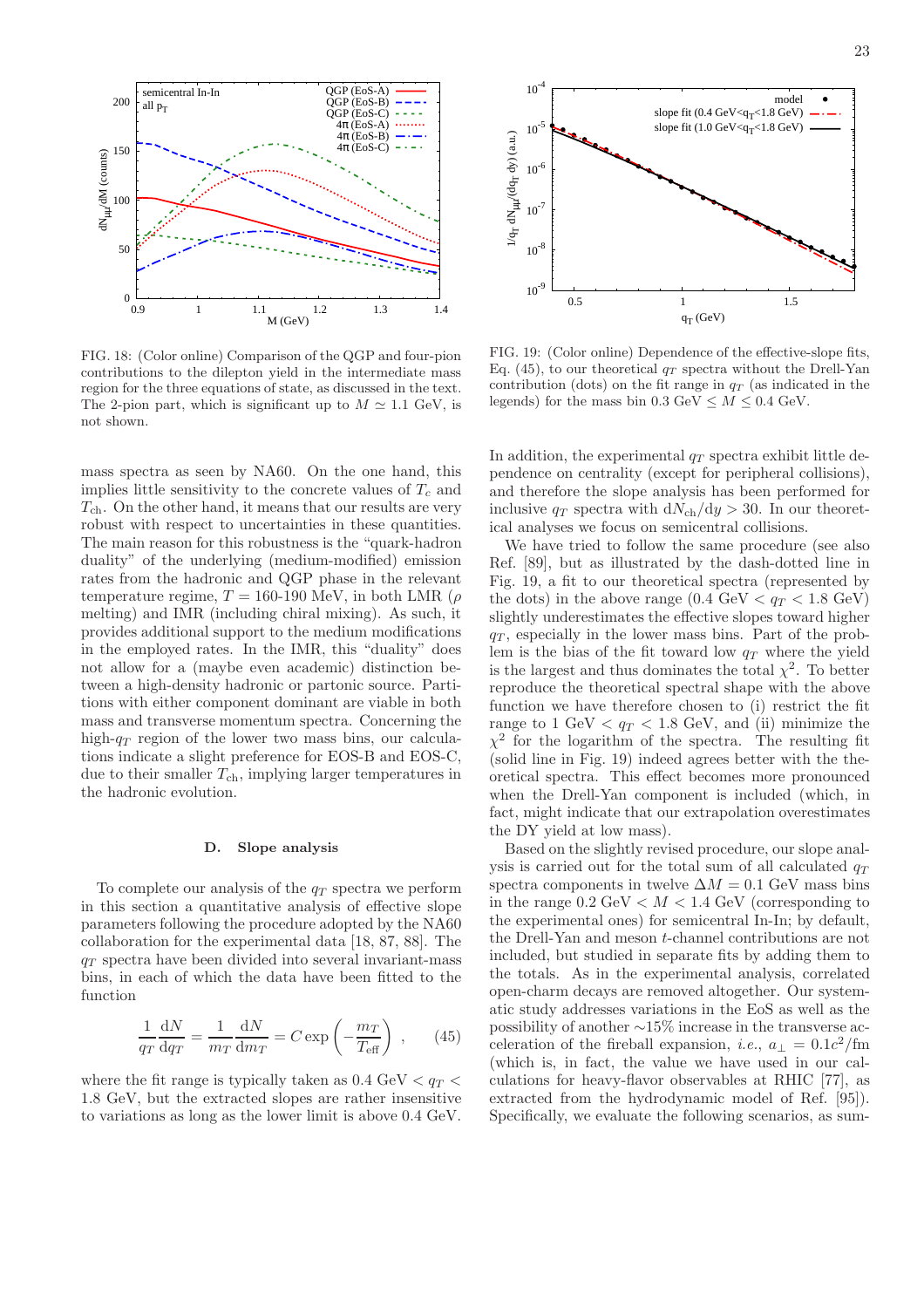marized in the six panels of Fig. [20:](#page-24-0)

- (a) the default fireball expansion with EoS-A  $(T_c =$  $T_{ch} = 175$  MeV), characterized by a thermal freezeout with temperature and radial flow surface velocity of  $(T_{\text{fo}}, \beta_{\perp, \text{fo}}^s) = (120 \text{ MeV}, 0.57c);$
- (b) the default fireball expansion with EoS-B  $(T_c = T_{ch} = 160 \text{ MeV}) \text{ and } (T_{fo}, \beta_{\perp, fo}^s) =$ (136 MeV, 0.57c);
- (c) the default fireball expansion with EoS-C  $(T_c =$ 190 MeV,  $T_{\rm ch}$  = 160 MeV) and  $(T_{\rm fo}, \beta_{\perp, \rm fo}^s)$  = (136 MeV, 0.57c);
- $(b<sup>+</sup>)$  the same as in (b), but with a transverse fireball acceleration  $a_{\perp} = 0.1 c^2 / \text{fm}$  yielding  $(T_{\text{fo}}, \beta_{\perp, \text{fo}}^s) =$  $(135 \text{ MeV}, 0.65c);$
- $(c<sup>+</sup>)$  the same as in  $(c)$ , but with a transverse fireball acceleration  $a_{\perp} = 0.1 c^2 / \text{fm}$  yielding  $(T_{\text{fo}}, \beta_{\perp, \text{fo}}^s)$  = (135 MeV, 0.65c);
- $(c_1^{++})$  the same as in  $(c^+)$ , but additionally including the contribution from meson-t-channel exchange with in-medium  $\rho$  propagator (cf. Sec. [II D\)](#page-6-1);
- $(c_2^{++})$  the same as in  $(c_1^{++})$ , but using the vacuum  $\rho$  propagator in the meson-t-channel exchange contribution.

The upper two panels of Fig. [20](#page-24-0) compare the impact of the three different EoS using our baseline acceleration of  $a_{\perp} = 0.085c^2$ /fm. The default scenario EoS-A (a) falls short of the empirical slopes by a significant margin of up to 50-60 MeV in the LMR, while reaching the lower end of the data in the IMR. The higher hadronic temperatures of scenarios EoS-B (b) and EoS-C (c) improve the situation by about 15-20 MeV in the LMR, approximately reflecting the increase in the hadronic fireball temperatures (e.g.,  $T_{\text{fo}} = 136 \text{ MeV}$  compared to  $T_{\text{fo}} = 120 \text{ MeV}$ at thermal freezeout). Scenario EoS-B (b) additionally improves around the  $\rho$  peak due to a larger weight of the relatively hard components from decays of freezeout and primordial  $\rho$ , since the overall thermal hadronic emission is smaller than for EoS-A and EoS-C (compare Fig. [15](#page-20-1) to Figs. [7](#page-14-0) and [16\)](#page-21-0). However, for both EoS-B and EoS-C the slopes in the LMR are still below the data, even though the shape is not too bad.

In an attempt to improve on the slopes, we investigate a further increase of the transverse acceleration to values representative for RHIC energies [\[77,](#page-28-58) [95](#page-29-0)], from 0.085  $c^2$ /fm to 0.1  $c^2$ /fm for EoS-B and EoS-C (scenarios  $(b<sup>+</sup>)$  and  $(c<sup>+</sup>)$ , shown in the middle panels of Fig. [20\)](#page-24-0). While this increases the effective slopes at all emission stages, it is more efficient for the later hadronic sources (in accordance with the blue-shift pocket formulae given in Sec. [V B\)](#page-15-0). Consequently, the LMR exhibits further improvement, and, importantly, the consistency with the data in the IMR is not spoiled due to the fact that the main contributions there arise from earlier stages with higher temperatures and less flow (dominated either by the contributions from the QGP phase for EoS-B or fourpion annihilation in the high-density hadronic phase for EoS-C, cf. Fig. [18\)](#page-22-1). At this point, EoS-B provides somewhat better agreement and one might be tempted to take this as evidence for a prevalently partonic emission source, as suggested in Refs. [\[87](#page-28-65), [88](#page-28-66)]. However, remaining uncertainties preclude an unambiguous interpretation, as we will now show.

In the two bottom panels of Fig. [20](#page-24-0) we focus on the EoS-C scenario with  $a_{\perp} = 0.1c^2$ /fm. The left panel illustrates the sensitivity of the slopes to the additional inclusion of t-channel meson exchange processes. As discussed in the previous section, their spectra alone carry a slope very similar to the data; not surprisingly, their inclusion increases the slopes in the LMR with no impact on the IMR slopes. When implementing the t-channel meson exchanges with the vacuum  $\rho$  propagator, the effect on the slopes is somewhat larger compared to using the inmedium  $D_{\rho}$ , especially in the free  $\rho$  mass region. A single  $\pi \rho$  scattering with unmodified  $\rho$  mesons would most closely represent interactions of  $\rho$  mesons in a kinetic regime (rescattering without thermalization), and thus provide a missing link between the two extremes of thermal radiation and primordial  $\rho$ 's surviving jet quenching (no reinteraction) in our baseline calculations (note that there is no contribution from "quenched"  $\rho$ 's). The overall level of agreement with the data is now very similar to EoS-B. Also recall that  $T_c = 190$  MeV maximizes the ratio of hadronic to QGP emission; for  $T_c = 175$  MeV four-pion emission still outshines the QGP in the IMR, while the slope parameters are closer to the EoS-B scenario. The effect of the Drell-Yan contribution on the slopes is shown in the bottom-right panel of Fig. [20.](#page-24-0) In the IMR the change in slope is consistent with the experimental results (full vs. open squares), while in the lowest mass bins the uncertainties in the extrapolation of the DY are large. We emphasize again that more stringent constraints can be enforced once an accurate knowledge of the absolute normalization in the experimental mass and momentum spectra becomes available.

There are uncertainties in the experimental extraction of the slope parameters beyond the statistical error bars shown in the figures. In Ref. [\[88\]](#page-28-66) a systematic error of ∼7 MeV is estimated due to the subtraction of background and decay (cocktail) sources. For the LMR, it has been estimated that the subtraction of a potential Drell-Yan contribution could lower the effective slopes by 5-10 MeV. One should also be aware of that the applicability of hydrodynamic (or thermal fireball) descriptions is limited in transverse momentum, typically to  $p_T \leq 2$  GeV for pion spectra at the SPS (consistent with where the spectra reach the collision-scaling regime in Fig. [6\)](#page-11-1), and to significantly smaller  $p_T$  for elliptic flow. Fireball models might compensate for this to some extent by implementing a larger acceleration, which may be (part of) the reason that the dilepton slopes prefer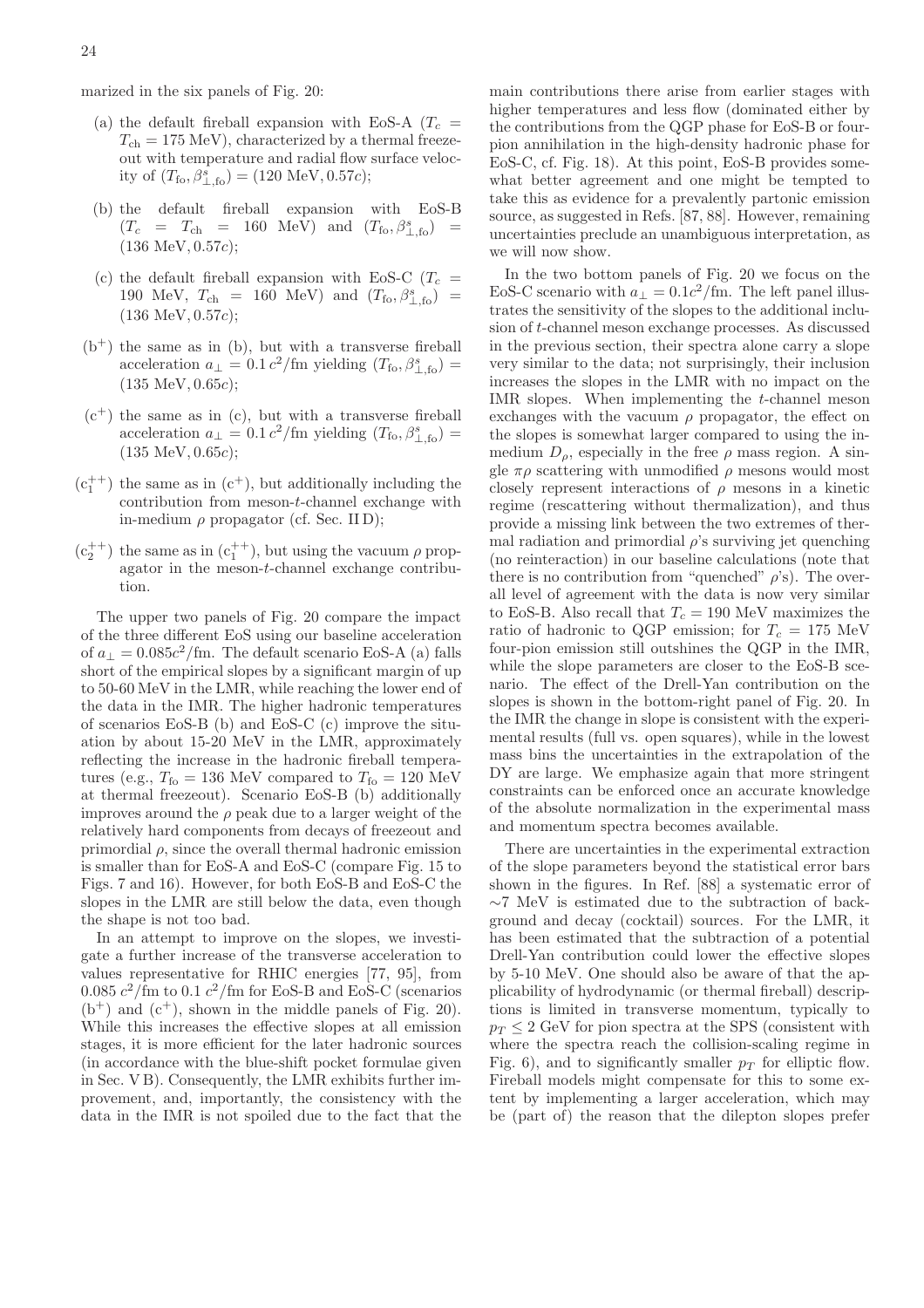

<span id="page-24-0"></span>FIG. 20: (Color online) Effective slope parameters fitted to the theoretical  $q_T$  spectra using Eq. [\(45\)](#page-22-2) for the following scenarios (by default, DY and t-channel meson exchange reactions are not included): top left: EoS-A (dashed line) vs. EoS-B (dash-dotted line), both with  $a_{\perp} = 0.085c^2/\text{fm}$ ; top right: EoS-A (dashed line) vs. EoS-C (dash-dotted line), both with  $a_{\perp} = 0.085c^2/\text{fm}$ ; middle left: EoS-B with either  $a_{\perp} = 0.085c^2/\text{fm}$  (dash-dotted line) or  $a_{\perp} = 0.1c^2/\text{fm}$  (dashed line); middle right: EoS-C with either  $a_{\perp} = 0.085c^2/\text{fm}$  (dash-dotted line) or  $a_{\perp} = 0.1c^2/\text{fm}$  (dashed line); bottom left: EOS-C with  $a_{\perp} = 0.1c^2/\text{fm}$  (lower dashed line), additionally including meson t-channel contributions with free (dash-dotted line) or in-medium (middle dashed line)  $\rho$  propagator; bottom right: EOS-C with  $a_{\perp} = 0.1c^2/\text{fm}$  (dashed line), additionally including Drell-Yan annihilation (dash-dotted line).

 $\frac{100}{0.2}$ 

 $a_{\perp} = 0.1c^2$ /fm. To further scrutinize the  $q_T$  spectra, it would be very illuminating to reiterate earlier implementations of the dilepton rates from hadronic manybody theory into hydrodynamic [\[50](#page-28-30)] (with a more realistic hadro-chemsitry) or transport [\[49\]](#page-28-29) simulations. In

0.2 0.4 0.6 0.8 1 1.2 1.4

M (GeV)

 $T_{\rm eff}$  (MeV)

 $\rm T_{eff}$  (MeV)

 $T_{\rm eff}$  (MeV)

 $\frac{100}{0.2}$ 

this context, a measurement of dilepton elliptic flow could provide further insights in the detailed emission history of the medium at SPS energies [\[90\]](#page-28-68).

0.2 0.4 0.6 0.8 1 1.2 1.4

M (GeV)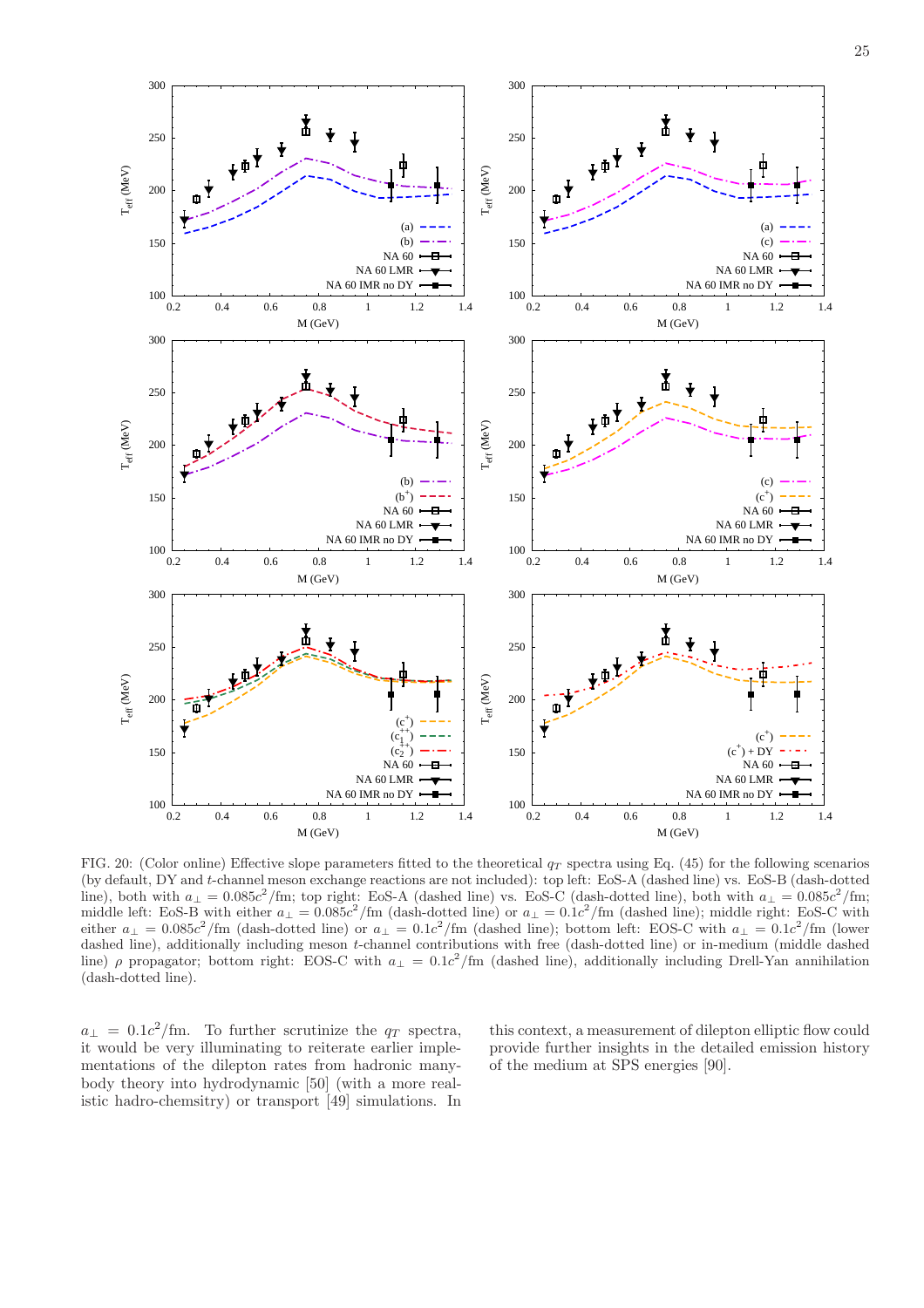#### <span id="page-25-0"></span>E. Update of Comparison to CERES/NA45 Data

After the refinements in our theoretical approach for SPS dilepton spectra in the context of the NA60 data, we revisit in this section the consequences for the comparison with CERES/NA45 in semicentral and central Pb-Au collisions, which showed good agreement in our earlier works [\[24,](#page-28-4) [36](#page-28-18), [68](#page-28-48)]. In the following, we constrain ourselves to the above default scenario for the fireball evolution with a transverse acceleration of  $a_{\perp}$  =  $0.085 c<sup>2</sup>/\text{fm}$ . As in the In-In case, the increased expansion rate entails shorter fireball lifetimes; we choose the latter as to obtain the same thermal freezeout temperature for central ( $T_{\text{fo}} \simeq 106 \text{ MeV}$ ) and semicentral  $(T_{\rm fo} \simeq 112 \text{ MeV})$  Pb-Au collisions as in our previous work [\[9](#page-27-7), [24\]](#page-28-4), implying a reduction by 2 fm/ $c$  for both centralities  $(13.5 \rightarrow 11.5 \text{ fm}/c \text{ and } 12 \rightarrow 10 \text{ fm}/c, \text{ re-}$ spectively). Also, since for the larger system sizes  $(i.e.,$ lifetimes) the freezeout- and cocktail- $\rho$  contributions [\[4](#page-27-2)] are significantly suppressed relative to thermal radiation, and since we are not interested in (high-)  $q_t$  spectra here, we adopt the (old) simplified treatment for the freezeout  $\rho$  by running the fireball an additional duration of 1 fm/c [\[24\]](#page-28-4). The larger lifetimes relative to In-In collisions furthermore imply that the nonrelativistic formula for the surface expansion velocity,  $v_{\perp}^s = a_{\perp} t$ , approaches values uncomfortably close to c in the late stages of the collision. To implement a relativistically covariant acceleration in a simple way, we model the acceleration of the fireball in analogy to the relativistic motion for a charged particle in a homogeneous electric field. The radial surface velocity and fireball radius then take the form

$$
\beta_{\perp}^{s} = \frac{a_{\perp}t/c}{\sqrt{1 + a_{\perp}^{2}t^{2}/c^{2}}},
$$
\n
$$
r = r_{0} + \frac{c^{2}}{a_{\perp}} \left(\sqrt{1 + a_{\perp}^{2}t^{2}/c^{2}} - 1\right),
$$
\n(46)

which tames the acceleration at late times and matches the non-relativistic case for early times.

In the upper panel of Fig. [21](#page-25-1) the updated calculations for dielectron spectra in semicentral Pb-Au collisions are compared to our previous results (using the same hadrochemistry and  $\rho$  spectral function), including experimental acceptance cuts as defined by CERES/NA45. For masses  $M \gtrsim 0.6$  GeV, the  $\rho$  spectral function yield is reduced by 15-20%, directly reflecting the reduction in the lifetime of the hadronic phase in the fireball. At lower masses, however, the difference is smaller and eventually disappears for  $M \leq 0.35$  GeV. The reason for this is the interplay of the single-electron cuts and the increase in transverse flow, where the latter gives larger momentum to both electrons which in turn have a larger probability to make it into the acceptance. For the QGP contribution, the difference is smaller (less than 10%) and weakly dependent on mass, since the increased transverse flow plays little role in the early phases (we recall that, for the canonical choice of the formation time,  $\tau_0 = 1$  fm/c,



<span id="page-25-1"></span>FIG. 21: (Color online) Upper panel: comparison of thermal dilepton spectra in semicentral Pb-Au collisions (including experimental acceptance) for  $\rho$  (short-dashed lines) and QGP emission (dash-dotted lines) using our previous (labeled "old") and updated fireball evolution. The solid line is the sum of in-medium  $\rho$ ,  $\omega$  and  $\phi$  contributions, while the longdashed line results from four-pion annihilation including chiral mixing as described in Sec. [II C.](#page-6-0) The Drell-Yan contribution is below the displayed range; correlated charm decays are neglected. Lower panel: The solid line is the total inmedium thermal emission + hadronic cocktail (dash-dotted line, adopted from the experimental evaluation [\[4](#page-27-2)]), compared to combined 1995/1996 CERES/NA45 data [\[4](#page-27-2)]. The shortdashed line is the sum of thermal emission with a vacuum  $\rho$ spectral function and the cocktail.

the initial temperature for 30% central Pb-Au amounts to  $T_0 = 203$  MeV, and 210 MeV for 7\% central). The addition of in-medium  $\omega$  and  $\phi$  decays affects the total yield mostly around the respective free masses, more significantly in the  $\phi$  region. The in-medium four-pion contribution becomes relevant for masses  $M \gtrsim 1 \text{ GeV}$ , with a relative strength compared to the other sources that closely resembles the In-In case. The Drell-Yan contribution does not show up on the scale of Fig. [21](#page-25-1) (and has been restricted to masses above ∼1 GeV). Correlated charm decays are not accounted for. The lower panel of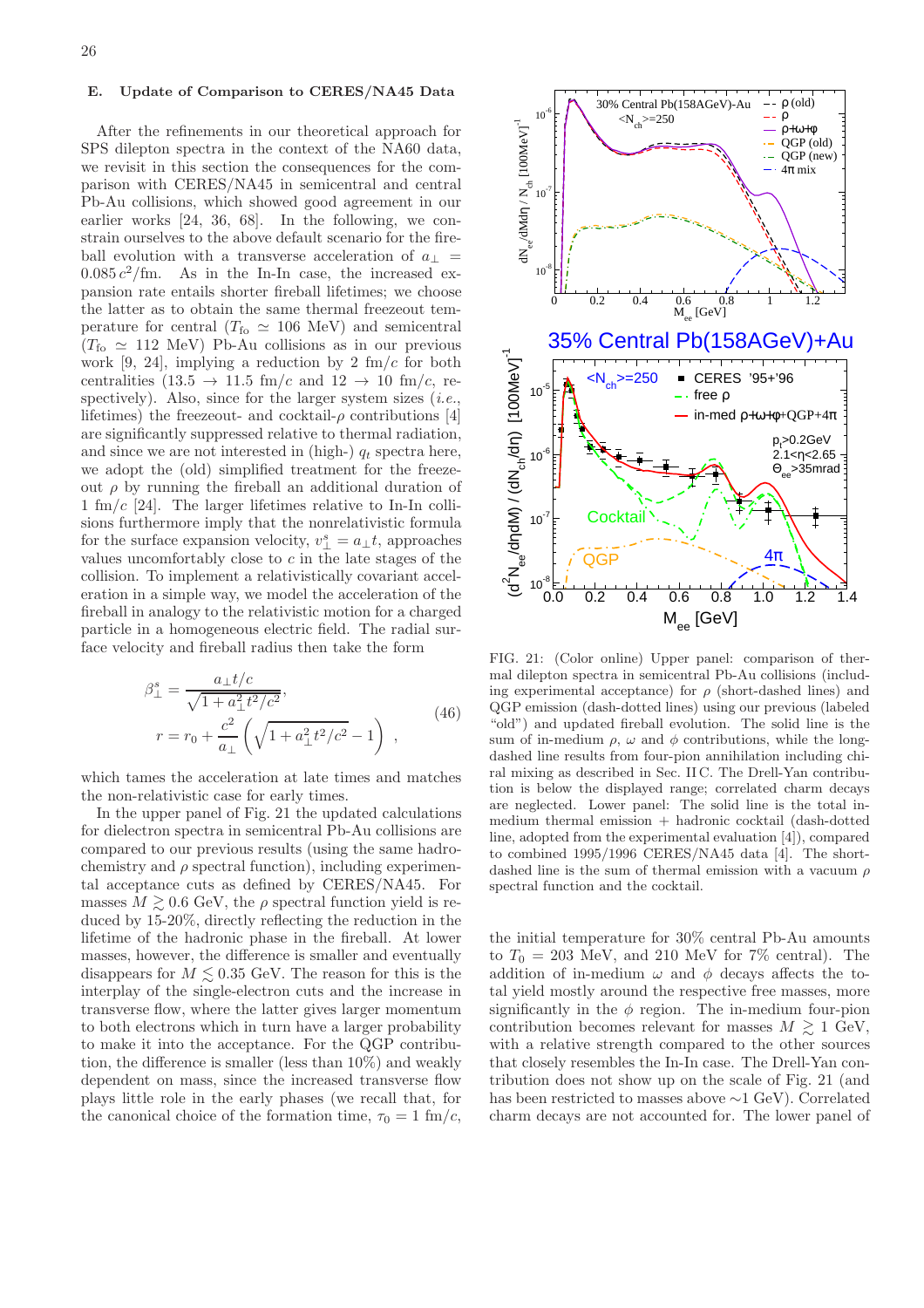

<span id="page-26-1"></span>FIG. 22: (Color online) Comparison of theoretical calculations of dilepton excess spectra in central Pb-Au collision, compared to CERES/NA45 data [\[25](#page-28-5)]; for the line labeled "total (no bar  $\rho$ )" the full in-medium  $\rho$  spectral function has been replaced by the one which only includes medium effects in a meson gas.

Fig. [21](#page-25-1) summarizes the comparison of the theoretical calculations with the combined 1996/1996 CERES/NA45 data [\[4\]](#page-27-2), including the hadron decay cocktail. The level of agreement is very similar to the one with our earlier results [\[24,](#page-28-4) [68\]](#page-28-48).

Finally, we turn to the most recent CERES data for central Pb(158 AGeV)-Au collisions [\[25\]](#page-28-5), which are shown in Fig. [22](#page-26-1) in a form similar to the NA60 data in the previous sections, *i.e.*, on a linear scale and with the cocktail subtracted. Again, our calculations employing the updated fireball describe these data fairly well. Variations of  $\pm 20\%$  in the fireball lifetime (affecting the total dilepton yields at the same level with little change in the spectral shape), would still lead to reasonable agreement. The importance of baryon-induced medium modifications at SPS energies is reiterated by the dash-double-dotted curve where only meson-gas effects are included in the  $\rho$  spectral function; this scenario does not properly reproduce the experimental spectra. When comparing to the NA60 dimuon mass spectra, the four-pion and QGP contributions in the IMR appear smaller relative to the signal in the mass region below the free  $\rho$  mass. This is essentially due to the experimental acceptance, which for CERES/NA45 is significantly larger in the low-mass region than for NA60, especially for low-momentum lepton pairs.

A particularly striking feature of the theoretical predictions is the large enhancement below the two-pion threshold, which is closely connected with the approach to (and constraints from) the photon point. The very-low-mass excess is rather sensitive to the baryon-induced medium effects as well, as illustrated by the curve where the latter are switched off. Experimentally, this regime is only accessible with dielectrons (and after subtraction of the

 $\pi^0$  Dalitz decay), and the first hint from data is consistent with the theoretical yield. Clearly, it would be very worthwhile to further explore this region.

### <span id="page-26-0"></span>VI. SUMMARY AND CONCLUSIONS

In the present paper, we have conducted a quantitative study of dilepton spectra in semi-/central heavy-ion collisions at full SPS energy ( $\sqrt{s}$  = 17.3 GeV). We have supplemented our earlier calculations of thermal radiation (which reproduce available mass spectra) with sources of non-thermal origin (expected to become relevant at high transverse momentum and for small systems), and we have scrutinized the results with respect to hadrochemical and flow properties of the underlying thermal fireball expansion.

The key quantity to describe thermal dilepton rates is the (imaginary part of the) electromagnetic current correlator. In hadronic matter, we have evaluated its medium modifications in terms of many-body spectral functions for the light vector mesons at low mass, and chiral vector-axialvector mixing for the continuum part at intermediate mass. Partonic emission above  $T_c$  has been approximated by perturbative quark-antiquark annihilation. An appealing feature of this description is a smooth merging of the hadronic rates with the partonic ones at temperatures around the expected phase transition,  $T_c = 160-190$  MeV. As a new ingredient we have computed thermal dilepton rates induced by t-channel meson exchange in  $\pi \rho \to \pi l^+ l^-$  reactions, which we found to become relevant at momenta above ∼1.5 GeV. We have augmented our approach by non-thermal sources, i.e., Drell-Yan annihilation, as well as decays of  $\rho$  mesons from primordial production (subject to jet quenching) and from decoupling at thermal freezeout. We have emphasized that these  $\rho$  decays carry an extra kinematic Lorentz- $\gamma$  factor relative to thermal radiation, resulting in harder dilepton- $q_T$  spectra.

All sources have been implemented into a space-time evolution for A-A collisions at SPS, for which we employed an isentropic fireball model with QGP, mixed and hadron-gas phases and updated expansion parameters to better match the absolute dilepton yields measured by NA60. Hadrochemical freezeout and subsequent evolution are constructed in line with measured hadron multiplicities. The calculated dimuon invariant-mass spectra agree well with NA60 data in central and semicentral In-In collisions, including  $q_T$  bins below 0.5 GeV and above 1.0 GeV, thus confirming our earlier results for thermal emission and validating the predicted in-medium vector spectral functions (dominated, but not exhausted, by the  $\rho$ ). When comparing to  $q_T$  spectra, the new sources contribute to provide good agreement for central collisions, while discrepancies persist with semicentral data at  $q_T > 1$  GeV for masses around and below the free  $\rho$  mass. In particular, effective slope parameters for  $q_T > 1$  GeV amount to  $T_{\text{eff}} \simeq 160{\text -}210 \text{ MeV}$ , ~25% short of the em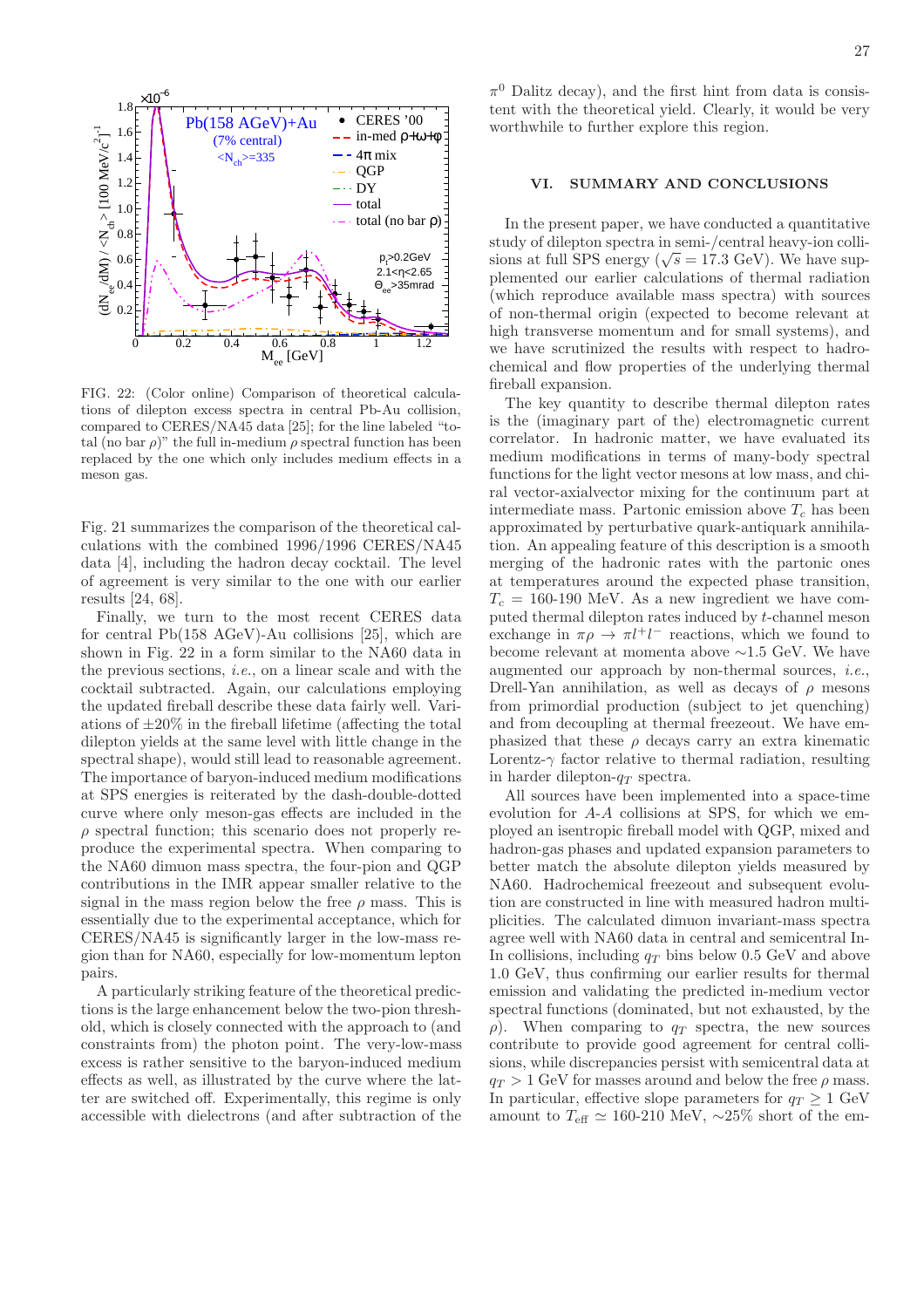pirically extracted values in the LMR.

We have investigated the sensitivity of our results to variations in the critical and chemical-freezeout temperature of the fireball. The spectral shape of the invariantmass spectra turned out to be insensitive for the range  $T_c = 160 - 190$  MeV. The reason is the "duality" of the thermal emission rates around  $T_c$ , rendering the "melting" of the  $\rho$  meson a robust signal. A low value of  $T_c = 160$  MeV entails that QGP radiation dominates over hadronic emission in the IMR. A low value of  $T_{ch} = 160$  MeV implies smaller pion chemical potentials (and thus higher temperatures) in the hadronic evolution, increasing the effective slope parameters by about 15-20 MeV, still ∼30 MeV short of the data in the LMR.

In an attempt to resolve this discrepancy, we have implemented a ∼15% increase in the transverse fireball acceleration as previously employed for central Au-Au collisions at RHIC energy. This elevates the slope to  $\sim$ 250 MeV around the free  $\rho$  mass (and properly reproduces the increase below), while still being consistent with the (upper) experimental value of  $205 \pm 20$  MeV in the IMR where the blue shift effect is less pronounced due to the prevalently early emission. In particular, we have demonstrated that, within the current theoretical and experimental uncertainties, both scenarios for a predominant emission source in the IMR – hadronic (four-pion) or partonic – are viable. In either case, the radiation mostly emanates from matter at temperatures around  $T_c \simeq 160 - 190$  MeV. An unambiguous distinction between a partonic and hadronic source in the IMR therefore appears difficult at SPS energies. The larger transverse flow developed in the partonic stage at RHIC energies could facilitate this task [\[91\]](#page-28-69), although additional complications arise due to the much larger open-charm contribution and its in-medium modifications.

Finally we have checked that our refined assessment of dilepton sources, together with the improvements in the fireball expansion, preserves our previously found agreement with the CERES/NA45 dielectron spectra in Pb-Au collisions. The larger system size leads to an appreciable increase in thermal radiation, thus reducing the uncertainties associated with the modeling of the break-up stage. In addition, dielectrons allow access to the mass region below the two-pion threshold, where the medium effects on the  $\rho$ -spectral function, augmented by the thermal Bose factor (and photon propagator), predict a large thermal dilepton signal. First data in this region support this signal, and further corroborate the importance of baryonic interactions for the in-medium  $\rho$  spectral function.

Future efforts should be pursued along several directions: first and foremost, the theoretically calculated vector spectral functions must be extended to their chiral partners (most notably the axial vector  $(a_1)$  channel as the partner of the  $\rho$ ), to establish direct connections to chiral symmetry restoration. The evaluation of inmedium Weinberg sum rules [\[92](#page-28-70)], in connection with constraints from lattice QCD, will play an important role in this enterprise [\[93,](#page-28-71) [94](#page-29-1)]. Second, from the phenomenological side, the implementation of emission rates into both hydrodynamic and transport simulations should be reiterated, to compute  $q_T$  spectra and check whether the rather large acceleration of the fireball model can be justified for the In-In system at SPS. The study of dilepton elliptic flow [\[90\]](#page-28-68) could shed further light on the time profile of the radiation. At RHIC energies, partonic collectivity increases significantly; an unexpectedly large dilepton excess in the LMR recently observed by PHENIX needs to be understood [\[96\]](#page-29-2). Work in several of these directions is in progress.

### Acknowledgments

We are grateful to S. Damjanovic and H. J. Specht for discussion and information on the NA60 acceptance, and to A. Marin for providing us with the new CERES data. This work was supported in part by a U.S. National Science Foundation CAREER award under grant no. PHY-0449489.

- <span id="page-27-0"></span>[1] R. Rapp and J. Wambach, Adv. Nucl. Phys. 25, 1 (2000).
- [2] J. Alam, S. Sarkar, P. Roy, T. Hatsuda, and B. Sinha, Annals Phys. 286, 159 (2001).
- <span id="page-27-1"></span>[3] C. Gale and K. L. Haglin (2003), hep-ph/0306098.
- <span id="page-27-2"></span>[4] G. Agakichiev et al. (CERES Collaboration), Eur. Phys. J. C 41, 475 (2005).
- <span id="page-27-3"></span>[5] D. Adamova et al. (CERES/NA45 Collaborations), Phys. Rev. Lett. 91, 042301 (2003).
- <span id="page-27-4"></span>[6] A. L. S. Angelis et al. (HELIOS-3 Collaboration), Eur. Phys. J. C 13, 433 (2000).
- <span id="page-27-6"></span>[7] M. C. Abreu et al. (NA38/NA50 Collaborations), Nucl. Phys. A661, 538 (1999).
- <span id="page-27-5"></span>[8] M. C. Abreu et al. (NA38 Collaboration), Eur. Phys. J. C 14, 443 (2000).
- <span id="page-27-7"></span>[9] R. Rapp and E. V. Shuryak, Phys. Lett. B 473, 13 (2000).
- <span id="page-27-8"></span>[10] M. M. Aggarwal et al. (WA98 Collaboration), Phys. Rev. Lett. 85, 3595 (2000).
- <span id="page-27-9"></span>[11] S. Turbide, R. Rapp, and C. Gale, Phys. Rev. C 69, 014903 (2004).
- <span id="page-27-10"></span>[12] R. Rapp (2002), nucl-th/0204003.
- <span id="page-27-11"></span>[13] R. Arnaldi et al. (NA60 Collaboration), Phys. Rev. Lett. 96, 162302 (2006).
- <span id="page-27-12"></span>[14] R. Rapp, J. Phys. G **31**, S217 (2005).
- <span id="page-27-13"></span>[15] H. van Hees and R. Rapp, Phys. Rev. Lett. 97, 102301 (2006).
- <span id="page-27-14"></span>[16] K. Dusling, D. Teaney, and I. Zahed, Phys. Rev. C 75, 024908 (2007).
- <span id="page-27-15"></span>[17] J. Ruppert, C. Gale, T. Renk, P. Lichard, and J. I. Ka-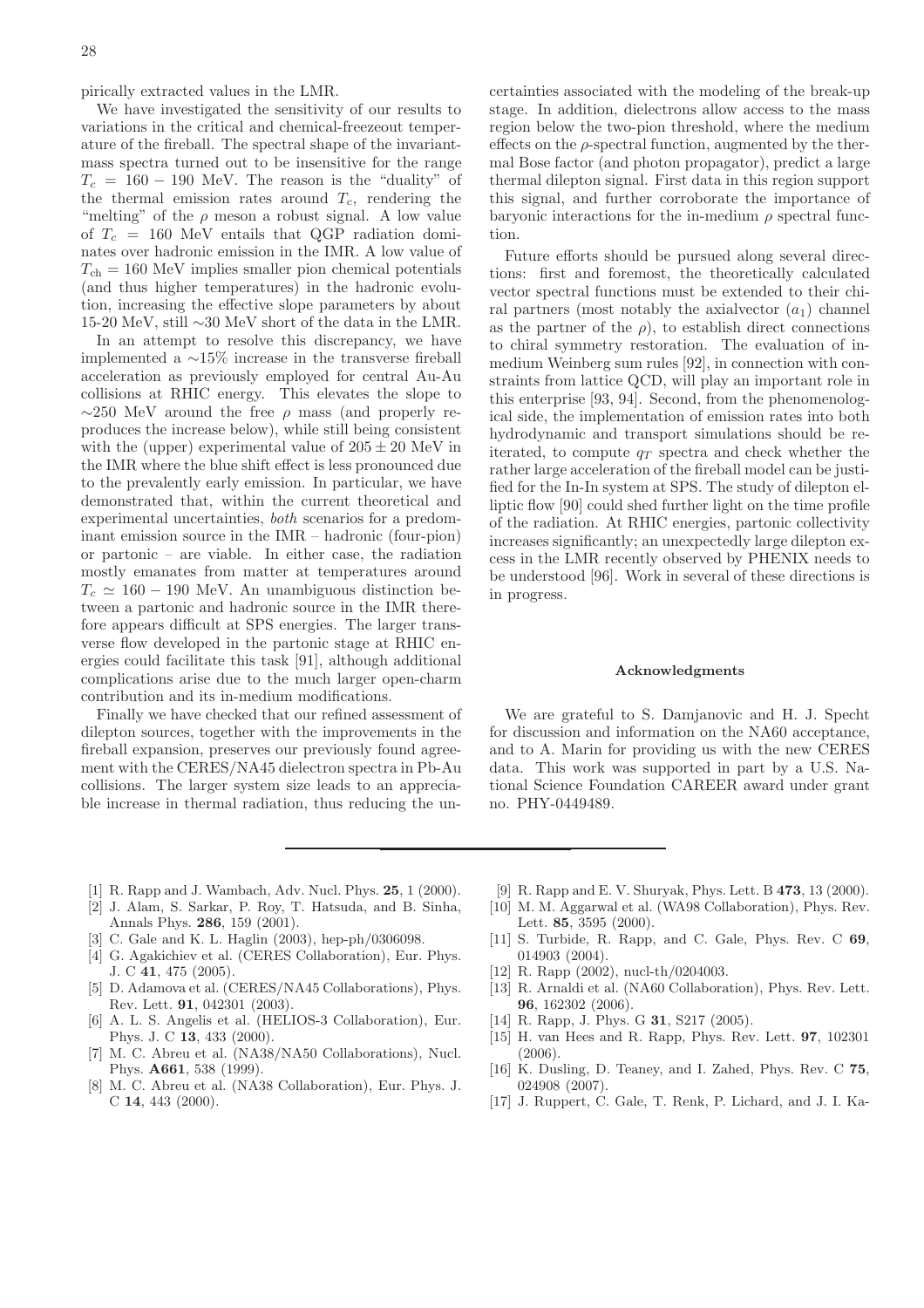pusta (2007), arXiv:0706.1934 [hep-ph].

- <span id="page-28-0"></span>[18] S. Damjanovic et al. (NA60 Collaboration), Nucl. Phys. A 783, 327 (2007).
- <span id="page-28-6"></span>[19] R. Rapp, H. van Hees, and T. Strong, Braz. J. Phys. 37, 779 (2007).
- <span id="page-28-7"></span>[20] H. van Hees and R. Rapp, J. Phys. G 34, S1051 (2007).
- <span id="page-28-1"></span>[21] A. Andronic, P. Braun-Munzinger, and J. Stachel, Nucl. Phys. A 772, 167 (2006).
- <span id="page-28-2"></span>[22] F. Becattini, J. Manninen, and M. Gazdzicki, Phys. Rev. C 73, 044905 (2006).
- <span id="page-28-3"></span>[23] F. Karsch, J. Phys. G 34, S627 (2007).
- <span id="page-28-4"></span>[24] R. Rapp and J. Wambach, Eur. Phys. J. A 6, 415 (1999).
- <span id="page-28-5"></span>[25] D. Adamova et al. (CERES Collaboration) (2006), nuclex/0611022.
- <span id="page-28-8"></span>[26] L. D. McLerran and T. Toimela, Phys. Rev. D 31, 545 (1985).
- <span id="page-28-9"></span>[27] G.-Q. Li and C. Gale, Phys. Rev. C 58, 2914 (1998).
- <span id="page-28-14"></span>[28] M. Harada and K. Yamawaki, Phys. Rept. 381, 1 (2003).
- <span id="page-28-10"></span>[29] R. Barate et al. (ALEPH Collaboration), Eur. Phys. J. C 4, 409 (1998).
- <span id="page-28-11"></span>[30] K. Ackerstaff et al. (OPAL Collaboration), Eur. Phys. J. C 7, 571 (1999).
- <span id="page-28-12"></span>[31] S. Weinberg, Phys. Rev. Lett. 18, 507 (1967).
- <span id="page-28-13"></span>[32] T. Das, V. S. Mathur, and S. Okubo, Phys. Rev. Lett. 19, 859 (1967).
- <span id="page-28-15"></span>[33] M. Urban, M. Buballa, R. Rapp, and J. Wambach, Nucl. Phys. A 641, 433 (1998).
- <span id="page-28-16"></span>[34] N. M. Kroll, T. D. Lee, and B. Zumino, Phys. Rev. 157, 1376 (1967).
- <span id="page-28-17"></span>[35] J. J. Sakurai, Currents and Mesons (University of Chicago Press, Chicago, 1969).
- <span id="page-28-18"></span>[36] R. Rapp, G. Chanfray, and J. Wambach, Nucl. Phys. A 617, 472 (1997).
- <span id="page-28-19"></span>[37] R. Rapp, M. Urban, M. Buballa, and J. Wambach, Phys. Lett. B 417, 1 (1998).
- <span id="page-28-20"></span>[38] R. Rapp, Phys. Rev. C **63**, 054907 (2001).
- <span id="page-28-21"></span>[39] A. Schenk, Nucl. Phys. B **363**, 97 (1991).
- [40] E. V. Shuryak, Nucl. Phys. A 533, 761 (1991).
- <span id="page-28-23"></span>[41] R. Rapp and J. Wambach, Phys. Lett. B **351**, 50 (1995).
- [42] H. van Hees and J. Knoll, Nucl. Phys. A 683, 369 (2000). [43] A. Gomez Nicola, F. J. Llanes-Estrada, and J. R. Pelaez,
- <span id="page-28-22"></span>Phys. Lett. B 606, 351 (2005).
- <span id="page-28-24"></span>[44] B. Friman (1998), nucl-th/9801053
- <span id="page-28-25"></span>[45] R. Rapp and C. Gale, Phys. Rev. C 60, 024903 (1999).
- <span id="page-28-26"></span>[46] S. Leupold, W. Peters, and U. Mosel, Nucl. Phys. A  $628$ , 311 (1998).
- <span id="page-28-27"></span>[47] V. L. Eletsky, M. Belkacem, P. J. Ellis, and J. I. Kapusta, Phys. Rev. C 64, 035202 (2001).
- <span id="page-28-28"></span>[48] F. Riek and J. Knoll, Nucl. Phys. A **740**, 287 (2004).
- <span id="page-28-29"></span>[49] W. Cassing, E. L. Bratkovskaya, R. Rapp, and J. Wambach, Phys. Rev. C 57, 916 (1998).
- <span id="page-28-30"></span>[50] P. Huovinen and M. Prakash, Phys. Lett. B 450, 15  $(1999)$ .
- <span id="page-28-31"></span>[51] K. Reygers (PHENIX Collaboration), AIP Conf. Proc. 870, 736 (2006), nucl-ex/0608043.
- <span id="page-28-32"></span>[52] W. M. Yao et al. (Particle Data Group), J. Phys. G 33, 1 (2006).
- <span id="page-28-33"></span>[53] M. Wachs, Ph.D. thesis, Technische Universiät Darmstadt (2000), URL <http://elib.tu-darmstadt.de/diss/000050/>.
- <span id="page-28-34"></span>[54] D. Cabrera and R. Rapp (2007), work in progress.
- <span id="page-28-35"></span>[55] M. F. M. Lutz, G. Wolf, and B. Friman, Nucl. Phys. A 706, 431 (2002).
- <span id="page-28-36"></span>[56] D. Trnka et al. (CBELSA/TAPS Collaboration), Phys.

Rev. Lett. 94, 192303 (2005).

- <span id="page-28-37"></span>[57] M. Kaskulov, E. Hernandez, and E. Oset, Eur. Phys. J. A 31, 245 (2007).
- <span id="page-28-38"></span>[58] K. Haglin, Nucl. Phys. A **584**, 719 (1995).
- <span id="page-28-39"></span>[59] A. T. Martell and P. J. Ellis, Phys. Rev. C 69, 065206 (2004).
- <span id="page-28-40"></span>[60] L. Alvarez-Ruso and V. Koch, Phys. Rev. C 65, 054901 (2002).
- <span id="page-28-41"></span>[61] D. Cabrera, L. Roca, E. Oset, H. Toki, and M. J. Vicente Vacas, Nucl. Phys. A 733, 130 (2004).
- <span id="page-28-42"></span>[62] T. Ishikawa et al., Phys. Lett. B 608, 215 (2005).
- <span id="page-28-43"></span>[63] M. Dev, V.L. Eletsky, and B.L. Ioffe, Phys. Lett. B 252. 620 (1990).
- <span id="page-28-44"></span>[64] J. V. Steele, H. Yamagishi, and I. Zahed, Phys. Rev. D 56, 5605 (1997).
- <span id="page-28-45"></span>[65] M. Urban, M. Buballa, and J. Wambach, Phys. Rev. Lett. 88, 042002 (2002).
- <span id="page-28-46"></span>[66] H. van Hees and R. Rapp, Procs. of the 22nd Winter Workshop on Nuclear Dynamics 91 (2006), hepph/0604269.
- <span id="page-28-47"></span>[67] E. Braaten, R. D. Pisarski, and T.-C. Yuan, Phys. Rev. Lett. 64, 2242 (1990).
- <span id="page-28-48"></span>[68] R. Rapp, Pramana 60, 675 (2003).
- <span id="page-28-49"></span>[69] J. Casalderrey-Solana and E. V. Shuryak (2004), hepph/0408178.
- <span id="page-28-50"></span>[70] F. Cooper and G. Frye, Phys. Rev. D 10, 186 (1974).
- <span id="page-28-52"></span>[71] M. Aguilar-Benitez et al., Z. Phys. C 50, 405 (1991).
- <span id="page-28-53"></span>[72] D. d'Enterria, Eur. Phys. J. C 43, 295 (2005).
- <span id="page-28-54"></span>[73] M. Glück, E. Reya, and A. Vogt, Z. Phys. C  $67$ , 433  $(1995)$ .
- <span id="page-28-55"></span>[74] C. Spieles et al., Eur. Phys. J. C 5, 349 (1998).
- <span id="page-28-56"></span>[75] A. Adare et al. (PHENIX Collaboration), Phys. Rev. Lett. 98, 172301 (2007).
- <span id="page-28-57"></span>[76] B. I. Abelev et al. (STAR Collaboration), Phys. Rev. Lett. 98, 192301 (2007).
- <span id="page-28-58"></span>[77] H. van Hees, V. Greco, and R. Rapp, Phys. Rev. C 73, 034913 (2006).
- <span id="page-28-59"></span>[78] R. Shahoyan [NA60 Collaboration], J. Phys. G 34, S1029 (2007).
- <span id="page-28-60"></span>[79] I. G. Bearden et al. (NA44 Collaboration), Phys. Rev. Lett. 78, 2080 (1997).
- [80] H. Appelshäuser et al. (NA49 Collaboration), Eur. Phys. J. C 2, 661 (1998).
- [81] F. Antinori et al. (WA97 Collaboration), J. Phys. G 27, 2325 (2001); J. Phys. G 33, 403 (2007).
- <span id="page-28-61"></span>[82] D. Adamova et al. (CERES Collaboration), Nucl. Phys. A 714, 124 (2003).
- <span id="page-28-62"></span>[83] S. Damjanovic (2006), private communication.
- <span id="page-28-63"></span>[84] F. Becattini, M. Gazdzicki, A. Keranen, J. Manninen, and R. Stock, Phys. Rev. C 69, 024905 (2004).
- <span id="page-28-51"></span>[85] E. Schnedermann, J. Sollfrank, and U. W. Heinz, Phys. Rev. C 48, 2462 (1993).
- <span id="page-28-64"></span>[86] M. I. Gorenstein, K. A. Bugaev, and M. Gazdzicki, Phys. Rev. Lett. 88, 132301 (2002).
- <span id="page-28-65"></span>[87] H. Specht (2007), arXiv:0710.5433v1 [nucl-ex].
- <span id="page-28-66"></span>[88] R. Arnaldi et al. (NA60 Collaboration) (2007), arXiv:0711.1816 [nucl-ex].
- <span id="page-28-67"></span>[89] T. Renk and J. Ruppert, arXiv:hep-ph/0612113.
- <span id="page-28-68"></span>[90] U. W. Heinz, R. Chatterjee, E. S. Frodermann, C. Gale, and D. K. Srivastava, Nucl. Phys. A 783, 379 (2007).
- <span id="page-28-69"></span>[91] N. Xu, private communication (2007).
- <span id="page-28-70"></span>[92] J. I. Kapusta and E. V. Shuryak, Phys. Rev. D 49, 4694  $(1994)$ .
- <span id="page-28-71"></span>[93] G. David, R. Rapp, and Z. Xu (2006), nucl-ex/0611009.